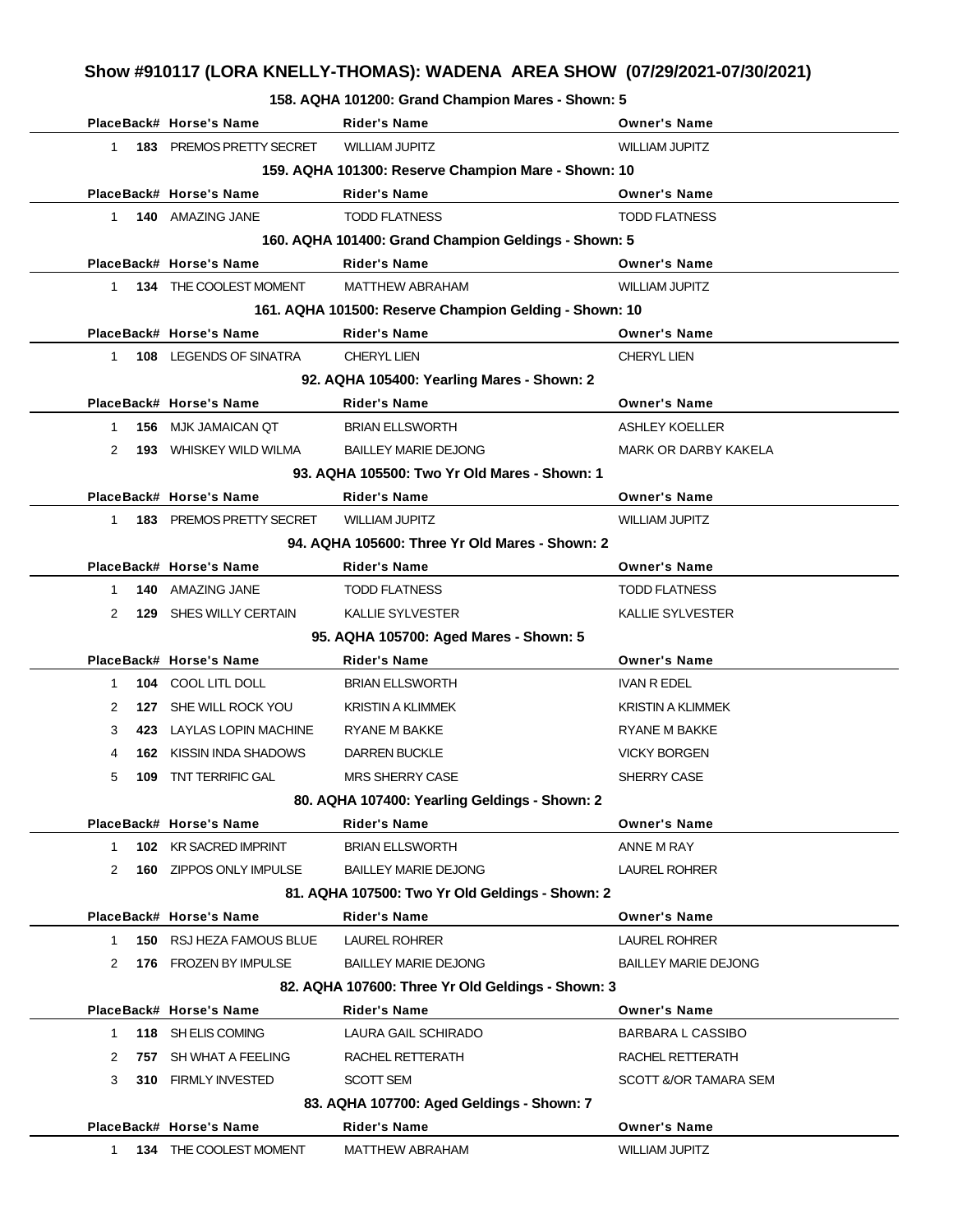| Show #910117 (LORA KNELLY-THOMAS): WADENA AREA SHOW (07/29/2021-07/30/2021) |     |                                                   |                                               |                                           |
|-----------------------------------------------------------------------------|-----|---------------------------------------------------|-----------------------------------------------|-------------------------------------------|
| 2                                                                           |     | 108 LEGENDS OF SINATRA                            | <b>CHERYL LIEN</b>                            | <b>CHERYL LIEN</b>                        |
| 3                                                                           |     | <b>523 ILOSTMYLUCKY CHARMS</b>                    | <b>MICHELLE HILDE</b>                         | <b>MICHELLE HED</b>                       |
| 4                                                                           |     | 422 IM THE FANCY DREAM                            | <b>DARREN BUCKLE</b>                          | <b>CRAIG AND ROBIN</b>                    |
| 5                                                                           | 711 | DOWNTOWN ABLAZE                                   | <b>BRETT AULT</b>                             | ANGELA JOHNSON                            |
| 6                                                                           |     | 163 PRETTY LAZY AM I                              | <b>MELISSA K MONTGOMERY</b>                   | <b>BRYAN OR SHEILA PRINS</b>              |
| 7                                                                           |     | 357 WILLY GOOD COOKIE                             | <b>KEELY HEWITT</b>                           | <b>SEENA HAGEN</b>                        |
|                                                                             |     |                                                   | 123. AQHA 128000: Barrel Racing - Shown: 3    |                                           |
|                                                                             |     | PlaceBack# Horse's Name                           | <b>Rider's Name</b>                           | <b>Owner's Name</b>                       |
| 1.                                                                          |     | 293 WSR ONLY THE LONELY                           | MAKAYLA ANN NYRE                              | MAKAYLA ANN NYRE                          |
| 2                                                                           |     | <b>523 ILOSTMYLUCKY CHARMS</b>                    | MICHELLE HILDE                                | <b>MICHELLE HED</b>                       |
| 3                                                                           |     | 611 MY DETAILS R BLAZING                          | ANDREA BUTLER                                 | ANDREA BUTLER                             |
|                                                                             |     |                                                   | 127. AQHA 130000: Pole Bending - Shown: 3     |                                           |
|                                                                             |     | PlaceBack# Horse's Name                           | <b>Rider's Name</b>                           | <b>Owner's Name</b>                       |
| 1                                                                           |     | 293 WSR ONLY THE LONELY                           | MAKAYLA ANN NYRE                              | MAKAYLA ANN NYRE                          |
| 2                                                                           |     | <b>523 ILOSTMYLUCKY CHARMS</b>                    | MICHELLE HILDE                                | <b>MICHELLE HED</b>                       |
| 3                                                                           |     | 611 MY DETAILS R BLAZING                          | ANDREA BUTLER                                 | ANDREA BUTLER                             |
|                                                                             |     |                                                   | 115. AQHA 134004: L1 Reining - Shown: 1       |                                           |
|                                                                             |     | PlaceBack# Horse's Name                           | <b>Rider's Name</b>                           | <b>Owner's Name</b>                       |
| $1 \quad$                                                                   |     | 248 IMPULSIVE I WILL BE                           | <b>LEAH ROGERS</b>                            | <b>EMMA MUTNANSKY</b>                     |
|                                                                             |     |                                                   | 59. AQHA 136004: L1 Western Riding - Shown: 3 |                                           |
|                                                                             |     | PlaceBack# Horse's Name                           | <b>Rider's Name</b>                           | <b>Owner's Name</b>                       |
| 1.                                                                          |     | 501 VS GOODALL IN BLUE                            | RYLAN SUNDSBAK                                | <b>KRISTINA L GOODALL</b>                 |
| 2                                                                           |     | 174 EYED BEA SHARPCHUTER                          | <b>TYLER OLSON</b>                            | <b>TYLER OLSON</b>                        |
| 3                                                                           |     | 248 IMPULSIVE I WILL BE                           | <b>LEAH ROGERS</b>                            | <b>EMMA MUTNANSKY</b>                     |
|                                                                             |     |                                                   | 33. AQHA 138000: Trail - Shown: 14            |                                           |
|                                                                             |     | PlaceBack# Horse's Name                           | <b>Rider's Name</b>                           | <b>Owner's Name</b>                       |
| 1                                                                           |     | 501 VS GOODALL IN BLUE                            | RYLAN SUNDSBAK                                | <b>KRISTINA L GOODALL</b>                 |
| 2                                                                           |     | 409 BABY IMA ROCKSTAR                             | <b>MELISSA K MONTGOMERY</b>                   | <b>CONNIE ARMSTRONG</b>                   |
|                                                                             |     |                                                   |                                               |                                           |
| 3                                                                           |     | 293 WSR ONLY THE LONELY                           | MAKAYLA ANN NYRE                              | MAKAYLA ANN NYRE                          |
| 4                                                                           |     | 543 ITS GOODBAR TIME                              | LESLEY BROOKE FOSS                            | LESLEY BROOKE FOSS                        |
| 5                                                                           |     | 268 I WANNA BE HUNTIN                             | <b>MIKE MINOR</b>                             | <b>BRAD MATTINGLY</b>                     |
| 6                                                                           |     | 163 PRETTY LAZY AM I                              | MELISSA K MONTGOMERY                          | BRYAN OR SHEILA PRINS                     |
| 7                                                                           |     | 345 NO DOUBT IMA LOPER                            | JAN ANKRUM KETTERLING                         | JAN KETERLING/JAN AND                     |
| 8                                                                           |     | 128 THE RANGE LADY                                | MALLORY STORM                                 | ELIZABETH NORDQUIST                       |
| 9                                                                           |     | 120 INVESTING GRACEFULLY                          | RYLAN SUNDSBAK                                | ZOEY SCHLANSER                            |
|                                                                             |     |                                                   | 26. AQHA 138004: L1 Trail - Shown: 16         |                                           |
|                                                                             |     | PlaceBack# Horse's Name                           | Rider's Name                                  | <b>Owner's Name</b>                       |
| $\mathbf{1}$                                                                |     | 423 LAYLAS LOPIN MACHINE                          | RYANE M BAKKE                                 | RYANE M BAKKE                             |
| 2                                                                           |     | <b>162 KISSIN INDA SHADOWS</b>                    | DARREN BUCKLE                                 | <b>VICKY BORGEN</b>                       |
| 3                                                                           |     | 163 PRETTY LAZY AM I                              | MELISSA K MONTGOMERY                          | <b>BRYAN OR SHEILA PRINS</b>              |
| 4                                                                           |     | 369 PS IMPULSE IN EDEN                            | <b>DARREN BUCKLE</b>                          | OLIVIA ULMER                              |
| 5                                                                           |     | 248 IMPULSIVE I WILL BE                           | <b>LEAH ROGERS</b>                            | EMMA MUTNANSKY                            |
| 6                                                                           |     | 459 GETTIN INVESTED                               | <b>MIKE MINOR</b>                             | <b>TERRI SHALEEN</b>                      |
| 7                                                                           |     | 223 SHELOVESARAINYNIGHT                           | MALLORY STORM                                 | ALYSSA L TJOSAAS                          |
| 8                                                                           |     | <b>400 INFLUENTIAL ROCK</b><br>128 THE RANGE LADY | <b>DARREN BUCKLE</b><br><b>MALLORY STORM</b>  | JAY N AND VICTORIA<br>ELIZABETH NORDQUIST |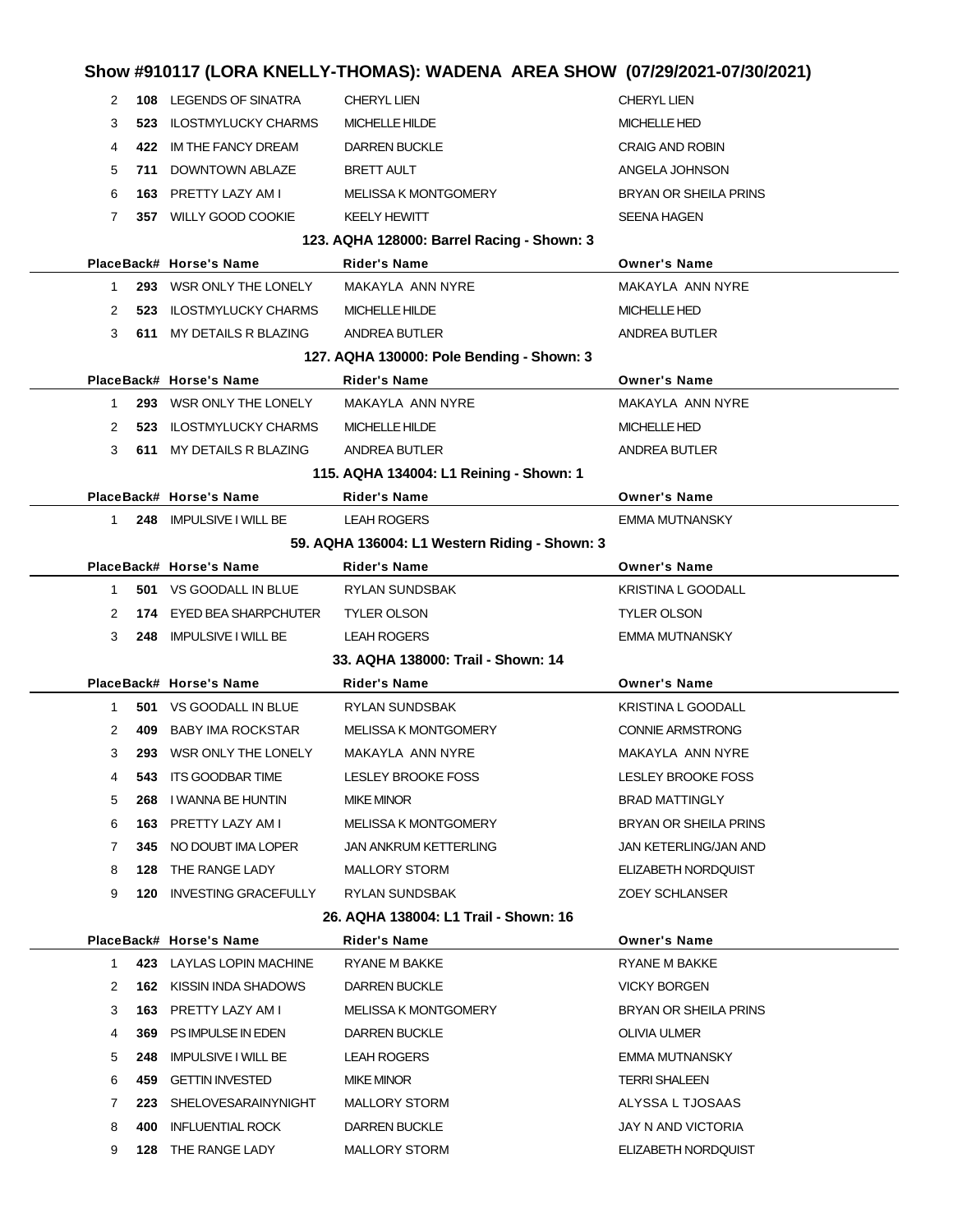#### **35. AQHA 142004: L1 Western Pleasure - Shown: 16**

|              |      | PlaceBack# Horse's Name                              | Rider's Name                                            | <b>Owner's Name</b>         |  |
|--------------|------|------------------------------------------------------|---------------------------------------------------------|-----------------------------|--|
| $\mathbf 1$  | 135  | THEPREACHERSDAUGHTER                                 | LIA PLOOG                                               | LORRETTA C MAGNUSON         |  |
| 2            |      | 454 MY VITALS ROCK                                   | <b>RICK KLAUS</b>                                       | <b>KRISTINE REUVERS</b>     |  |
| 3            |      | 136 CROWN ROYALE                                     | <b>JODIE PLOOG</b>                                      | <b>MAGNUSON FARM LLC</b>    |  |
| 4            | 321  | KM WHATABOUTTHEBEST                                  | ABRA SUNDSBAK                                           | <b>CEDAR CREEK QUARTER</b>  |  |
| 5            |      | 423 LAYLAS LOPIN MACHINE                             | RYANE M BAKKE                                           | RYANE M BAKKE               |  |
| 6            | 248  | <b>IMPULSIVE I WILL BE</b>                           | <b>LEAH ROGERS</b>                                      | EMMA MUTNANSKY              |  |
| 7            | 304  | ID BE JEALOUS TO                                     | COURTNEY BJORGAARD                                      | COURTNEY BJORGAARD          |  |
| 8            | 107  | DOUBLEDOUBLE MACHINE                                 | <b>MIKE MINOR</b>                                       | <b>BECKY SCHAFER</b>        |  |
| 9            |      | <b>129 SHES WILLY CERTAIN</b>                        | <b>KRISTIN A KLIMMEK</b>                                | <b>KALLIE SYLVESTER</b>     |  |
|              |      |                                                      | 43. AQHA 142100: Junior Western Pleasure - Shown: 8     |                             |  |
|              |      | PlaceBack# Horse's Name                              | Rider's Name                                            | <b>Owner's Name</b>         |  |
| $\mathbf{1}$ |      | 106 HOT CHICKS R INVITED                             | <b>JODIE PLOOG</b>                                      | <b>LORI SCHMIDT</b>         |  |
| 2            |      | 423 LAYLAS LOPIN MACHINE                             | RYANE M BAKKE                                           | RYANE M BAKKE               |  |
| 3            |      | 127 SHE WILL ROCK YOU                                | <b>KRISTIN A KLIMMEK</b>                                | <b>KRISTIN A KLIMMEK</b>    |  |
| 4            |      | <b>304 ID BE JEALOUS TO</b>                          | COURTNEY BJORGAARD                                      | COURTNEY BJORGAARD          |  |
| 5            | 198  | JEALOUS OF MY MOONPIE                                | <b>LEAH ROGERS</b>                                      | DEBRA J BUSE                |  |
| 6            |      | 115 ROCK N AWESOME                                   | <b>MALLORY STORM</b>                                    | AMY KRAUTKREMER             |  |
| 7            | 649. | JUST A SMALLTOWNGURL                                 | <b>MARK EBNET</b>                                       | <b>MARK AND MARY EBNET</b>  |  |
| 8            |      | 118 SH ELIS COMING                                   | <b>DARREN BUCKLE</b>                                    | BARBARA L CASSIBO           |  |
|              |      | 47. AQHA 142200: Senior Western Pleasure - Shown: 10 |                                                         |                             |  |
|              |      | PlaceBack# Horse's Name                              | Rider's Name                                            | <b>Owner's Name</b>         |  |
| 1            |      | 128 THE RANGE LADY                                   | <b>MALLORY STORM</b>                                    | ELIZABETH NORDQUIST         |  |
| 2            |      | <b>409 BABY IMA ROCKSTAR</b>                         | <b>MELISSA K MONTGOMERY</b>                             | <b>CONNIE ARMSTRONG</b>     |  |
| 3            | 120  | <b>INVESTING GRACEFULLY</b>                          | <b>ZOEY SCHLANSER</b>                                   | <b>ZOEY SCHLANSER</b>       |  |
| 4            | 126  | SHEZ BEEN FROSTED                                    | <b>JODIE PLOOG</b>                                      | LORRETTA C MAGNUSON         |  |
| 5            | 605  | TALL DARK N SUDDEN                                   | RYLAN SUNDSBAK                                          | DR LACEY ARMSTRONG          |  |
| 6            |      | 268 I WANNA BE HUNTIN                                | <b>MIKE MINOR</b>                                       | <b>BRAD MATTINGLY</b>       |  |
| 7            | 321  | KM WHATABOUTTHEBEST                                  | ABRA SUNDSBAK                                           | <b>CEDAR CREEK QUARTER</b>  |  |
| 8            |      | 114 HOT UNDER THE COLLAR                             | <b>TAYLOR PUNT</b>                                      | STEPHANIE CHAPMAN           |  |
| 9            |      | 293 WSR ONLY THE LONELY                              | MAKAYLA ANN NYRE                                        | MAKAYLA ANN NYRE            |  |
|              |      |                                                      | 34. AQHA 142300: Two Yr Old Western Pleasure - Shown: 1 |                             |  |
|              |      | PlaceBack# Horse's Name                              | <b>Rider's Name</b>                                     | <b>Owner's Name</b>         |  |
| 1            |      | 150 RSJ HEZA FAMOUS BLUE                             | <b>BAILLEY MARIE DEJONG</b>                             | LAUREL ROHRER               |  |
|              |      |                                                      | 140. AQHA 143000: Ranch Riding - Shown: 5               |                             |  |
|              |      | PlaceBack# Horse's Name                              | Rider's Name                                            | <b>Owner's Name</b>         |  |
| $\mathbf 1$  |      | 611 MY DETAILS R BLAZING                             | ANDREA BUTLER                                           | ANDREA BUTLER               |  |
| 2            |      | <b>139 SOULAS SMART WIMPY</b>                        | AEYSHA MAJOR                                            | AEYSHA MAJOR                |  |
| 3            |      | <b>141 ULTRA SMART CHIC</b>                          | MELISSA JO MELCHER                                      | AEYSHA MAJOR                |  |
| 4            |      | 161 IMA FROSTED PEACH                                | DARREN BUCKLE                                           | <b>VICKY BORGEN</b>         |  |
| 5            |      | 132 LEOS FLASHY CRYSTAL                              | <b>KENNEDY LEE STANEK</b>                               | <b>COURTNEY ROSE STANEK</b> |  |
|              |      |                                                      | 133. AQHA 143004: L1 Ranch Riding - Shown: 5            |                             |  |
|              |      | PlaceBack# Horse's Name                              | Rider's Name                                            | <b>Owner's Name</b>         |  |
| 1            |      | 611 MY DETAILS R BLAZING                             | ANDREA BUTLER                                           | ANDREA BUTLER               |  |
| 2            |      | 133 ZAN PARR JUNIPER                                 | <b>COURTNEY ROSE STANEK</b>                             | <b>COURTNEY ROSE STANEK</b> |  |
|              |      |                                                      |                                                         |                             |  |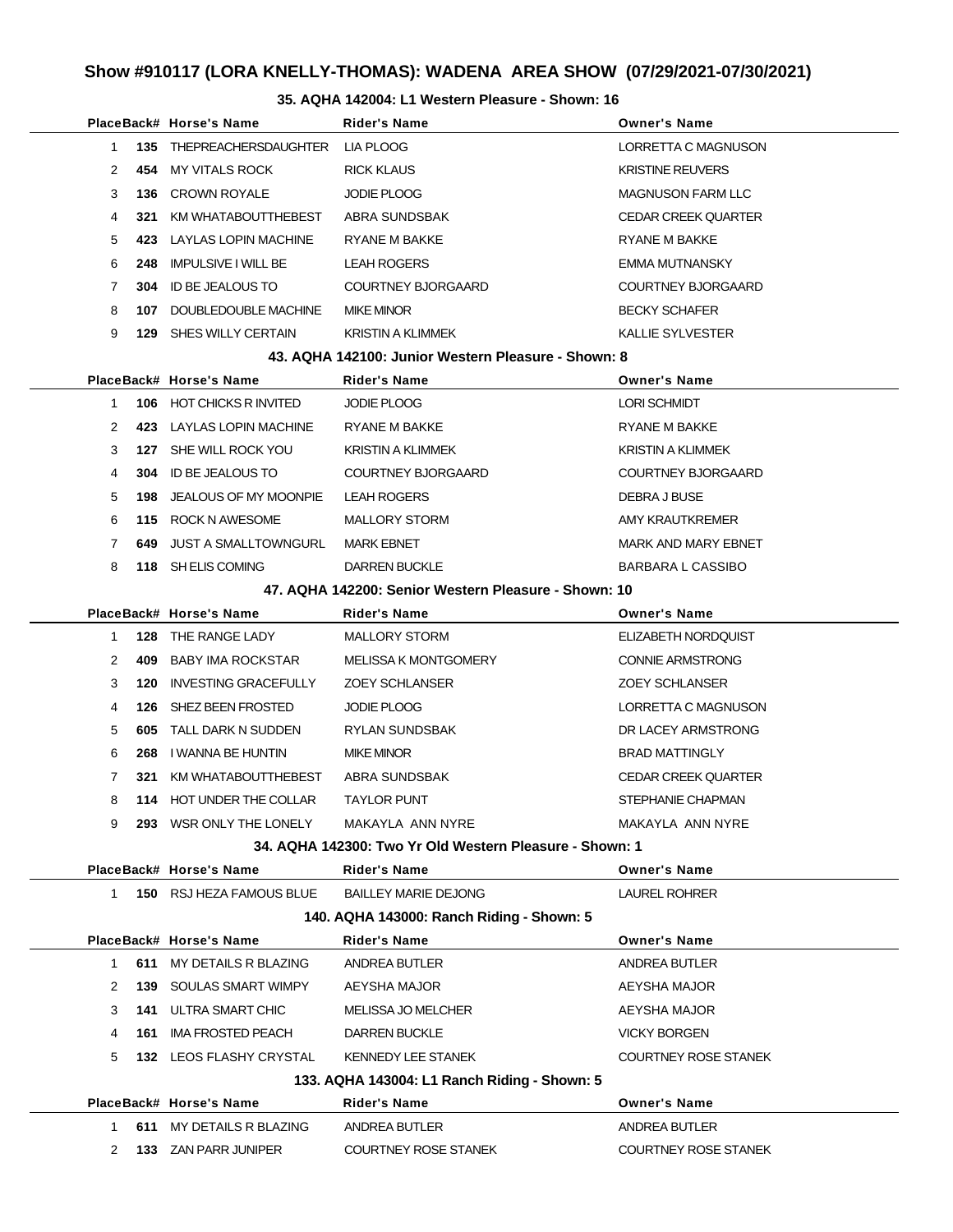**161** IMA FROSTED PEACH DARREN BUCKLE **DARREN BUCKLE 4 310 FIRMLY INVESTED DARREN BUCKLE SCOTT &/OR TAMARA SEM 278** HELLO JACKIE OH LINDA SHAW-ELGIN LINDA SHAW-ELGIN

#### **12. AQHA 144000: Hunter Under Saddle - Shown: 11**

|  |              |      | PlaceBack# Horse's Name       | Rider's Name                                            | <b>Owner's Name</b>      |
|--|--------------|------|-------------------------------|---------------------------------------------------------|--------------------------|
|  | 1            |      | 464 SITTIN ON KRUZE           | <b>RICK KLAUS</b>                                       | NICHOLE MATHIASON        |
|  | 2            |      | 272 THE IRONS HOT             | ANDREA M PASSE                                          | ANDREA M PASSE           |
|  | 3            | 199  | N YOUR DREAMZ                 | LIA PLOOG                                               | NANCY A RANDALL          |
|  | 4            |      | 175 MINUTES COUNT             | <b>BETH C CROOK</b>                                     | <b>JERRIE ANDERSON</b>   |
|  | 5            | 611  | MY DETAILS R BLAZING          | ANDREA BUTLER                                           | ANDREA BUTLER            |
|  | 6            | 560  | VS HOT RED LINCOLN            | WENDY LEA DINESEN                                       | <b>WENDY LEA DINESEN</b> |
|  | 7            | 145. | LADYS LAST KRUZER             | AMY M DARNELL-FOBBE                                     | <b>ANITA DARNELL</b>     |
|  | 8            |      | 137 PRINZZPLES IN NOTION      | <b>HANNAH SWENSON</b>                                   | DOREEN SWENSON           |
|  | 9            | 100  | <b>BMQ ONE SLOW RIDE</b>      | <b>MALLORY STORM</b>                                    | KIMBERLY A KRIESEL       |
|  |              |      |                               | 1. AQHA 144004: L1 Hunter Under Saddle - Shown: 7       |                          |
|  |              |      | PlaceBack# Horse's Name       | Rider's Name                                            | <b>Owner's Name</b>      |
|  | 1            |      | 272 THE IRONS HOT             | ANDREA M PASSE                                          | ANDREA M PASSE           |
|  | 2            |      | <b>145 LADYS LAST KRUZER</b>  | AMY M DARNELL-FOBBE                                     | <b>ANITA DARNELL</b>     |
|  | 3            |      | 787 VS RED HOT CHOCOLATE      | <b>HATTIE SMITH</b>                                     | <b>HATTIE SMITH</b>      |
|  | 4            | 175  | MINUTES COUNT                 | <b>BETH C CROOK</b>                                     | <b>JERRIE ANDERSON</b>   |
|  | 5            | 757  | SH WHAT A FEELING             | RACHEL RETTERATH                                        | RACHEL RETTERATH         |
|  | 6            | 142  | ONLY GONE EARLY               | <b>JASON P HAGBERG</b>                                  | <b>JASON P HAGBERG</b>   |
|  | 7            |      | 310 FIRMLY INVESTED           | <b>DARREN BUCKLE</b>                                    | SCOTT &/OR TAMARA SEM    |
|  |              |      |                               | 96. AQHA 175000: Performance Halter Mares - Shown: 7    |                          |
|  |              |      | PlaceBack# Horse's Name       | Rider's Name                                            | <b>Owner's Name</b>      |
|  | 1            |      | 475 NORTHERN SKAIS            | MARY ELIZABETH M                                        | LYNN AND YOUNGS; BECKIE  |
|  | 2            | 611  | MY DETAILS R BLAZING          | ANDREA BUTLER                                           | ANDREA BUTLER            |
|  | 3            | 828  | <b>PURE POISEN</b>            | AMANDA MARTHALER                                        | AMANDA MARTHALER         |
|  | 4            |      | 369 PS IMPULSE IN EDEN        | OLIVIA ULMER                                            | <b>OLIVIA ULMER</b>      |
|  | 5            | 432. | <b>INVITE ME FOR KOKO</b>     | <b>SHARON WHITMER</b>                                   | <b>SHARON WHITMER</b>    |
|  | 6            | 494  | <b>BMQ FRENCH CUT</b>         | PAIGE LEE BROEKEMA                                      | PAIGE LEE BROEKEMA       |
|  | $\mathbf{7}$ |      | 223 SHELOVESARAINYNIGHT       | <b>JOSH D TJOSAAS</b>                                   | ALYSSA L TJOSAAS         |
|  |              |      |                               | 84. AQHA 177000: Performance Halter Geldings - Shown: 8 |                          |
|  |              |      | PlaceBack# Horse's Name       | <b>Rider's Name</b>                                     | <b>Owner's Name</b>      |
|  | 1            |      | 293 WSR ONLY THE LONELY       | MAKAYLA ANN NYRE                                        | MAKAYLA ANN NYRE         |
|  | 2            | 345  | NO DOUBT IMA LOPER            | JAN ANKRUM KETTERLING                                   | JAN KETERLING/JAN AND    |
|  | 3            | 300  | <b>COWBOY SWAGGER</b>         | RYANE M BAKKE                                           | RYANE M BAKKE            |
|  | 4            | 409. | <b>BABY IMA ROCKSTAR</b>      | <b>CONNIE ARMSTRONG</b>                                 | <b>CONNIE ARMSTRONG</b>  |
|  | 5            |      | <b>605 TALL DARK N SUDDEN</b> | <b>JESSE ARMSTRONG</b>                                  | DR LACEY ARMSTRONG       |
|  | 6            |      | 302 CAN BE AN INVESTMENT      | <b>BRIDGET R KANNING</b>                                | <b>BRIDGET R KANNING</b> |
|  | 7            | 100  | <b>BMQ ONE SLOW RIDE</b>      | KIMBERLY A KRIESEL                                      | KIMBERLY A KRIESEL       |
|  | 8            |      | 308 RSJ ZIPIN VAQUERO         | TAMARA SEM                                              | SCOTT &/OR TAMARA SEM    |
|  |              |      |                               | 152. AQHA 201200: Amt Grand Champion Mares - Shown: 6   |                          |
|  |              |      | PlaceBack# Horse's Name       | Rider's Name                                            | <b>Owner's Name</b>      |
|  | 1            |      | 183 PREMOS PRETTY SECRET      | <b>WILLIAM JUPITZ</b>                                   | <b>WILLIAM JUPITZ</b>    |
|  |              |      |                               | 153 AOHA 201300: Amt Reserve Champion Mare - Shown: 11  |                          |

**153. AQHA 201300: Amt Reserve Champion Mare - Shown: 11**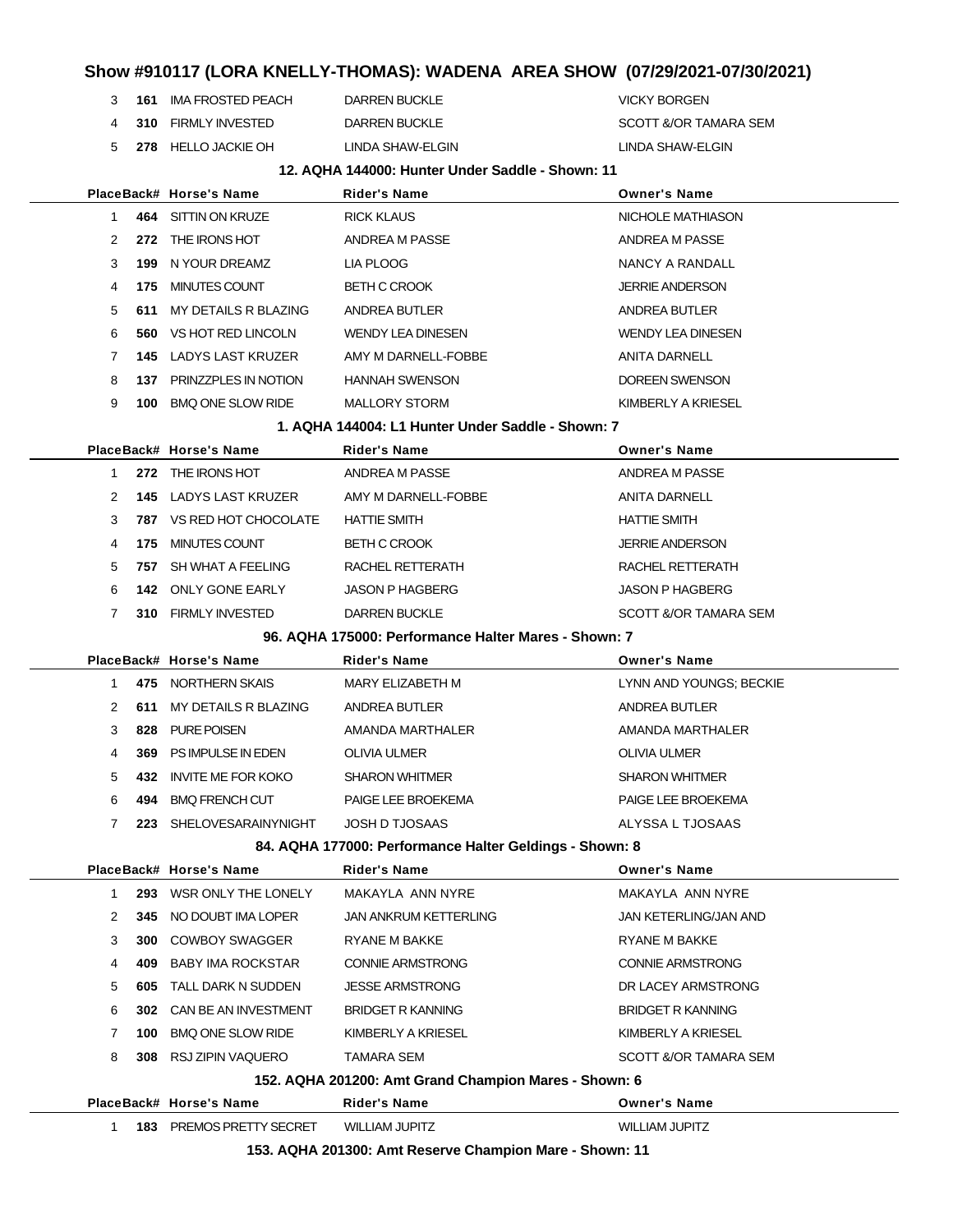| Show #910117 (LORA KNELLY-THOMAS): WADENA AREA SHOW (07/29/2021-07/30/2021) |  |
|-----------------------------------------------------------------------------|--|
|-----------------------------------------------------------------------------|--|

|                                                         |     | PlaceBack# Horse's Name                   | <b>Rider's Name</b>                                       | <b>Owner's Name</b>     |  |  |
|---------------------------------------------------------|-----|-------------------------------------------|-----------------------------------------------------------|-------------------------|--|--|
|                                                         |     | 1 140 AMAZING JANE                        | <b>TODD FLATNESS</b>                                      | <b>TODD FLATNESS</b>    |  |  |
| 154. AQHA 201400: Amt Grand Champion Gelding - Shown: 3 |     |                                           |                                                           |                         |  |  |
|                                                         |     | PlaceBack# Horse's Name                   | <b>Rider's Name</b>                                       | <b>Owner's Name</b>     |  |  |
|                                                         |     | 1 134 THE COOLEST MOMENT                  | <b>MATTHEW ABRAHAM</b>                                    | <b>WILLIAM JUPITZ</b>   |  |  |
|                                                         |     |                                           | 155. AQHA 201500: Amt Reserve Champion Gelding - Shown: 7 |                         |  |  |
|                                                         |     | PlaceBack# Horse's Name                   | <b>Rider's Name</b>                                       | <b>Owner's Name</b>     |  |  |
|                                                         |     | 1 108 LEGENDS OF SINATRA                  | <b>CHERYL LIEN</b>                                        | <b>CHERYL LIEN</b>      |  |  |
|                                                         |     |                                           | 86. AQHA 205400: Amt Yearling Mares - Shown: 1            |                         |  |  |
|                                                         |     | PlaceBack# Horse's Name                   | <b>Rider's Name</b>                                       | <b>Owner's Name</b>     |  |  |
|                                                         |     | 1 156 MJK JAMAICAN QT                     | <b>ASHLEY KOELLER</b>                                     | ASHLEY KOELLER          |  |  |
|                                                         |     |                                           | 87. AQHA 205500: Amt Two Yr Old Mares - Shown: 1          |                         |  |  |
|                                                         |     | PlaceBack# Horse's Name                   | <b>Rider's Name</b>                                       | <b>Owner's Name</b>     |  |  |
|                                                         |     | 1 183 PREMOS PRETTY SECRET WILLIAM JUPITZ |                                                           | <b>WILLIAM JUPITZ</b>   |  |  |
|                                                         |     |                                           | 88. AQHA 205600: Amt Three Yr Old Mares - Shown: 3        |                         |  |  |
|                                                         |     | PlaceBack# Horse's Name                   | <b>Rider's Name</b>                                       | <b>Owner's Name</b>     |  |  |
| $1 \quad$                                               |     | 140 AMAZING JANE                          | <b>TODD FLATNESS</b>                                      | <b>TODD FLATNESS</b>    |  |  |
| 2                                                       |     | 129 SHES WILLY CERTAIN                    | <b>KALLIE SYLVESTER</b>                                   | <b>KALLIE SYLVESTER</b> |  |  |
| 3                                                       |     | 122 BF DECK OF ACES                       | <b>WHITNEY FENNA</b>                                      | <b>WHITNEY FENNA</b>    |  |  |
|                                                         |     |                                           | 89. AQHA 205700: Amt Aged Mares - Shown: 5                |                         |  |  |
|                                                         |     | PlaceBack# Horse's Name                   | <b>Rider's Name</b>                                       | <b>Owner's Name</b>     |  |  |
| $\mathbf{1}$                                            |     | <b>104 COOL LITL DOLL</b>                 | IVAN R EDEL                                               | <b>IVAN R EDEL</b>      |  |  |
| 2                                                       |     | <b>162 KISSIN INDA SHADOWS</b>            | <b>VICKY BORGEN</b>                                       | <b>VICKY BORGEN</b>     |  |  |
| 3                                                       |     | 565 NO ONE LIKE ME                        | ALEXANDRA J BECKMAN                                       | ALEXANDRA J BECKMAN     |  |  |
| 4                                                       |     | <b>423 LAYLAS LOPIN MACHINE</b>           | <b>RYANE M BAKKE</b>                                      | <b>RYANE M BAKKE</b>    |  |  |
| 5                                                       |     | <b>109 TNT TERRIFIC GAL</b>               | <b>MRS SHERRY CASE</b>                                    | SHERRY CASE             |  |  |
|                                                         |     |                                           | 77. AQHA 207600: Amt Three Yr Old Geldings - Shown: 2     |                         |  |  |
|                                                         |     | PlaceBack# Horse's Name                   | <b>Rider's Name</b>                                       | <b>Owner's Name</b>     |  |  |
| $1 \quad$                                               |     | 757 SH WHAT A FEELING                     | RACHEL RETTERATH                                          | RACHEL RETTERATH        |  |  |
|                                                         |     | 310 FIRMLY INVESTED                       | SCOTT SEM                                                 | SCOTT &/OR TAMARA SEM   |  |  |
|                                                         |     |                                           | 78. AQHA 207700: Amt Aged Geldings - Shown: 7             |                         |  |  |
|                                                         |     | PlaceBack# Horse's Name                   | <b>Rider's Name</b>                                       | <b>Owner's Name</b>     |  |  |
| 1                                                       |     | 134 THE COOLEST MOMENT                    | <b>MATTHEW ABRAHAM</b>                                    | <b>WILLIAM JUPITZ</b>   |  |  |
| 2                                                       | 108 | <b>LEGENDS OF SINATRA</b>                 | <b>CHERYL LIEN</b>                                        | <b>CHERYL LIEN</b>      |  |  |
| 3                                                       | 422 | IM THE FANCY DREAM                        | ROBIN DANIELSON                                           | <b>CRAIG AND ROBIN</b>  |  |  |
| 4                                                       |     | 5864 VERY SUPERSTICIOUS                   | <b>MOLLY SAMMON</b>                                       | <b>MOLLY SAMMON</b>     |  |  |
| 5                                                       | 711 | DOWNTOWN ABLAZE                           | <b>BRETT AULT</b>                                         | ANGELA JOHNSON          |  |  |
| 6                                                       | 149 | HRZ DANCEFORTHEBLUE                       | DARLEEN E GARGANO                                         | DARLEEN E GARGANO       |  |  |
| 7                                                       |     | 357 WILLY GOOD COOKIE                     | <b>KEELY HEWITT</b>                                       | SEENA HAGEN             |  |  |
|                                                         |     |                                           | 113. AQHA 212000: Amt Showmanship at Halter - Shown: 18   |                         |  |  |
|                                                         |     | PlaceBack# Horse's Name                   | <b>Rider's Name</b>                                       | <b>Owner's Name</b>     |  |  |
| 1                                                       |     | 174 EYED BEA SHARPCHUTER                  | <b>TYLER OLSON</b>                                        | <b>TYLER OLSON</b>      |  |  |
| 2                                                       | 222 | TALK SWEETLY TO ME                        | SHELBY ANN HOLMES                                         | <b>JAMES R HOOTMAN</b>  |  |  |
| 3                                                       | 523 | <b>ILOSTMYLUCKY CHARMS</b>                | MICHELLE HILDE                                            | <b>MICHELLE HED</b>     |  |  |
| 4                                                       | 565 | NO ONE LIKE ME                            | ALEXANDRA J BECKMAN                                       | ALEXANDRA J BECKMAN     |  |  |
| 5                                                       |     | 223 SHELOVESARAINYNIGHT                   | ALYSSA L TJOSAAS                                          | ALYSSA L TJOSAAS        |  |  |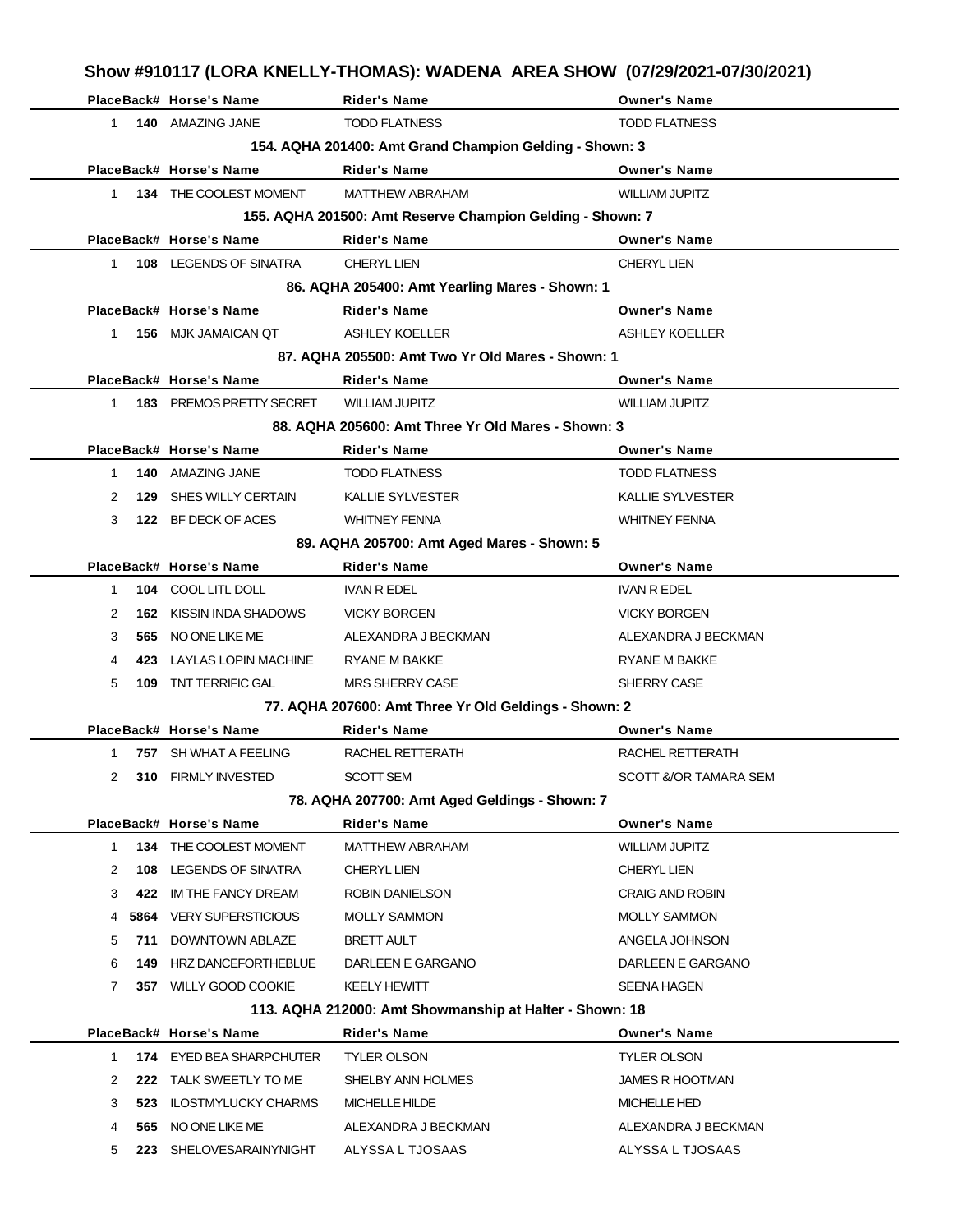| Show #910117 (LORA KNELLY-THOMAS): WADENA  AREA SHOW  (07/29/2021-07/30/2021) |        |                          |                                                                |                           |  |  |  |
|-------------------------------------------------------------------------------|--------|--------------------------|----------------------------------------------------------------|---------------------------|--|--|--|
| 6                                                                             | 293    | WSR ONLY THE LONELY      | MAKAYLA ANN NYRE                                               | MAKAYLA ANN NYRE          |  |  |  |
| 7                                                                             | 543    | <b>ITS GOODBAR TIME</b>  | <b>LESLEY BROOKE FOSS</b>                                      | <b>LESLEY BROOKE FOSS</b> |  |  |  |
| 8                                                                             | 357    | <b>WILLY GOOD COOKIE</b> | <b>KEELY HEWITT</b>                                            | <b>SEENA HAGEN</b>        |  |  |  |
| 9                                                                             | 828    | <b>PURE POISEN</b>       | AMANDA MARTHALER                                               | AMANDA MARTHALER          |  |  |  |
| 110. AQHA 212002: L1 Amt Showmanship at Halter - Shown: 14                    |        |                          |                                                                |                           |  |  |  |
|                                                                               |        | PlaceBack# Horse's Name  | <b>Rider's Name</b>                                            | <b>Owner's Name</b>       |  |  |  |
| 1                                                                             | 889    | REAL HOT LOVE            | KENDRA JO SCHULTZ                                              | <b>MEGAN K BENES</b>      |  |  |  |
| 2                                                                             |        | 571 WESTERN POTENTIALS   | NOLAN ALLEN JUELSON                                            | NOLAN ALLEN JUELSON       |  |  |  |
| 3                                                                             | 105    | <b>SEXY IRON</b>         | <b>KRISTIN DAHLKE</b>                                          | <b>KRISTIN DAHLKE</b>     |  |  |  |
| 4                                                                             | 560    | VS HOT RED LINCOLN       | <b>WENDY LEA DINESEN</b>                                       | <b>WENDY LEA DINESEN</b>  |  |  |  |
| 5                                                                             | 521    | MOR FOR THE MONEY        | <b>HOLLY LISETTE JUSTIN</b>                                    | <b>HOLLY JUSTIN</b>       |  |  |  |
| 6                                                                             | 711    | <b>DOWNTOWN ABLAZE</b>   | <b>BRETT AULT</b>                                              | ANGELA JOHNSON            |  |  |  |
| 7                                                                             |        | 313 HES SUMTHIN FANCY    | <b>SUE KARN</b>                                                | <b>SUE KARN</b>           |  |  |  |
| 8                                                                             | 100    | <b>BMQ ONE SLOW RIDE</b> | KIMBERLY A KRIESEL                                             | KIMBERLY A KRIESEL        |  |  |  |
| 9                                                                             | 302    | CAN BE AN INVESTMENT     | <b>BRIDGET R KANNING</b>                                       | <b>BRIDGET R KANNING</b>  |  |  |  |
|                                                                               |        |                          | 112. AQHA 212800: Amt Select Showmanship at Halter - Shown: 12 |                           |  |  |  |
|                                                                               |        | PlaceBack# Horse's Name  | <b>Rider's Name</b>                                            | <b>Owner's Name</b>       |  |  |  |
| 1                                                                             | 149    | HRZ DANCEFORTHEBLUE      | DARLEEN E GARGANO                                              | DARLEEN E GARGANO         |  |  |  |
| 2                                                                             | 611    | MY DETAILS R BLAZING     | <b>ANDREA BUTLER</b>                                           | <b>ANDREA BUTLER</b>      |  |  |  |
|                                                                               | 3 1729 | <b>I CANT DECIDE</b>     | ANITA A YORK                                                   | ANITA A YORK              |  |  |  |

**714** INVITE METO UNZIP KAREN CHYLE KAREN CHYLE **701** MECHANICALLY INCLINED KAREN JORGENSON KAREN JORGENSON **345** NO DOUBT IMA LOPER JAN ANKRUM KETTERLING JAN KETERLING/JAN AND **494** BMQ FRENCH CUT PAIGE LEE BROEKEMA PAIGE LEE BROEKEMA **100** BMQ ONE SLOW RIDE KIMBERLY A KRIESEL KIMBERLY A KRIESEL **711** DOWNTOWN ABLAZE ANGELA JOHNSON ANGELA JOHNSON

| 126. AQHA 228000: Amt Barrel Racing - Shown: 3 |               |     |                               |                                                |                      |  |
|------------------------------------------------|---------------|-----|-------------------------------|------------------------------------------------|----------------------|--|
|                                                |               |     | PlaceBack# Horse's Name       | <b>Rider's Name</b>                            | <b>Owner's Name</b>  |  |
|                                                | 1             | 293 | WSR ONLY THE LONELY           | MAKAYLA ANN NYRE                               | MAKAYLA ANN NYRE     |  |
|                                                | 2             | 523 | <b>ILOSTMYLUCKY CHARMS</b>    | <b>MICHELLE HILDE</b>                          | <b>MICHELLE HED</b>  |  |
|                                                | 3             | 611 | MY DETAILS R BLAZING          | <b>ANDREA BUTLER</b>                           | <b>ANDREA BUTLER</b> |  |
|                                                |               |     |                               | 130. AQHA 230000: Amt Pole Bending - Shown: 3  |                      |  |
|                                                |               |     | PlaceBack# Horse's Name       | <b>Rider's Name</b>                            | <b>Owner's Name</b>  |  |
|                                                | 1             | 293 | WSR ONLY THE LONELY           | MAKAYLA ANN NYRE                               | MAKAYLA ANN NYRE     |  |
|                                                | $\mathcal{P}$ | 523 | <b>ILOSTMYLUCKY CHARMS</b>    | <b>MICHELLE HILDE</b>                          | <b>MICHELLE HED</b>  |  |
|                                                | 3             | 611 | MY DETAILS R BLAZING          | ANDREA BUTLER                                  | ANDREA BUTLER        |  |
|                                                |               |     |                               | 121. AQHA 234000: Amt Reining - Shown: 4       |                      |  |
|                                                |               |     | PlaceBack# Horse's Name       | <b>Rider's Name</b>                            | <b>Owner's Name</b>  |  |
|                                                | 0             | 293 | WSR ONLY THE LONELY           | MAKAYLA ANN NYRE                               | MAKAYLA ANN NYRE     |  |
|                                                | 1             | 523 | <b>ILOSTMYLUCKY CHARMS</b>    | <b>MICHELLE HILDE</b>                          | <b>MICHELLE HED</b>  |  |
|                                                |               |     |                               | 116. AQHA 234001: RK Amt Reining - Shown: 2    |                      |  |
|                                                |               |     | PlaceBack# Horse's Name       | <b>Rider's Name</b>                            | <b>Owner's Name</b>  |  |
|                                                | 1             | 141 | ULTRA SMART CHIC              | <b>MELISSA JO MELCHER</b>                      | AEYSHA MAJOR         |  |
|                                                | 2             |     | <b>139 SOULAS SMART WIMPY</b> | AEYSHA MAJOR                                   | <b>AEYSHA MAJOR</b>  |  |
|                                                |               |     |                               | 62. AQHA 236000: Amt Western Riding - Shown: 1 |                      |  |
|                                                |               |     | PlaceBack# Horse's Name       | <b>Rider's Name</b>                            | <b>Owner's Name</b>  |  |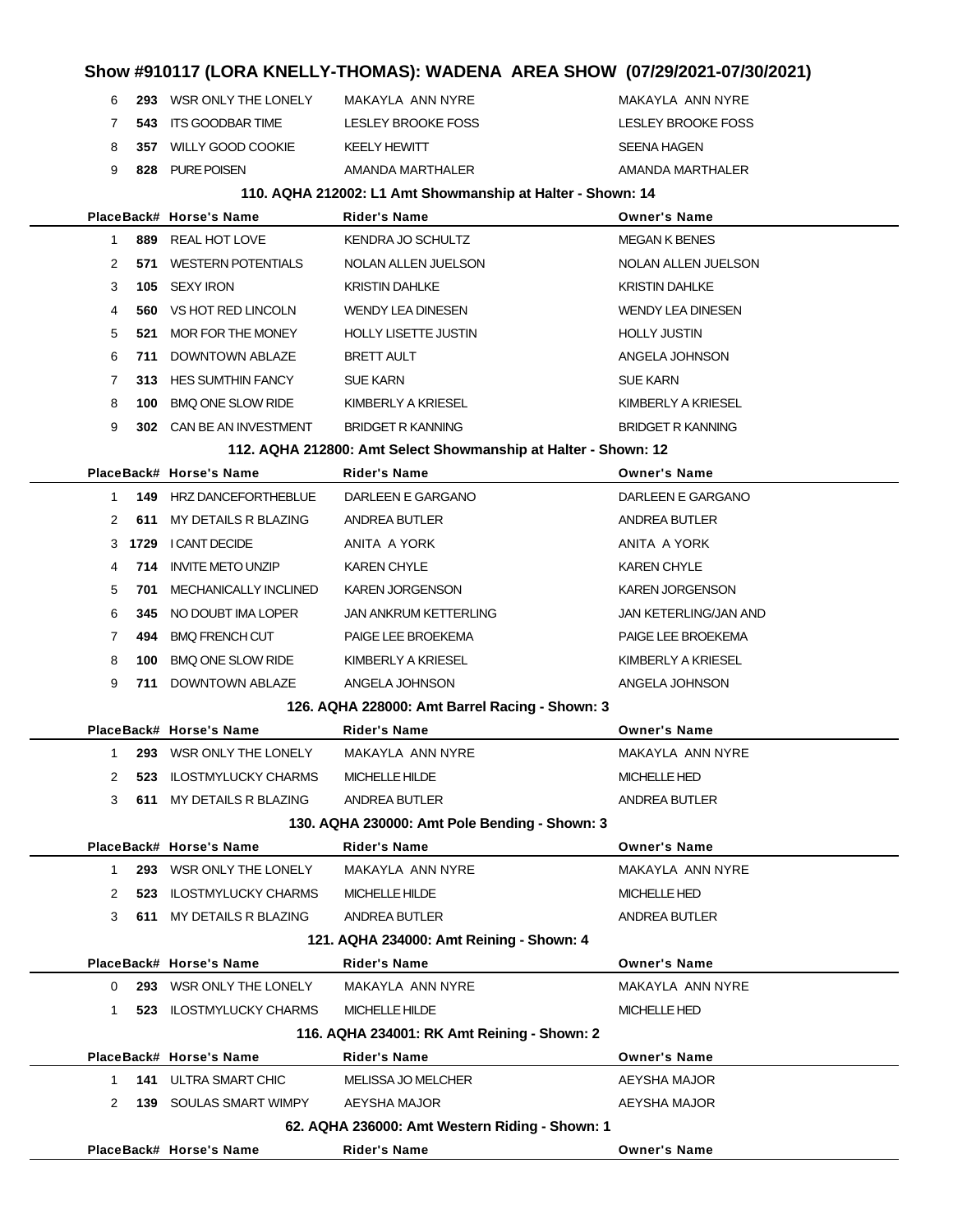**223** SHELOVESARAINYNIGHT ALYSSA L TJOSAAS ALYSSA L TJOSAAS

| 32. AQHA 238000: Amt Trail - Shown: 9 |    |     |                            |                                                       |                           |
|---------------------------------------|----|-----|----------------------------|-------------------------------------------------------|---------------------------|
|                                       |    |     | PlaceBack# Horse's Name    | <b>Rider's Name</b>                                   | <b>Owner's Name</b>       |
|                                       | 1  | 293 | WSR ONLY THE LONELY        | MAKAYLA ANN NYRE                                      | MAKAYLA ANN NYRE          |
|                                       | 2  | 123 | ONLY ONE AT THE BAR        | <b>HADLEY H EICKHOF</b>                               | <b>JOYCE HAGEN</b>        |
|                                       | 3  | 543 | ITS GOODBAR TIME           | LESLEY BROOKE FOSS                                    | LESLEY BROOKE FOSS        |
|                                       | 4  | 523 | <b>ILOSTMYLUCKY CHARMS</b> | MICHELLE HILDE                                        | <b>MICHELLE HED</b>       |
|                                       | 5  | 423 | LAYLAS LOPIN MACHINE       | RYANE M BAKKE                                         | RYANE M BAKKE             |
|                                       | 6  | 711 | <b>DOWNTOWN ABLAZE</b>     | <b>BRETT AULT</b>                                     | ANGELA JOHNSON            |
|                                       | 7  | 605 | TALL DARK N SUDDEN         | <b>JESSE ARMSTRONG</b>                                | DR LACEY ARMSTRONG        |
|                                       | 8  |     | 138 A LILY OF THE VALLEY   | <b>ASHLEY EVERSON</b>                                 | ASHLEY EBENSTEINER        |
|                                       | 9  |     | 475 NORTHERN SKAIS         | MARY ELIZABETH M                                      | LYNN AND YOUNGS; BECKIE   |
|                                       |    |     |                            | 29. AQHA 238002: L1 Amt Trail - Shown: 15             |                           |
|                                       |    |     | PlaceBack# Horse's Name    | <b>Rider's Name</b>                                   | <b>Owner's Name</b>       |
|                                       | 1  |     | 423 LAYLAS LOPIN MACHINE   | <b>RYANE M BAKKE</b>                                  | <b>RYANE M BAKKE</b>      |
|                                       | 2  | 475 | NORTHERN SKAIS             | MARY ELIZABETH M                                      | LYNN AND YOUNGS; BECKIE   |
|                                       | 3  | 308 | RSJ ZIPIN VAQUERO          | TAMARA SEM                                            | SCOTT &/OR TAMARA SEM     |
|                                       | 4  | 711 | DOWNTOWN ABLAZE            | <b>BRETT AULT</b>                                     | ANGELA JOHNSON            |
|                                       | 5  | 565 | NO ONE LIKE ME             | ALEXANDRA J BECKMAN                                   | ALEXANDRA J BECKMAN       |
|                                       | 6  | 523 | <b>ILOSTMYLUCKY CHARMS</b> | <b>MICHELLE HILDE</b>                                 | <b>MICHELLE HED</b>       |
|                                       | 7  | 223 | SHELOVESARAINYNIGHT        | ALYSSA L TJOSAAS                                      | ALYSSA L TJOSAAS          |
|                                       | 8  | 543 | ITS GOODBAR TIME           | LESLEY BROOKE FOSS                                    | LESLEY BROOKE FOSS        |
|                                       | 9  |     | 889 REAL HOT LOVE          | KENDRA JO SCHULTZ                                     | <b>MEGAN K BENES</b>      |
|                                       |    |     |                            | 25. AQHA 238102: L1 Amt Walk Trot Trail - Shown: 10   |                           |
|                                       |    |     | PlaceBack# Horse's Name    | <b>Rider's Name</b>                                   | <b>Owner's Name</b>       |
|                                       | 1  |     | 432 INVITE ME FOR KOKO     | <b>SHARON WHITMER</b>                                 | <b>SHARON WHITMER</b>     |
|                                       | 2  |     | 757 SH WHAT A FEELING      | RACHEL RETTERATH                                      | RACHEL RETTERATH          |
|                                       | 3  | 711 | DOWNTOWN ABLAZE            | ANGELA JOHNSON                                        | ANGELA JOHNSON            |
|                                       | 4  | 459 | <b>GETTIN INVESTED</b>     | <b>TERRI SHALEEN</b>                                  | <b>TERRI SHALEEN</b>      |
|                                       | 5  | 619 | ROSES ALL AROUND           | <b>DELCI CHRISTENSEN</b>                              | <b>DELCI CHRISTENSEN</b>  |
|                                       | 6  | 115 | ROCK N AWESOME             | AMY KRAUTKREMER                                       | AMY KRAUTKREMER           |
|                                       | 7  | 400 | <b>INFLUENTIAL ROCK</b>    | <b>VICTORIA ANN KEMMER</b>                            | <b>JAY N AND VICTORIA</b> |
|                                       | 8  |     | 118 SH ELIS COMING         | LAURA GAIL SCHIRADO                                   | <b>BARBARA L CASSIBO</b>  |
|                                       |    |     |                            | 31. AQHA 238800: Amt Select Trail - Shown: 9          |                           |
|                                       |    |     | PlaceBack# Horse's Name    | Rider's Name                                          | <b>Owner's Name</b>       |
|                                       |    |     | 1 1729 I CANT DECIDE       | ANITA A YORK                                          | ANITA A YORK              |
|                                       | 2  | 714 | INVITE METO UNZIP          | <b>KAREN CHYLE</b>                                    | KAREN CHYLE               |
|                                       | 3  |     | 119 CAN DO INVITE          | BARBARA WALTON                                        | <b>BARBARA WALTON</b>     |
|                                       | 4  | 278 | HELLO JACKIE OH            | LINDA SHAW-ELGIN                                      | LINDA SHAW-ELGIN          |
|                                       | 5  |     | 313 HES SUMTHIN FANCY      | <b>SUE KARN</b>                                       | <b>SUE KARN</b>           |
|                                       | 6  |     | 308 RSJ ZIPIN VAQUERO      | TAMARA SEM                                            | SCOTT &/OR TAMARA SEM     |
|                                       | 7  | 611 | MY DETAILS R BLAZING       | ANDREA BUTLER                                         | ANDREA BUTLER             |
|                                       | 8  |     | 345 NO DOUBT IMA LOPER     | <b>JAN ANKRUM KETTERLING</b>                          | JAN KETERLING/JAN AND     |
|                                       |    |     |                            | 58. AQHA 240000: Amt Western Horsemanship - Shown: 10 |                           |
|                                       |    |     | PlaceBack# Horse's Name    | Rider's Name                                          | <b>Owner's Name</b>       |
|                                       | 1. |     | 188 MAKIN IT LOOK GOOD     | ASHLEY JOHNSON                                        | MICHELLE JOHNSON          |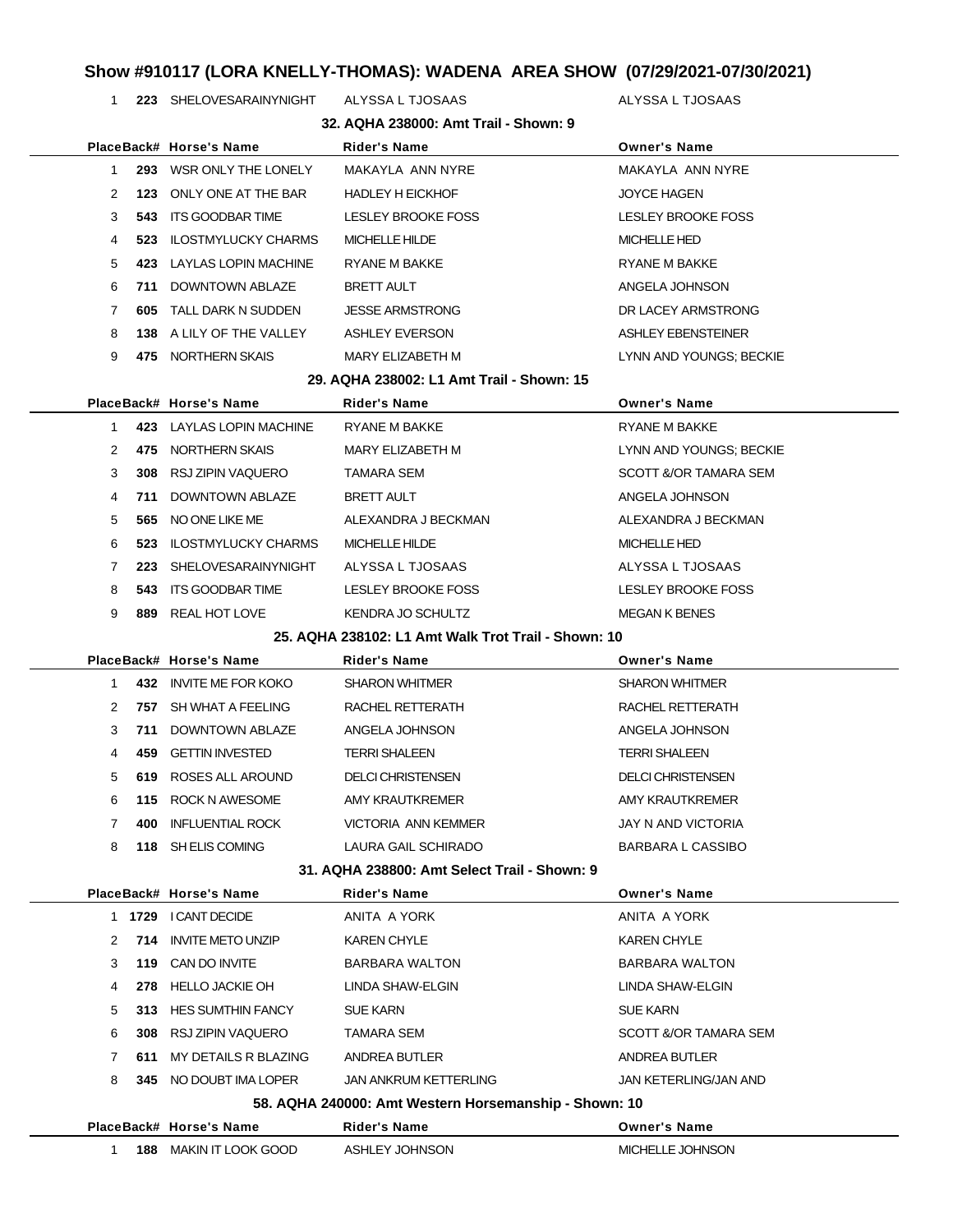|    | 543  | ITS GOODBAR TIME         | <b>LESLEY BROOKE FOSS</b> | LESLEY BROOKE FOSS       |
|----|------|--------------------------|---------------------------|--------------------------|
| 3  |      | 174 EYED BEA SHARPCHUTER | <b>TYLER OLSON</b>        | <b>TYLER OLSON</b>       |
| 4  | 565. | NO ONE LIKE ME           | ALEXANDRA J BECKMAN       | ALEXANDRA J BECKMAN      |
| 5. |      | 138 A LILY OF THE VALLEY | ASHLEY EVERSON            | ASHLEY EBENSTEINER       |
| 6  | 293  | WSR ONLY THE LONELY      | MAKAYI A ANN NYRF         | MAKAYI A ANN NYRF        |
|    | 560  | VS HOT RED LINCOLN       | <b>WENDY LEA DINESEN</b>  | <b>WENDY LEA DINESEN</b> |
| 8  | 123  | ONLY ONE AT THE BAR      | <b>HADLEY H EICKHOF</b>   | <b>JOYCE HAGEN</b>       |

#### **55. AQHA 240002: L1 Amt Western Horsemanship - Shown: 13**

|               |      | PlaceBack# Horse's Name   | <b>Rider's Name</b>      | Owner's Name               |
|---------------|------|---------------------------|--------------------------|----------------------------|
|               | 889  | REAL HOT LOVE             | KENDRA JO SCHULTZ        | <b>MEGAN K BENES</b>       |
| $\mathcal{P}$ | 605  | TALL DARK N SUDDEN        | <b>JESSE ARMSTRONG</b>   | DR LACEY ARMSTRONG         |
| 3             | 223  | SHELOVESARAINYNIGHT       | ALYSSA L TJOSAAS         | ALYSSA L TJOSAAS           |
| 4             | 560  | VS HOT RED LINCOLN        | <b>WENDY LEA DINESEN</b> | <b>WENDY LEA DINESEN</b>   |
| 5             | 653  | <b>BARELY DRESSED</b>     | <b>MARY EBNET</b>        | <b>MARK AND MARY EBNET</b> |
| 6             | 711  | DOWNTOWN ABI AZE          | <b>BRETT AULT</b>        | ANGELA JOHNSON             |
|               | 5864 | <b>VERY SUPERSTICIOUS</b> | <b>MOLLY SAMMON</b>      | <b>MOLLY SAMMON</b>        |
| 8             | 278  | HELLO JACKIE OH           | LINDA SHAW-ELGIN         | LINDA SHAW-ELGIN           |
| 9             | 757  | SH WHAT A FEELING         | RACHEL RETTERATH         | RACHEL RETTERATH           |
|               |      |                           |                          |                            |

#### **54. AQHA 240102: L1 Amt Walk Trot Horsemanship - Shown: 8**

|                      |     | PlaceBack# Horse's Name | <b>Rider's Name</b>      | <b>Owner's Name</b>      |
|----------------------|-----|-------------------------|--------------------------|--------------------------|
|                      | 711 | DOWNTOWN ABLAZE         | ANGELA JOHNSON           | ANGELA JOHNSON           |
| $\mathcal{P} \equiv$ |     | 115 ROCK N AWESOME      | AMY KRAUTKREMER          | AMY KRAUTKREMER          |
| 3                    | 122 | BE DECK OF ACES         | <b>WHITNEY FENNA</b>     | <b>WHITNEY FENNA</b>     |
| 4                    | 422 | IM THE FANCY DREAM      | <b>ROBIN DANIELSON</b>   | <b>CRAIG AND ROBIN</b>   |
| $5 -$                | 162 | KISSIN INDA SHADOWS     | <b>VICKY BORGEN</b>      | <b>VICKY BORGEN</b>      |
| 6                    | 118 | SH ELIS COMING          | LAURA GAIL SCHIRADO      | <b>BARBARA L CASSIBO</b> |
|                      | 619 | ROSES ALL AROUND        | <b>DELCI CHRISTENSEN</b> | DELCI CHRISTENSEN        |
| 8                    | 432 | INVITE ME FOR KOKO      | <b>SHARON WHITMER</b>    | <b>SHARON WHITMER</b>    |

#### **57. AQHA 240800: Amt Select Western Horsemanship - Shown: 8**

|               |        | PlaceBack# Horse's Name | <b>Rider's Name</b>   | <b>Owner's Name</b>        |
|---------------|--------|-------------------------|-----------------------|----------------------------|
|               | 611    | MY DETAILS R BLAZING    | ANDREA BUTLER         | ANDREA BUTLER              |
| $\mathcal{P}$ | 149    | HRZ DANCEFORTHEBLUE     | DARLEEN E GARGANO     | DARLEEN E GARGANO          |
| 3             | 119    | CAN DO INVITE           | <b>BARBARA WALTON</b> | <b>BARBARA WALTON</b>      |
| 4             | 268    | I WANNA BE HUNTIN       | <b>BRAD MATTINGLY</b> | <b>BRAD MATTINGLY</b>      |
|               | 5 1729 | I CANT DECIDE           | ANITA A YORK          | ANITA A YORK               |
| 6             | 649    | JUST A SMALLTOWNGURL    | <b>MARK EBNET</b>     | MARK AND MARY EBNET        |
|               | 278    | HELLO JACKIE OH         | LINDA SHAW-ELGIN      | LINDA SHAW-ELGIN           |
| 8             | 653    | <b>BARELY DRESSED</b>   | <b>MARY EBNET</b>     | <b>MARK AND MARY EBNET</b> |
|               |        |                         |                       |                            |

#### **46. AQHA 242000: Amt Western Pleasure - Shown: 14**

|  |     | PlaceBack# Horse's Name | Rider's Name            | <b>Owner's Name</b>     |
|--|-----|-------------------------|-------------------------|-------------------------|
|  | 128 | THE RANGE LADY          | ELIZABETH NORDQUIST     | ELIZABETH NORDOUIST     |
|  | 454 | MY VITALS ROCK          | <b>KRISTINE REUVERS</b> | <b>KRISTINE REUVERS</b> |
|  | 605 | TALL DARK N SUDDEN      | JESSE ARMSTRONG         | DR LACEY ARMSTRONG      |
|  | 223 | SHELOVESARAINYNIGHT     | ALYSSA L TJOSAAS        | ALYSSA L TJOSAAS        |
|  | 293 | WSR ONLY THE LONELY     | MAKAYI A ANN NYRF       | MAKAYLA ANN NYRE        |
|  | 543 | ITS GOODBAR TIME        | LESLEY BROOKE FOSS      | LESLEY BROOKE FOSS      |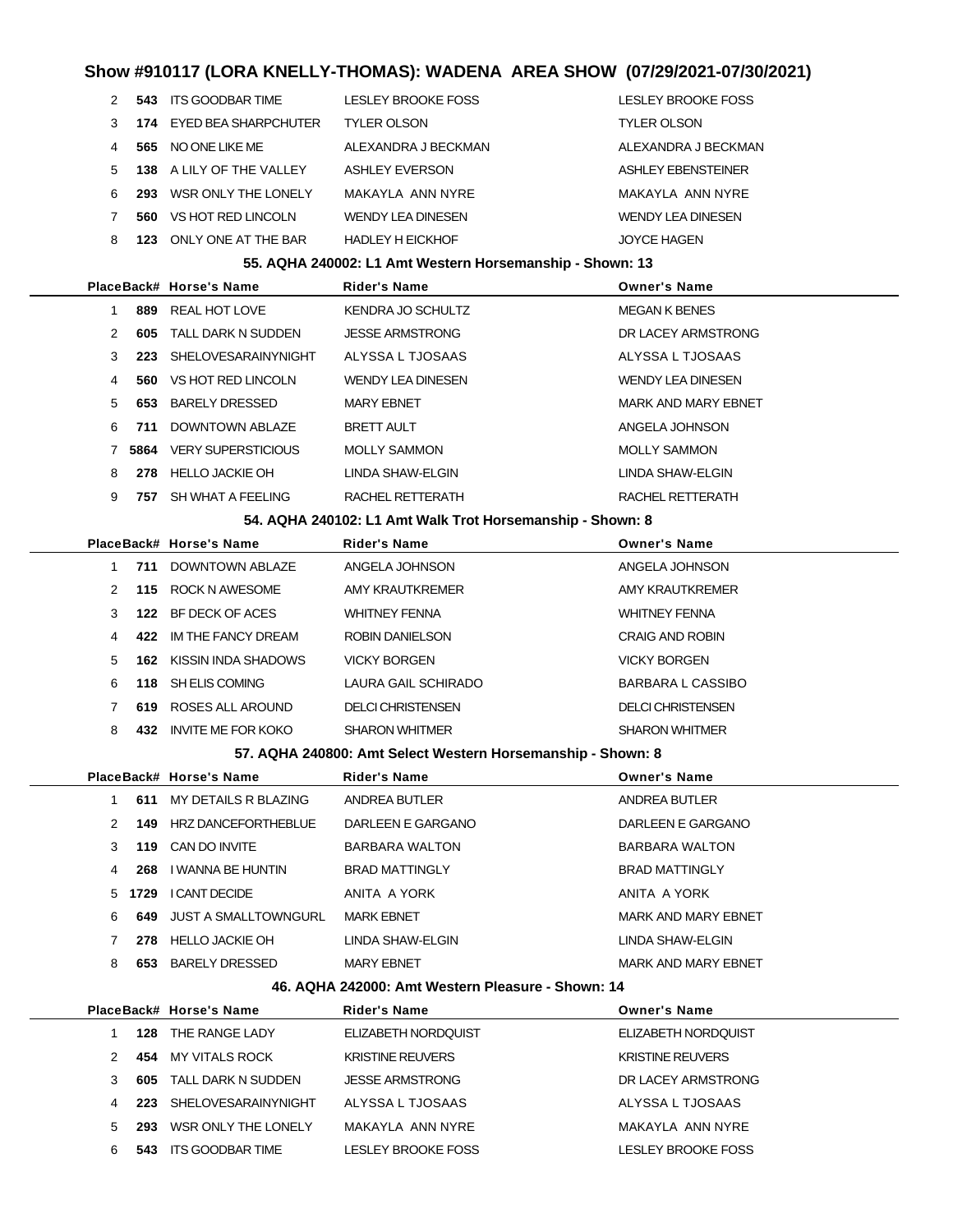- **787** VS RED HOT CHOCOLATE HATTIE SMITH **HATTIE SMITH**
- **111** RIDE ON SHELBY ANN HOLMES SHELBY ANN HOLMES
- **321** KM WHATABOUTTHEBEST ABRA SUNDSBAK CEDAR CREEK QUARTER

#### **41. AQHA 242001: RK Amt Western Pleasure - Shown: 10**

|                |      | PlaceBack# Horse's Name   | Rider's Name                                                   | <b>Owner's Name</b>      |
|----------------|------|---------------------------|----------------------------------------------------------------|--------------------------|
| 1              |      | 810 BEST BE REDNECK       | ASHLEIGH R SKARSTEDT                                           | <b>RYLAN SUNDSBAK</b>    |
| 2              | 757  | SH WHAT A FEELING         | RACHEL RETTERATH                                               | RACHEL RETTERATH         |
| 3              | 889  | REAL HOT LOVE             | <b>KENDRA JO SCHULTZ</b>                                       | <b>MEGAN K BENES</b>     |
| 4              | 129  | SHES WILLY CERTAIN        | <b>KALLIE SYLVESTER</b>                                        | <b>KALLIE SYLVESTER</b>  |
| 5              | 526  | KAUGHT RED HANDED         | DAWN MASSIER                                                   | DAWN MASSIER             |
| 6              | 101  | NB THE GOOD GIRL          | KIMBERLY A KRIESEL                                             | KIMBERLY A KRIESEL       |
| 7              | 5864 | <b>VERY SUPERSTICIOUS</b> | <b>MOLLY SAMMON</b>                                            | <b>MOLLY SAMMON</b>      |
| 8              |      | 115 ROCK N AWESOME        | <b>AMY KRAUTKREMER</b>                                         | AMY KRAUTKREMER          |
| 9              |      | 308 RSJ ZIPIN VAQUERO     | TAMARA SEM                                                     | SCOTT &/OR TAMARA SEM    |
|                |      |                           | 42. AQHA 242002: L1 Amt Western Pleasure - Shown: 15           |                          |
|                |      | PlaceBack# Horse's Name   | Rider's Name                                                   | <b>Owner's Name</b>      |
| $\mathbf{1}$   | 128  | THE RANGE LADY            | ELIZABETH NORDQUIST                                            | ELIZABETH NORDQUIST      |
| 2              | 186  | ALWAYS TALKIN CHIP        | <b>TERESA MYHRE</b>                                            | <b>LAUREN R MYHRE</b>    |
| 3              | 223  | SHELOVESARAINYNIGHT       | ALYSSA L TJOSAAS                                               | ALYSSA L TJOSAAS         |
| 4              | 810  | BEST BE REDNECK           | ASHLEIGH R SKARSTEDT                                           | RYLAN SUNDSBAK           |
| 5              | 571  | <b>WESTERN POTENTIALS</b> | NOLAN ALLEN JUELSON                                            | NOLAN ALLEN JUELSON      |
| 6              | 889  | REAL HOT LOVE             | <b>KENDRA JO SCHULTZ</b>                                       | <b>MEGAN K BENES</b>     |
| 7              |      | 313 HES SUMTHIN FANCY     | <b>SUE KARN</b>                                                | <b>SUE KARN</b>          |
| 8              |      | 757 SH WHAT A FEELING     | RACHEL RETTERATH                                               | RACHEL RETTERATH         |
| 9              |      | 711 DOWNTOWN ABLAZE       | <b>BRETT AULT</b>                                              | ANGELA JOHNSON           |
|                |      |                           | 40. AQHA 242102: L1 Amt Walk Trot Western Pleasure - Shown: 11 |                          |
|                |      | PlaceBack# Horse's Name   | Rider's Name                                                   | <b>Owner's Name</b>      |
| 1              |      | 432 INVITE ME FOR KOKO    | <b>SHARON WHITMER</b>                                          | <b>SHARON WHITMER</b>    |
| 2              | 198  | JEALOUS OF MY MOONPIE     | DEBRA J BUSE                                                   | DEBRA J BUSE             |
| 3              | 619  | ROSES ALL AROUND          | <b>DELCI CHRISTENSEN</b>                                       | <b>DELCI CHRISTENSEN</b> |
| 4              | 162  | KISSIN INDA SHADOWS       | <b>VICKY BORGEN</b>                                            | <b>VICKY BORGEN</b>      |
| 5              |      | 122 BF DECK OF ACES       | <b>WHITNEY FENNA</b>                                           | <b>WHITNEY FENNA</b>     |
| 6              | 711  | DOWNTOWN ABLAZE           | ANGELA JOHNSON                                                 | ANGELA JOHNSON           |
| $\overline{7}$ | 400  | <b>INFLUENTIAL ROCK</b>   | VICTORIA ANN KEMMER                                            | JAY N AND VICTORIA       |
| 8              |      | 118 SH ELIS COMING        | LAURA GAIL SCHIRADO                                            | <b>BARBARA L CASSIBO</b> |
| 9              |      | 195 BMQ DIXIELAND DELITE  | PERI L FRANKE                                                  | PERI L FRANKE            |
|                |      |                           | 45. AQHA 242800: Amt Select Western Pleasure - Shown: 7        |                          |
|                |      | PlaceBack# Horse's Name   | Rider's Name                                                   | <b>Owner's Name</b>      |
| 1              |      | 106 HOT CHICKS R INVITED  | <b>LORI SCHMIDT</b>                                            | <b>LORI SCHMIDT</b>      |
| 2              |      | 714 INVITE METO UNZIP     | <b>KAREN CHYLE</b>                                             | KAREN CHYLE              |

 **409** BABY IMA ROCKSTAR CONNIE ARMSTRONG CONNIE ARMSTRONG 4 653 BARELY DRESSED MARY EBNET MARY EDGET MARK AND MARY EBNET **268** I WANNA BE HUNTIN BRAD MATTINGLY BRAD MATTINGLY 6 649 JUST A SMALLTOWNGURL MARK EBNET **MARK AND MARK AND MARY EBNET** 

 **345** NO DOUBT IMA LOPER JAN ANKRUM KETTERLING JAN KETERLING/JAN AND **139. AQHA 243000: Amt Ranch Riding - Shown: 2**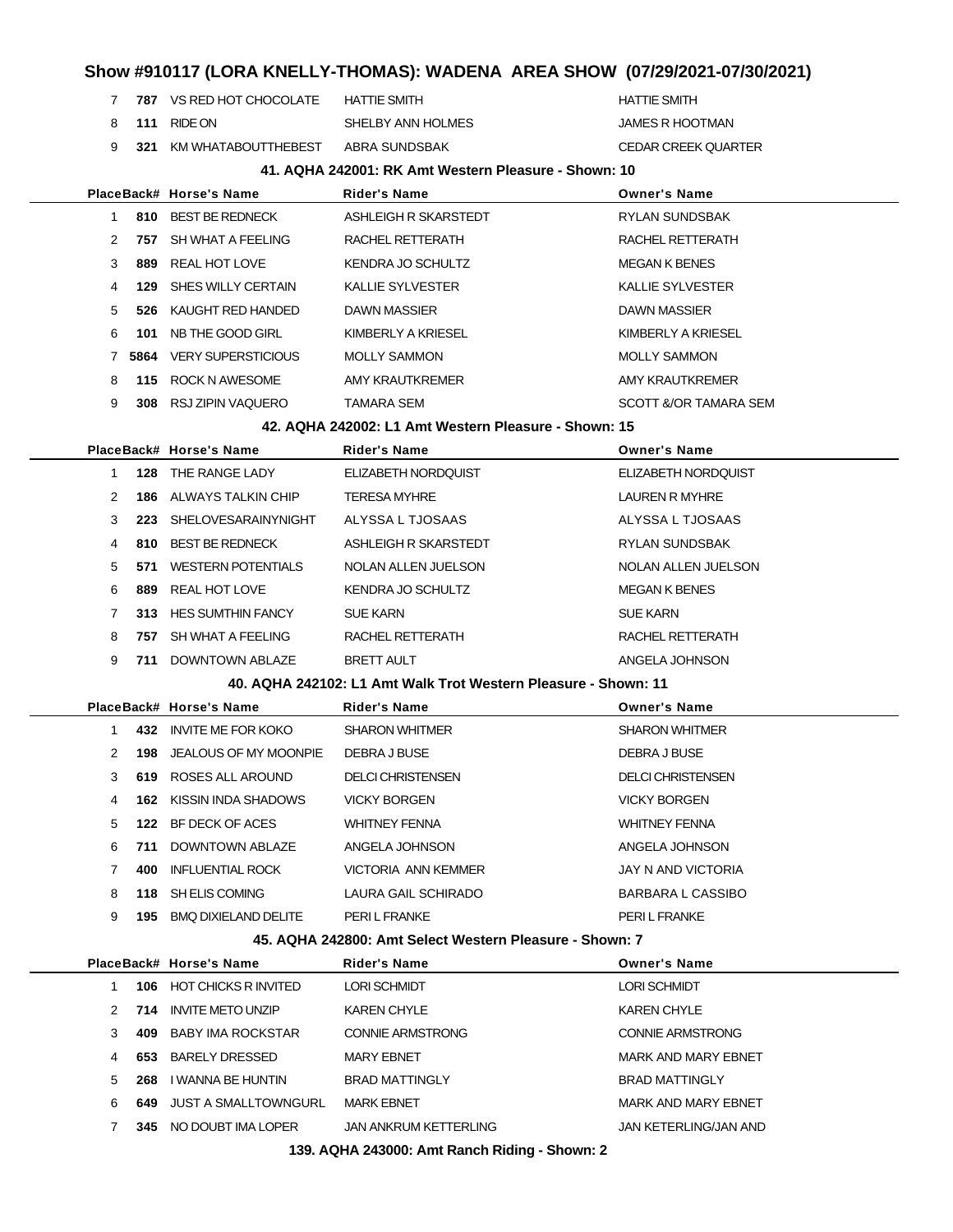|              |     |                                 | Show #910117 (LORA KNELLY-THOMAS): WADENA AREA SHOW (07/29/2021-07/30/2021) |                           |
|--------------|-----|---------------------------------|-----------------------------------------------------------------------------|---------------------------|
|              |     | PlaceBack# Horse's Name         | <b>Rider's Name</b>                                                         | <b>Owner's Name</b>       |
| 1            |     | 611 MY DETAILS R BLAZING        | ANDREA BUTLER                                                               | ANDREA BUTLER             |
| 2            |     | 523 ILOSTMYLUCKY CHARMS         | MICHELLE HILDE                                                              | <b>MICHELLE HED</b>       |
|              |     |                                 | 137. AQHA 243001: RK Amt Ranch Riding - Shown: 3                            |                           |
|              |     | PlaceBack# Horse's Name         | <b>Rider's Name</b>                                                         | <b>Owner's Name</b>       |
| $\mathbf{1}$ |     | <b>139 SOULAS SMART WIMPY</b>   | AEYSHA MAJOR                                                                | AEYSHA MAJOR              |
|              |     |                                 | 11. AQHA 244000: Amt Hunter Under Saddle - Shown: 8                         |                           |
|              |     | PlaceBack# Horse's Name         | Rider's Name                                                                | <b>Owner's Name</b>       |
| 1            |     | <b>787 VS RED HOT CHOCOLATE</b> | <b>HATTIE SMITH</b>                                                         | <b>HATTIE SMITH</b>       |
| 2            | 188 | MAKIN IT LOOK GOOD              | ASHLEY JOHNSON                                                              | MICHELLE JOHNSON          |
| 3            |     | <b>145 LADYS LAST KRUZER</b>    | AMY M DARNELL-FOBBE                                                         | <b>ANITA DARNELL</b>      |
| 4            | 475 | NORTHERN SKAIS                  | MARY ELIZABETH M                                                            | LYNN AND YOUNGS; BECKIE   |
| 5            | 293 | WSR ONLY THE LONELY             | MAKAYLA ANN NYRE                                                            | MAKAYLA ANN NYRE          |
| 6            | 828 | PURE POISEN                     | AMANDA MARTHALER                                                            | AMANDA MARTHALER          |
| 7            | 123 | ONLY ONE AT THE BAR             | <b>HADLEY H EICKHOF</b>                                                     | <b>JOYCE HAGEN</b>        |
| 8            |     | 523 ILOSTMYLUCKY CHARMS         | <b>MICHELLE HILDE</b>                                                       | <b>MICHELLE HED</b>       |
|              |     |                                 | 7. AQHA 244001: RK Amt Hunter Under Saddle - Shown: 3                       |                           |
|              |     | PlaceBack# Horse's Name         | Rider's Name                                                                | <b>Owner's Name</b>       |
| $\mathbf{1}$ |     | 757 SH WHAT A FEELING           | RACHEL RETTERATH                                                            | RACHEL RETTERATH          |
| 2            | 889 | REAL HOT LOVE                   | KENDRA JO SCHULTZ                                                           | <b>MEGAN K BENES</b>      |
|              |     | 3 5864 VERY SUPERSTICIOUS       | <b>MOLLY SAMMON</b>                                                         | <b>MOLLY SAMMON</b>       |
|              |     |                                 | 8. AQHA 244002: L1 Amt Hunter Under Saddle - Shown: 10                      |                           |
|              |     | PlaceBack# Horse's Name         | Rider's Name                                                                | <b>Owner's Name</b>       |
| 1            |     | <b>560 VS HOT RED LINCOLN</b>   | <b>WENDY LEA DINESEN</b>                                                    | <b>WENDY LEA DINESEN</b>  |
| 2            |     | 757 SH WHAT A FEELING           | RACHEL RETTERATH                                                            | RACHEL RETTERATH          |
| 3            | 100 | <b>BMQ ONE SLOW RIDE</b>        | KIMBERLY A KRIESEL                                                          | KIMBERLY A KRIESEL        |
| 4            | 543 | ITS GOODBAR TIME                | LESLEY BROOKE FOSS                                                          | <b>LESLEY BROOKE FOSS</b> |
| 5            | 199 | N YOUR DREAMZ                   | NANCY A RANDALL                                                             | NANCY A RANDALL           |
| 6            |     | 475 NORTHERN SKAIS              | MARY ELIZABETH M                                                            | LYNN AND YOUNGS; BECKIE   |
| 7            |     | 295 BMQ LEGENDARY               | <b>MEGHANN WOOSLEY</b>                                                      | <b>MARGIE OTTEN</b>       |
| 8            |     | 494 BMQ FRENCH CUT              | PAIGE LEE BROEKEMA                                                          | PAIGE LEE BROEKEMA        |
|              |     | 9 5864 VERY SUPERSTICIOUS       | <b>MOLLY SAMMON</b>                                                         | <b>MOLLY SAMMON</b>       |
|              |     |                                 | 6. AQHA 244102: L1 Amt Walk Trot Hunter Under Saddle - Shown: 1             |                           |
|              |     | PlaceBack# Horse's Name         | Rider's Name                                                                | <b>Owner's Name</b>       |
|              |     | 1 122 BF DECK OF ACES           | <b>WHITNEY FENNA</b>                                                        | <b>WHITNEY FENNA</b>      |
|              |     |                                 | 10. AQHA 244800: Amt Select Hunter Under Saddle - Shown: 7                  |                           |
|              |     | PlaceBack# Horse's Name         | Rider's Name                                                                | <b>Owner's Name</b>       |
| $\mathbf{1}$ |     | 611 MY DETAILS R BLAZING        | ANDREA BUTLER                                                               | ANDREA BUTLER             |
| 2            |     | 459 GETTIN INVESTED             | <b>TERRI SHALEEN</b>                                                        | <b>TERRI SHALEEN</b>      |
| 3            |     | 345 NO DOUBT IMA LOPER          | <b>JAN ANKRUM KETTERLING</b>                                                | JAN KETERLING/JAN AND     |
| 4            |     | 100 BMQ ONE SLOW RIDE           | KIMBERLY A KRIESEL                                                          | KIMBERLY A KRIESEL        |
|              |     | 5 1729 I CANT DECIDE            | ANITA A YORK                                                                | ANITA A YORK              |
| 6            |     | <b>149 HRZ DANCEFORTHEBLUE</b>  | DARLEEN E GARGANO                                                           | DARLEEN E GARGANO         |
| 7            |     | 494 BMQ FRENCH CUT              | PAIGE LEE BROEKEMA                                                          | PAIGE LEE BROEKEMA        |
|              |     |                                 | 22. AQHA 252000: Amt Hunt Seat Equitation - Shown: 10                       |                           |
|              |     | PlaceBack# Horse's Name         | Rider's Name                                                                | <b>Owner's Name</b>       |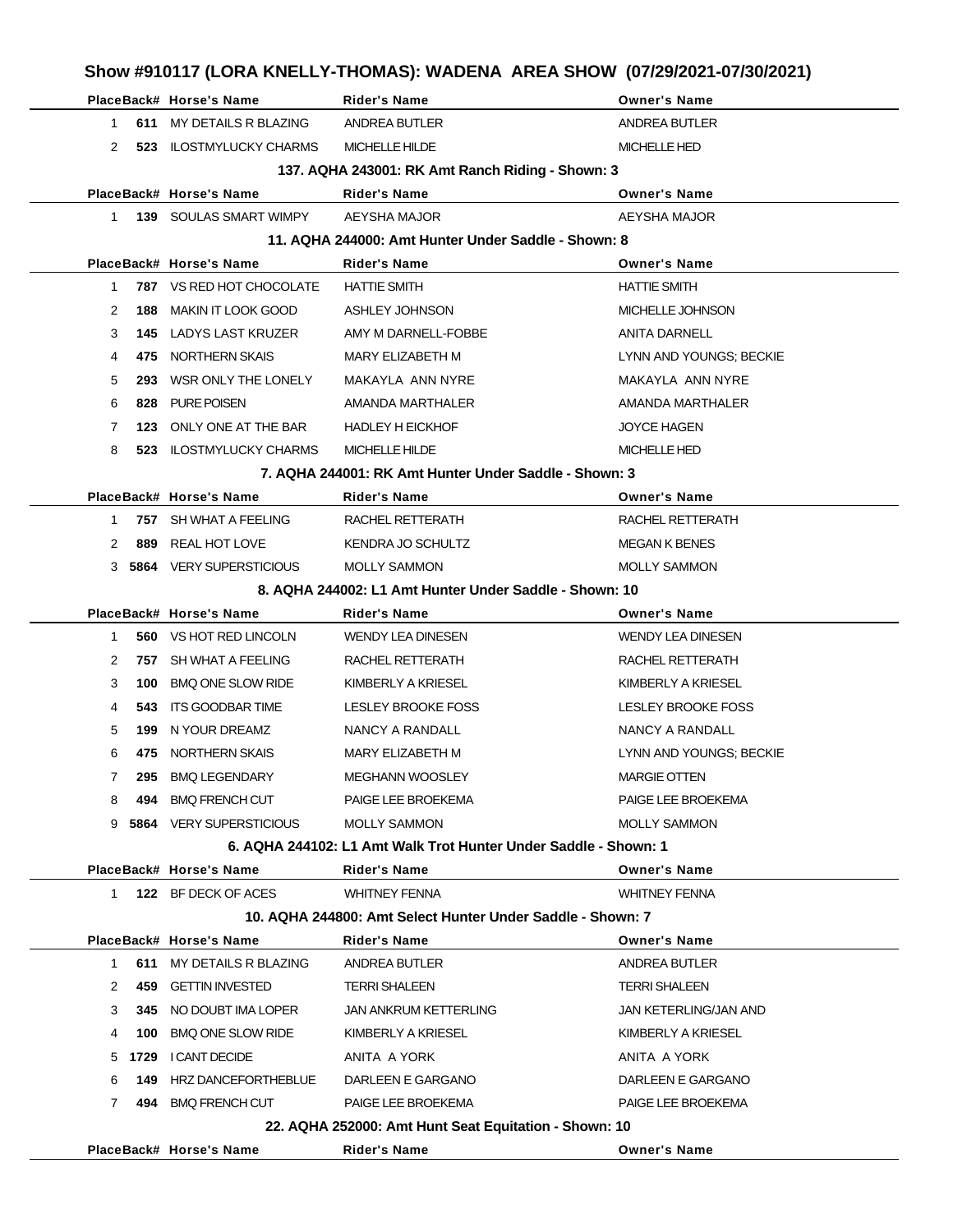|                |      |                            |                                                                   | SNOW #910117 (LURA NNELLT-I HUMAS): WADENA  AREA SHOW  (07729/2021-07730/2021) |
|----------------|------|----------------------------|-------------------------------------------------------------------|--------------------------------------------------------------------------------|
| 1              |      | 565 NO ONE LIKE ME         | ALEXANDRA J BECKMAN                                               | ALEXANDRA J BECKMAN                                                            |
| 2              | 787  | VS RED HOT CHOCOLATE       | <b>HATTIE SMITH</b>                                               | <b>HATTIE SMITH</b>                                                            |
| 3              | 560  | VS HOT RED LINCOLN         | <b>WENDY LEA DINESEN</b>                                          | <b>WENDY LEA DINESEN</b>                                                       |
| 4              | 188  | <b>MAKIN IT LOOK GOOD</b>  | <b>ASHLEY JOHNSON</b>                                             | MICHELLE JOHNSON                                                               |
| 5              |      | 138 A LILY OF THE VALLEY   | <b>ASHLEY EVERSON</b>                                             | ASHLEY EBENSTEINER                                                             |
| 6              | 523  | <b>ILOSTMYLUCKY CHARMS</b> | <b>MICHELLE HILDE</b>                                             | <b>MICHELLE HED</b>                                                            |
| 7              | 123  | ONLY ONE AT THE BAR        | <b>HADLEY H EICKHOF</b>                                           | <b>JOYCE HAGEN</b>                                                             |
| 8              | 543  | <b>ITS GOODBAR TIME</b>    | LESLEY BROOKE FOSS                                                | <b>LESLEY BROOKE FOSS</b>                                                      |
| 9              |      | 293 WSR ONLY THE LONELY    | MAKAYLA ANN NYRE                                                  | MAKAYLA ANN NYRE                                                               |
|                |      |                            | 19. AQHA 252002: L1 Amt Hunt Seat Equitation - Shown: 9           |                                                                                |
|                |      | PlaceBack# Horse's Name    | Rider's Name                                                      | <b>Owner's Name</b>                                                            |
| $\mathbf{1}$   | 889  | <b>REAL HOT LOVE</b>       | KENDRA JO SCHULTZ                                                 | <b>MEGAN K BENES</b>                                                           |
| 2              | 295  | <b>BMQ LEGENDARY</b>       | <b>MEGHANN WOOSLEY</b>                                            | <b>MARGIE OTTEN</b>                                                            |
| 3              | 560  | VS HOT RED LINCOLN         | <b>WENDY LEA DINESEN</b>                                          | <b>WENDY LEA DINESEN</b>                                                       |
| 4              | 543  | ITS GOODBAR TIME           | LESLEY BROOKE FOSS                                                | LESLEY BROOKE FOSS                                                             |
| 5              | 757  | SH WHAT A FEELING          | RACHEL RETTERATH                                                  | RACHEL RETTERATH                                                               |
| 6              | 5864 | <b>VERY SUPERSTICIOUS</b>  | <b>MOLLY SAMMON</b>                                               | <b>MOLLY SAMMON</b>                                                            |
| 7              | 278  | HELLO JACKIE OH            | LINDA SHAW-ELGIN                                                  | LINDA SHAW-ELGIN                                                               |
| 8              | 475  | NORTHERN SKAIS             | MARY ELIZABETH M                                                  | LYNN AND YOUNGS; BECKIE                                                        |
| 9              | 100  | <b>BMQ ONE SLOW RIDE</b>   | KIMBERLY A KRIESEL                                                | KIMBERLY A KRIESEL                                                             |
|                |      |                            | 18. AQHA 252102: L1 Amt Walk Trot Hunt Seat Equitation - Shown: 2 |                                                                                |
|                |      | PlaceBack# Horse's Name    | Rider's Name                                                      | <b>Owner's Name</b>                                                            |
| $\mathbf 1$    | 122  | BF DECK OF ACES            | <b>WHITNEY FENNA</b>                                              | <b>WHITNEY FENNA</b>                                                           |
| $\overline{2}$ | 109  | TNT TERRIFIC GAL           | <b>MRS SHERRY CASE</b>                                            | SHERRY CASE                                                                    |
|                |      |                            | 21. AQHA 252800: Amt Select Hunt Seat Equitation - Shown: 7       |                                                                                |
|                |      | PlaceBack# Horse's Name    | Rider's Name                                                      | <b>Owner's Name</b>                                                            |
|                | 1    | 1729 I CANT DECIDE         | ANITA A YORK                                                      | ANITA A YORK                                                                   |
| 2              | 149  | HRZ DANCEFORTHEBLUE        | DARLEEN E GARGANO                                                 | DARLEEN E GARGANO                                                              |
| 3              | 611  | MY DETAILS R BLAZING       | ANDREA BUTLER                                                     | ANDREA BUTLER                                                                  |
| 4              | 345  | NO DOUBT IMA LOPER         | <b>JAN ANKRUM KETTERLING</b>                                      | <b>JAN KETERLING/JAN AND</b>                                                   |
| 5              | 494  | <b>BMQ FRENCH CUT</b>      | PAIGE LEE BROEKEMA                                                | PAIGE LEE BROEKEMA                                                             |
| 6              |      | 278 HELLO JACKIE OH        | LINDA SHAW-ELGIN                                                  | LINDA SHAW-ELGIN                                                               |
| 7              |      | 100 BMQ ONE SLOW RIDE      | KIMBERLY A KRIESEL                                                | KIMBERLY A KRIESEL                                                             |
|                |      |                            | 90. AQHA 275000: Amt Performance Halter Mares - Shown: 10         |                                                                                |
|                |      | PlaceBack# Horse's Name    | Rider's Name                                                      | <b>Owner's Name</b>                                                            |
| $\mathbf{1}$   |      | 475 NORTHERN SKAIS         | MARY ELIZABETH M                                                  | LYNN AND YOUNGS; BECKIE                                                        |
| 2              | 611  | MY DETAILS R BLAZING       | ANDREA BUTLER                                                     | ANDREA BUTLER                                                                  |
| 3              | 828  | PURE POISEN                | AMANDA MARTHALER                                                  | AMANDA MARTHALER                                                               |
| 4              |      | 432 INVITE ME FOR KOKO     | <b>SHARON WHITMER</b>                                             | <b>SHARON WHITMER</b>                                                          |
| 5              |      | 222 TALK SWEETLY TO ME     | SHELBY ANN HOLMES                                                 | <b>JAMES R HOOTMAN</b>                                                         |
| 6              |      | 223 SHELOVESARAINYNIGHT    | ALYSSA L TJOSAAS                                                  | ALYSSA L TJOSAAS                                                               |
| 7              | 494  | <b>BMQ FRENCH CUT</b>      | PAIGE LEE BROEKEMA                                                | PAIGE LEE BROEKEMA                                                             |
| 8              |      | 138 A LILY OF THE VALLEY   | <b>ASHLEY EVERSON</b>                                             | ASHLEY EBENSTEINER                                                             |
|                |      |                            | 79. AQHA 277000: Amt Performance Halter Geldings - Shown: 17      |                                                                                |
|                |      | PlaceBack# Horse's Name    | <b>Rider's Name</b>                                               | <b>Owner's Name</b>                                                            |

| WSR ONLY THE LONELY<br>MAKAYLA<br>293<br>ANN NYRE | ANN NYRE<br>MAKAYLA |
|---------------------------------------------------|---------------------|
|---------------------------------------------------|---------------------|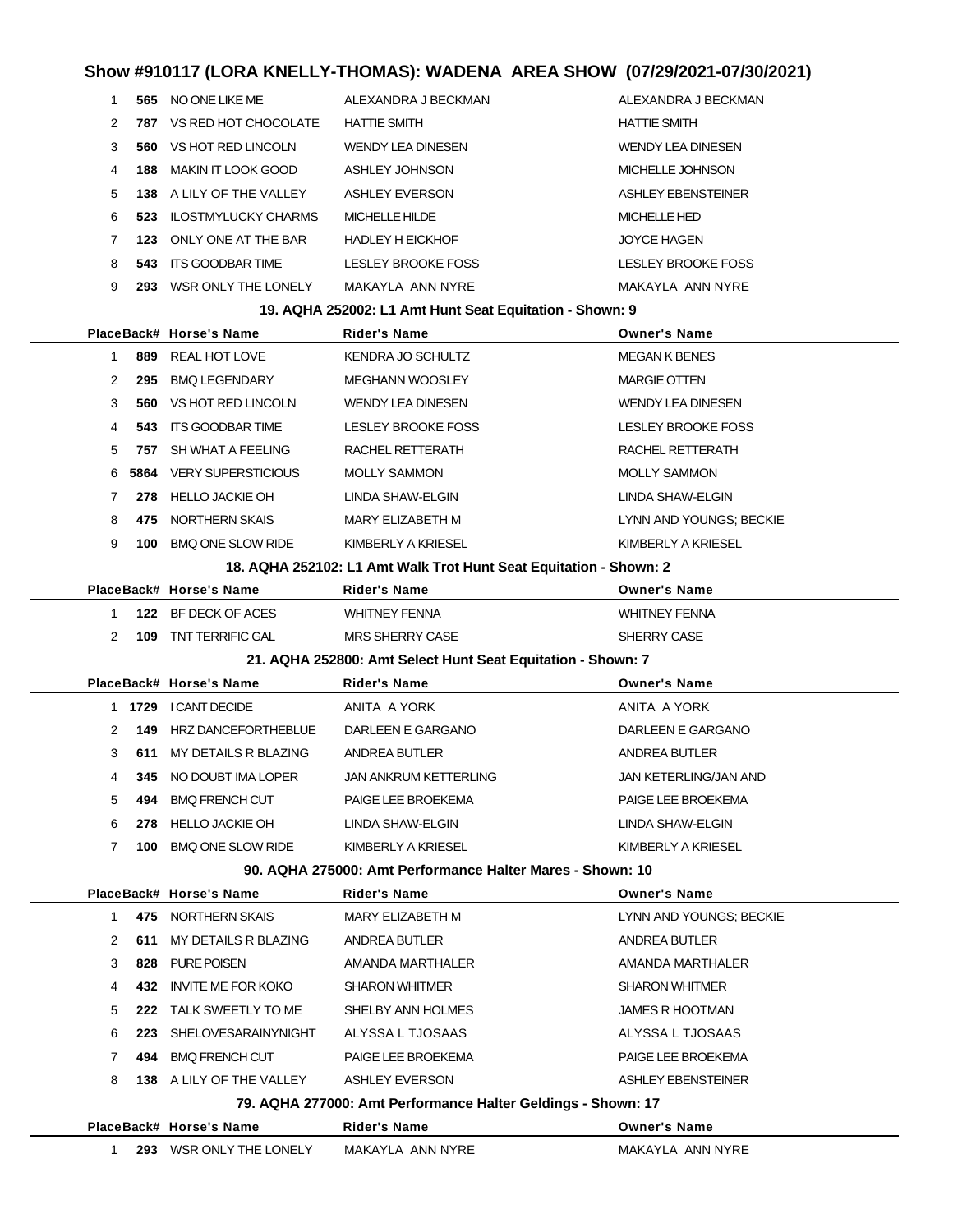## **Show #910117 (LORA KNELLY-THOMAS): WADENA AREA SHOW (07/29/2021-07/30/2021) 345** NO DOUBT IMA LOPER JAN ANKRUM KETTERLING JAN KETERLING/JAN AND **300 COWBOY SWAGGER RYANE M BAKKE RYANE M BAKKE 605** TALL DARK N SUDDEN JESSE ARMSTRONG DR LACEY ARMSTRONG **714** INVITE METO UNZIP KAREN CHYLE **KAREN CHYLE 188** MAKIN IT LOOK GOOD ASHLEY JOHNSON MICHELLE JOHNSON **268** I WANNA BE HUNTIN BRAD MATTINGLY BRAD MATTINGLY **653** BARELY DRESSED MARY EBNET MARY AND MARK AND MARY EBNET **119** CAN DO INVITE BARBARA WALTON BARBARA WALTON **162. AQHA 401200: Youth Grand Champion Mares - Shown: 1 PlaceBack# Horse's Name Rider's Name Owner's Name 369** PS IMPULSE IN EDEN OLIVIA ULMER OLIVIA ULMER **163. AQHA 401300: Youth Reserve Champion Mares - Shown: 2 PlaceBack# Horse's Name Rider's Name Owner's Name 120** INVESTING GRACEFULLY ZOEY SCHLANSER ZOEY SCHLANSER **164. AQHA 401400: Youth Grand Champion Geldings - Shown: 3 PlaceBack# Horse's Name Rider's Name Owner's Name 188** MAKIN IT LOOK GOOD OWEN ROBERT HENNEN MICHELLE JOHNSON **165. AQHA 401500: Youth Reserve Champion Gelding - Shown: 5 PlaceBack# Horse's Name Rider's Name Owner's Name 806** THE STORY OF GOODBAR JOCHIM RYDER **STATE AREA STATES ARMSTRONG 105. AQHA 405700: Youth Aged Mares - Shown: 3 PlaceBack# Horse's Name Rider's Name Owner's Name 369** PS IMPULSE IN EDEN OLIVIA ULMER OLIVIA ULMER **120** INVESTING GRACEFULLY ZOEY SCHLANSER ZOEY SCHLANSER **121** ONE HOT MOLLY **SAMINE HART-CRISSMAN** HEATHER BASHAM **100. AQHA 407700: Youth Aged Geldings - Shown: 6 PlaceBack# Horse's Name Rider's Name Owner's Name 130** GETTIN VESTED CEYONNA LEE OLSON MARY ALYCE OLSON **330** IM DEFINING GOOD LILY HANNAH TOBIN LORI TOBIN **248** IMPULSIVE I WILL BE EMMA MUTNANSKY EMMA MUTNANSKY **5864** VERY SUPERSTICIOUS CONNER SAMMON MOLLY SAMMON **400** INFLUENTIAL ROCK PRESTON QUINN KEMMER JAY N AND VICTORIA **365** PS TAKE ME TO CHURCH HAILEY MAE NEUMANN KARI ANDERSON **111. AQHA 412000: Youth Showmanship at Halter - Shown: 9 PlaceBack# Horse's Name Rider's Name Owner's Name 120** INVESTING GRACEFULLY ZOEY SCHLANSER ZOEY SCHLANSER **510** WHO IS WITH ME ANNIKA OPSAHL AND ANNIKA OPSAHL **369** PS IMPULSE IN EDEN OLIVIA ULMER OLIVIA ULMER **248** IMPULSIVE I WILL BE EMMA MUTNANSKY EMMA MUTNANSKY **130** GETTIN VESTED CEYONNA LEE OLSON MARY ALYCE OLSON **304** ID BE JEALOUS TO COURTNEY BJORGAARD COURTNEY BJORGAARD **121 ONE HOT MOLLY JAZMINE HART-CRISSMAN HEATHER BASHAM 330** IM DEFINING GOOD LILY HANNAH TOBIN LORI TOBIN LORI TOBIN **365** PS TAKE ME TO CHURCH HAILEY MAE NEUMANN KARI ANDERSON **108. AQHA 412702: L1 Youth Showmanship (13 & Under) - Shown: 5 PlaceBack# Horse's Name Rider's Name Owner's Name**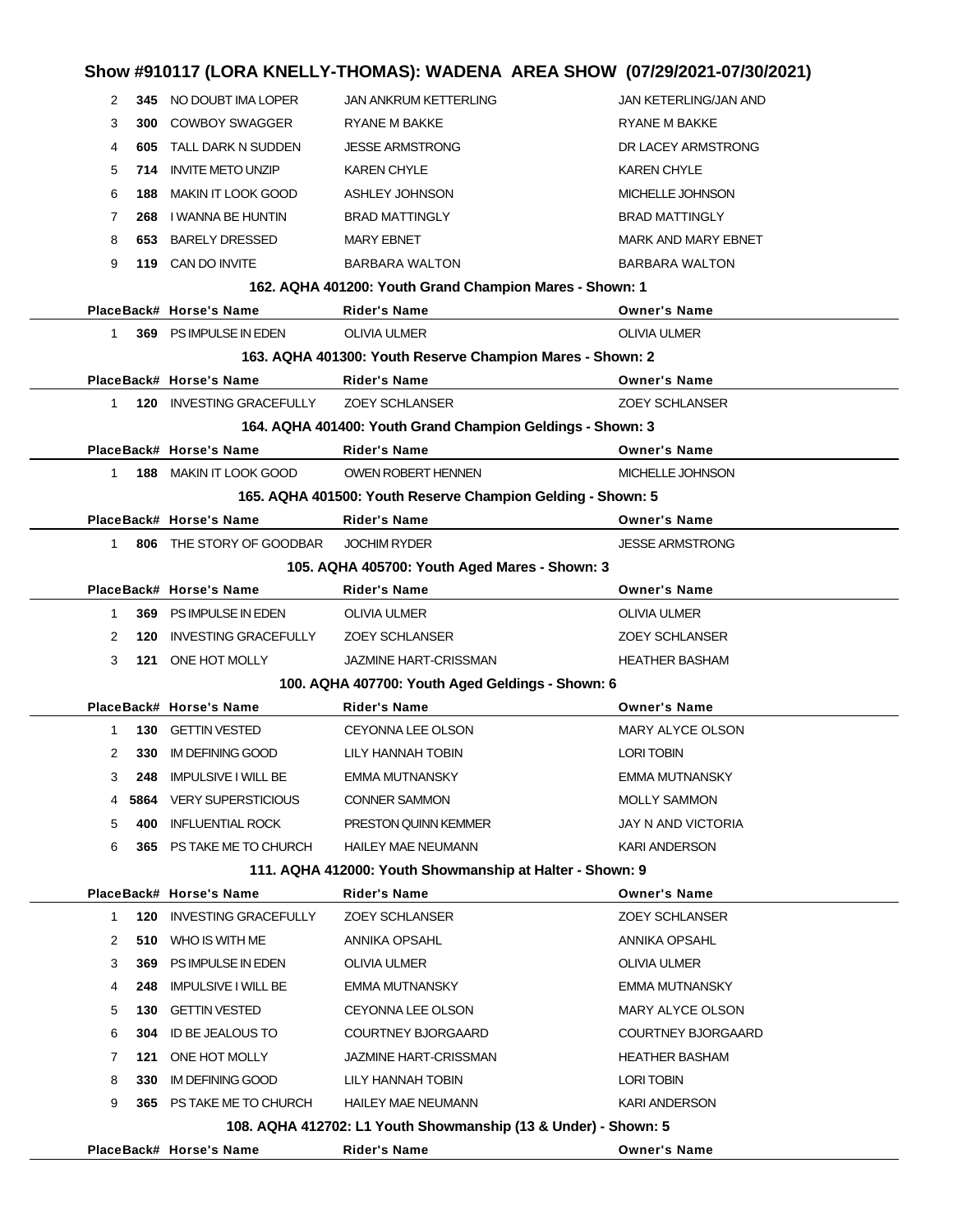|              |     |                             |                                                             | Show #910117 (LORA KNELLY-THOMAS): WADENA AREA SHOW (07/29/2021-07/30/2021) |
|--------------|-----|-----------------------------|-------------------------------------------------------------|-----------------------------------------------------------------------------|
| $\mathbf{1}$ |     | 510 WHO IS WITH ME          | ANNIKA OPSAHL                                               | ANNIKA OPSAHL                                                               |
| 2            | 130 | <b>GETTIN VESTED</b>        | <b>CEYONNA LEE OLSON</b>                                    | <b>MARY ALYCE OLSON</b>                                                     |
| 3            |     | 365 PS TAKE ME TO CHURCH    | <b>HAILEY MAE NEUMANN</b>                                   | <b>KARI ANDERSON</b>                                                        |
| 4            |     | <b>300 COWBOY SWAGGER</b>   | PAISLEE RAE BUCKLE                                          | RYANE M BAKKE                                                               |
| 5            | 400 | <b>INFLUENTIAL ROCK</b>     | PRESTON QUINN KEMMER                                        | JAY N AND VICTORIA                                                          |
|              |     |                             | 109. AQHA 412802: L1 Youth Showmanship (14 - 18) - Shown: 5 |                                                                             |
|              |     | PlaceBack# Horse's Name     | <b>Rider's Name</b>                                         | <b>Owner's Name</b>                                                         |
| 1            |     | 369 PS IMPULSE IN EDEN      | <b>OLIVIA ULMER</b>                                         | <b>OLIVIA ULMER</b>                                                         |
| 2            | 248 | <b>IMPULSIVE I WILL BE</b>  | <b>EMMA MUTNANSKY</b>                                       | <b>EMMA MUTNANSKY</b>                                                       |
| 3            | 330 | <b>IM DEFINING GOOD</b>     | LILY HANNAH TOBIN                                           | LORI TOBIN                                                                  |
| 4            |     | 121 ONE HOT MOLLY           | <b>JAZMINE HART-CRISSMAN</b>                                | <b>HEATHER BASHAM</b>                                                       |
| 5            |     | 304 ID BE JEALOUS TO        | <b>COURTNEY BJORGAARD</b>                                   | <b>COURTNEY BJORGAARD</b>                                                   |
|              |     |                             | 61. AQHA 436000: Youth Western Riding - Shown: 1            |                                                                             |
|              |     | PlaceBack# Horse's Name     | Rider's Name                                                | <b>Owner's Name</b>                                                         |
| $\mathbf{1}$ |     | 248 IMPULSIVE I WILL BE     | <b>EMMA MUTNANSKY</b>                                       | <b>EMMA MUTNANSKY</b>                                                       |
|              |     |                             | 30. AQHA 438000: Youth Trail - Shown: 5                     |                                                                             |
|              |     | PlaceBack# Horse's Name     | Rider's Name                                                | <b>Owner's Name</b>                                                         |
| 1            | 120 | INVESTING GRACEFULLY        | <b>ZOEY SCHLANSER</b>                                       | <b>ZOEY SCHLANSER</b>                                                       |
| 2            | 248 | <b>IMPULSIVE I WILL BE</b>  | <b>EMMA MUTNANSKY</b>                                       | <b>EMMA MUTNANSKY</b>                                                       |
| 3            |     | 510 WHO IS WITH ME          | ANNIKA OPSAHL                                               | ANNIKA OPSAHL                                                               |
| 4            | 369 | PS IMPULSE IN EDEN          | <b>OLIVIA ULMER</b>                                         | <b>OLIVIA ULMER</b>                                                         |
| 5            |     | 121 ONE HOT MOLLY           | <b>JAZMINE HART-CRISSMAN</b>                                | <b>HEATHER BASHAM</b>                                                       |
|              |     |                             | 24. AQHA 438102: L1 Youth Walk Trot Trail - Shown: 1        |                                                                             |
|              |     | PlaceBack# Horse's Name     | Rider's Name                                                | <b>Owner's Name</b>                                                         |
| $\mathbf{1}$ |     | 365 PS TAKE ME TO CHURCH    | <b>HAILEY MAE NEUMANN</b>                                   | <b>KARI ANDERSON</b>                                                        |
|              |     |                             | 27. AQHA 438702: L1 Youth Trail (13 & Under) - Shown: 3     |                                                                             |
|              |     | PlaceBack# Horse's Name     | <b>Rider's Name</b>                                         | <b>Owner's Name</b>                                                         |
| 1            |     | 510 WHO IS WITH ME          | ANNIKA OPSAHL                                               | <b>ANNIKA OPSAHL</b>                                                        |
| 2            | 400 | <b>INFLUENTIAL ROCK</b>     | PRESTON QUINN KEMMER                                        | JAY N AND VICTORIA                                                          |
| 3            |     | 300 COWBOY SWAGGER          | PAISLEE RAE BUCKLE                                          | RYANE M BAKKE                                                               |
|              |     |                             | 28. AQHA 438802: L1 Youth Trail (14-18) - Shown: 5          |                                                                             |
|              |     | PlaceBack# Horse's Name     | <b>Rider's Name</b>                                         | <b>Owner's Name</b>                                                         |
| $\mathbf{1}$ | 248 | <b>IMPULSIVE I WILL BE</b>  | <b>EMMA MUTNANSKY</b>                                       | <b>EMMA MUTNANSKY</b>                                                       |
| 2            | 369 | PS IMPULSE IN EDEN          | OLIVIA ULMER                                                | <b>OLIVIA ULMER</b>                                                         |
| 3            | 330 | <b>IM DEFINING GOOD</b>     | LILY HANNAH TOBIN                                           | LORI TOBIN                                                                  |
| 4            |     | 137 PRINZZPLES IN NOTION    | <b>HANNAH SWENSON</b>                                       | DOREEN SWENSON                                                              |
| 5            |     | 121 ONE HOT MOLLY           | <b>JAZMINE HART-CRISSMAN</b>                                | <b>HEATHER BASHAM</b>                                                       |
|              |     |                             | 56. AQHA 440000: Youth Western Horsemanship - Shown: 5      |                                                                             |
|              |     | PlaceBack# Horse's Name     | Rider's Name                                                | <b>Owner's Name</b>                                                         |
| 1            | 248 | <b>IMPULSIVE I WILL BE</b>  | <b>EMMA MUTNANSKY</b>                                       | EMMA MUTNANSKY                                                              |
| 2            | 120 | <b>INVESTING GRACEFULLY</b> | <b>ZOEY SCHLANSER</b>                                       | <b>ZOEY SCHLANSER</b>                                                       |
| 3            | 369 | PS IMPULSE IN EDEN          | OLIVIA ULMER                                                | <b>OLIVIA ULMER</b>                                                         |
| 4            |     | 510 WHO IS WITH ME          | ANNIKA OPSAHL                                               | ANNIKA OPSAHL                                                               |
| 5            | 330 | IM DEFINING GOOD            | LILY HANNAH TOBIN                                           | LORI TOBIN                                                                  |
|              |     |                             | 51. AQHA 440102: L1 Youth Walk Trot Horsemanship - Shown: 1 |                                                                             |
|              |     | PlaceBack# Horse's Name     | Rider's Name                                                | <b>Owner's Name</b>                                                         |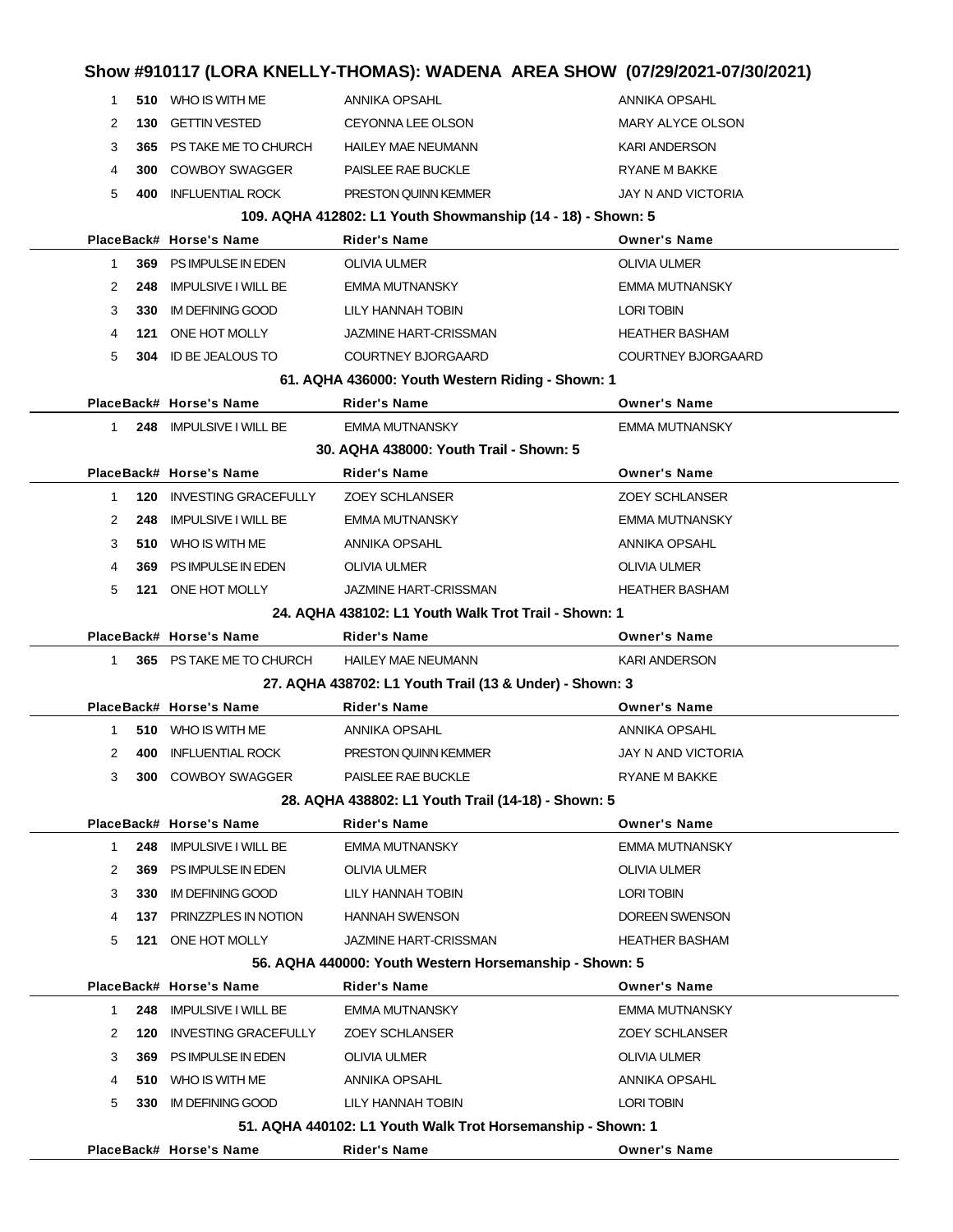|              | 1   | 365 PS TAKE ME TO CHURCH    | <b>HAILEY MAE NEUMANN</b>                                            | <b>KARI ANDERSON</b>      |
|--------------|-----|-----------------------------|----------------------------------------------------------------------|---------------------------|
|              |     |                             | 52. AQHA 440702: L1 Youth Western Horsemanship 13 & Under - Shown: 4 |                           |
|              |     | PlaceBack# Horse's Name     | <b>Rider's Name</b>                                                  | <b>Owner's Name</b>       |
| 1.           |     | <b>300 COWBOY SWAGGER</b>   | PAISLEE RAE BUCKLE                                                   | <b>RYANE M BAKKE</b>      |
| 2            | 510 | WHO IS WITH ME              | ANNIKA OPSAHL                                                        | ANNIKA OPSAHL             |
| 3            | 130 | <b>GETTIN VESTED</b>        | <b>CEYONNA LEE OLSON</b>                                             | MARY ALYCE OLSON          |
| 4            | 400 | <b>INFLUENTIAL ROCK</b>     | PRESTON QUINN KEMMER                                                 | <b>JAY N AND VICTORIA</b> |
|              |     |                             | 53. AQHA 440802: L1 Youth Western Horsemanship 14 - 18 - Shown: 4    |                           |
|              |     | PlaceBack# Horse's Name     | <b>Rider's Name</b>                                                  | <b>Owner's Name</b>       |
| 1.           | 369 | PS IMPULSE IN EDEN          | OLIVIA ULMER                                                         | OLIVIA ULMER              |
| 2            | 248 | <b>IMPULSIVE I WILL BE</b>  | <b>EMMA MUTNANSKY</b>                                                | <b>EMMA MUTNANSKY</b>     |
| 3            | 121 | ONE HOT MOLLY               | <b>JAZMINE HART-CRISSMAN</b>                                         | <b>HEATHER BASHAM</b>     |
| 4            | 330 | IM DEFINING GOOD            | LILY HANNAH TOBIN                                                    | <b>LORI TOBIN</b>         |
|              |     |                             | 44. AQHA 442000: Youth Western Pleasure - Shown: 8                   |                           |
|              |     | PlaceBack# Horse's Name     | <b>Rider's Name</b>                                                  | <b>Owner's Name</b>       |
| 1            | 120 | <b>INVESTING GRACEFULLY</b> | <b>ZOEY SCHLANSER</b>                                                | <b>ZOEY SCHLANSER</b>     |
| 2            | 113 | <b>EMMY LOUS HOT</b>        | <b>ADRIAN BONTJE</b>                                                 | <b>ADRIAN BONTJE</b>      |
| 3            | 556 | <b>FROSTONMYSTOCKINGS</b>   | <b>GRACE A MINDERMANN</b>                                            | <b>GRACE A MINDERMANN</b> |
| 4            | 304 | ID BE JEALOUS TO            | <b>COURTNEY BJORGAARD</b>                                            | <b>COURTNEY BJORGAARD</b> |
| 5            | 248 | <b>IMPULSIVE I WILL BE</b>  | EMMA MUTNANSKY                                                       | EMMA MUTNANSKY            |
| 6            | 130 | <b>GETTIN VESTED</b>        | <b>CEYONNA LEE OLSON</b>                                             | MARY ALYCE OLSON          |
| 7            | 369 | PS IMPULSE IN EDEN          | <b>OLIVIA ULMER</b>                                                  | OLIVIA ULMER              |
| 8            |     | 510 WHO IS WITH ME          | ANNIKA OPSAHL                                                        | ANNIKA OPSAHL             |
|              |     |                             | 37. AQHA 442001: RK Youth Western Pleasure - Shown: 2                |                           |
|              |     | PlaceBack# Horse's Name     | Rider's Name                                                         | <b>Owner's Name</b>       |
| 1.           |     | 510 WHO IS WITH ME          | ANNIKA OPSAHL                                                        | ANNIKA OPSAHL             |
| 2            | 330 | IM DEFINING GOOD            | LILY HANNAH TOBIN                                                    | <b>LORI TOBIN</b>         |
|              |     |                             | 36. AQHA 442102: L1 Youth Walk Trot Western Pleasure - Shown: 1      |                           |
|              |     | PlaceBack# Horse's Name     | <b>Rider's Name</b>                                                  | <b>Owner's Name</b>       |
| 1            |     | 365 PS TAKE ME TO CHURCH    | <b>HAILEY MAE NEUMANN</b>                                            | <b>KARI ANDERSON</b>      |
|              |     |                             | 38. AQHA 442702: L1 Youth Western Pleasure (13 & Under) - Shown: 5   |                           |
|              |     | PlaceBack# Horse's Name     | <b>Rider's Name</b>                                                  | <b>Owner's Name</b>       |
|              |     |                             |                                                                      |                           |
| $\mathbf{1}$ | 130 | <b>GETTIN VESTED</b>        | CEYONNA LEE OLSON                                                    | <b>MARY ALYCE OLSON</b>   |
| 2            | 113 | <b>EMMY LOUS HOT</b>        | ADRIAN BONTJE                                                        | ADRIAN BONTJE             |
| 3            | 300 | <b>COWBOY SWAGGER</b>       | PAISLEE RAE BUCKLE                                                   | RYANE M BAKKE             |
| 4            |     | 510 WHO IS WITH ME          | ANNIKA OPSAHL                                                        | ANNIKA OPSAHL             |
| 5            | 400 | <b>INFLUENTIAL ROCK</b>     | PRESTON QUINN KEMMER                                                 | JAY N AND VICTORIA        |
|              |     |                             | 39. AQHA 442802: L1 Youth Western Pleasure (14-18) - Shown: 6        |                           |
|              |     | PlaceBack# Horse's Name     | <b>Rider's Name</b>                                                  | <b>Owner's Name</b>       |
| 1.           |     | 556 FROSTONMYSTOCKINGS      | <b>GRACE A MINDERMANN</b>                                            | <b>GRACE A MINDERMANN</b> |
| 2            | 248 | <b>IMPULSIVE I WILL BE</b>  | <b>EMMA MUTNANSKY</b>                                                | EMMA MUTNANSKY            |
| 3            |     | 114 HOT UNDER THE COLLAR    | MALLORY PRESCOTT                                                     | STEPHANIE CHAPMAN         |
| 4            | 369 | PS IMPULSE IN EDEN          | OLIVIA ULMER                                                         | OLIVIA ULMER              |
| 5            | 330 | IM DEFINING GOOD            | LILY HANNAH TOBIN                                                    | LORI TOBIN                |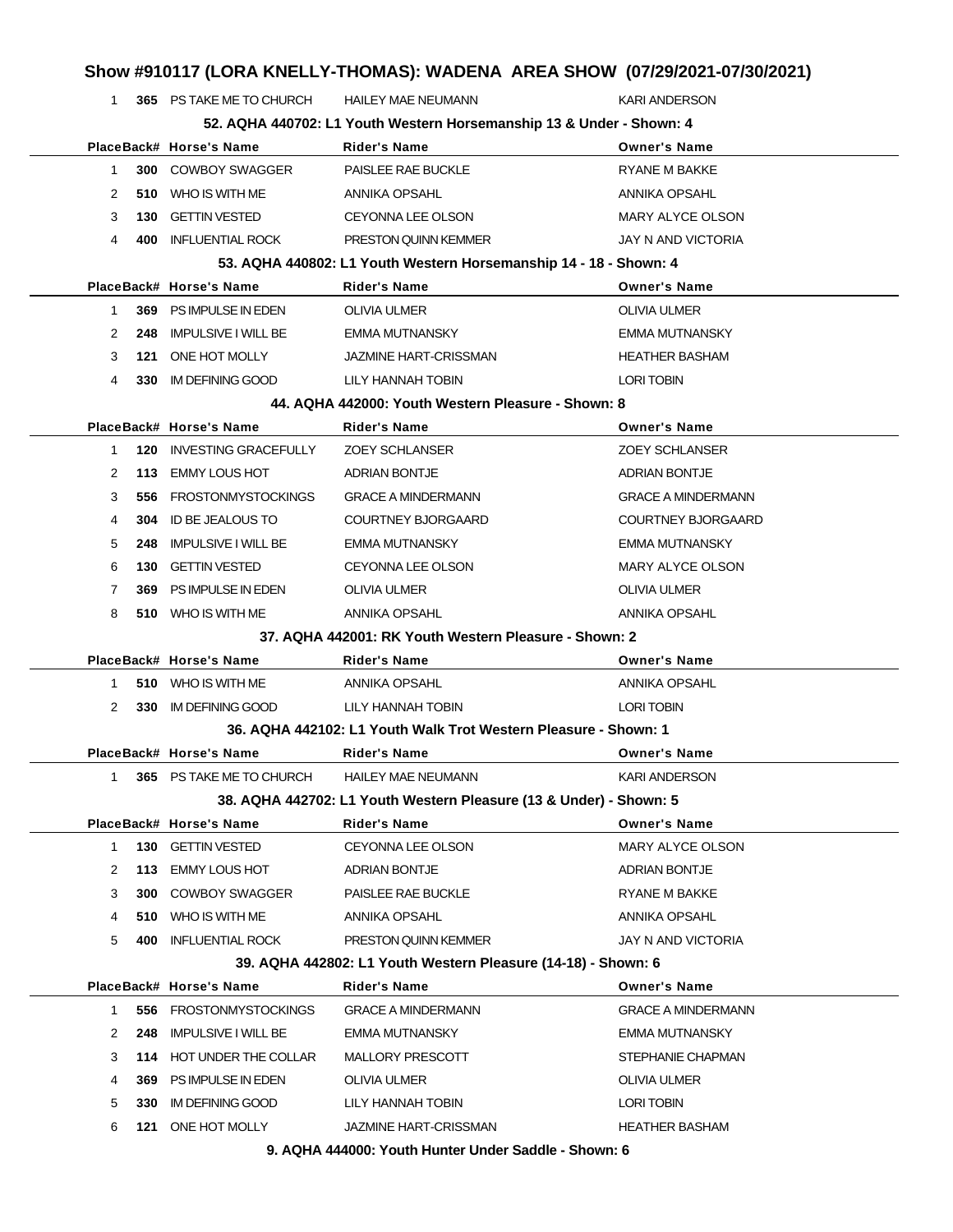|              |     | PlaceBack# Horse's Name     | <b>Rider's Name</b>                                                    | <b>Owner's Name</b>     |
|--------------|-----|-----------------------------|------------------------------------------------------------------------|-------------------------|
| 1            | 369 | PS IMPULSE IN EDEN          | OLIVIA ULMER                                                           | <b>OLIVIA ULMER</b>     |
| 2            | 120 | <b>INVESTING GRACEFULLY</b> | <b>ZOEY SCHLANSER</b>                                                  | <b>ZOEY SCHLANSER</b>   |
| 3            |     | 137 PRINZZPLES IN NOTION    | <b>HANNAH SWENSON</b>                                                  | DOREEN SWENSON          |
| 4            | 365 | PS TAKE ME TO CHURCH        | <b>HAILEY MAE NEUMANN</b>                                              | <b>KARI ANDERSON</b>    |
| 5            | 130 | <b>GETTIN VESTED</b>        | CEYONNA LEE OLSON                                                      | <b>MARY ALYCE OLSON</b> |
| 6            |     | 510 WHO IS WITH ME          | <b>ANNIKA OPSAHL</b>                                                   | <b>ANNIKA OPSAHL</b>    |
|              |     |                             | 3. AQHA 444001: RK Youth Hunter Under Saddle - Shown: 1                |                         |
|              |     | PlaceBack# Horse's Name     | <b>Rider's Name</b>                                                    | <b>Owner's Name</b>     |
| $\mathbf{1}$ |     | 365 PS TAKE ME TO CHURCH    | <b>HAILEY MAE NEUMANN</b>                                              | <b>KARI ANDERSON</b>    |
|              |     |                             | 4. AQHA 444702: L1 Youth Hunter Under Saddle (13 & Under) - Shown: 5   |                         |
|              |     | PlaceBack# Horse's Name     | <b>Rider's Name</b>                                                    | <b>Owner's Name</b>     |
| 1.           |     | <b>300 COWBOY SWAGGER</b>   | PAISLEE RAE BUCKLE                                                     | <b>RYANE M BAKKE</b>    |
| 2            | 510 | WHO IS WITH ME              | ANNIKA OPSAHL                                                          | ANNIKA OPSAHL           |
| 3            | 130 | <b>GETTIN VESTED</b>        | CEYONNA LEE OLSON                                                      | MARY ALYCE OLSON        |
| 4            | 365 | PS TAKE ME TO CHURCH        | <b>HAILEY MAE NEUMANN</b>                                              | <b>KARI ANDERSON</b>    |
| 5            | 400 | <b>INFLUENTIAL ROCK</b>     | <b>PRESTON QUINN KEMMER</b>                                            | JAY N AND VICTORIA      |
|              |     |                             | 5. AQHA 444802: L1 Youth Hunter Under Saddle (14-18) - Shown: 1        |                         |
|              |     | PlaceBack# Horse's Name     | <b>Rider's Name</b>                                                    | <b>Owner's Name</b>     |
| 1            |     | 369 PS IMPULSE IN EDEN      | OLIVIA ULMER                                                           | <b>OLIVIA ULMER</b>     |
|              |     |                             | 20. AQHA 452000: Youth Hunt Seat Equitation - Shown: 4                 |                         |
|              |     | PlaceBack# Horse's Name     | <b>Rider's Name</b>                                                    | <b>Owner's Name</b>     |
| 1            |     | 137 PRINZZPLES IN NOTION    | <b>HANNAH SWENSON</b>                                                  | <b>DOREEN SWENSON</b>   |
| 2            | 120 | <b>INVESTING GRACEFULLY</b> | <b>ZOEY SCHLANSER</b>                                                  | <b>ZOEY SCHLANSER</b>   |
| 3            | 369 | PS IMPULSE IN EDEN          | OLIVIA ULMER                                                           | OLIVIA ULMER            |
| 4            |     | 510 WHO IS WITH ME          | ANNIKA OPSAHL                                                          | <b>ANNIKA OPSAHL</b>    |
|              |     |                             | 15. AQHA 452102: L1 Youth Walk Trot Hunt Seat Equitation - Shown: 1    |                         |
|              |     | PlaceBack# Horse's Name     | <b>Rider's Name</b>                                                    | <b>Owner's Name</b>     |
| $\mathbf{1}$ |     | 365 PS TAKE ME TO CHURCH    | <b>HAILEY MAE NEUMANN</b>                                              | <b>KARI ANDERSON</b>    |
|              |     |                             | 16. AQHA 452702: L1 Youth Hunt Seat Equitation (13 & Under) - Shown: 3 |                         |
|              |     | PlaceBack# Horse's Name     | Rider's Name                                                           | <b>Owner's Name</b>     |
| 1.           |     | 130 GETTIN VESTED           | <b>CEYONNA LEE OLSON</b>                                               | <b>MARY ALYCE OLSON</b> |
| 2            |     | <b>300 COWBOY SWAGGER</b>   | PAISLEE RAE BUCKLE                                                     | <b>RYANE M BAKKE</b>    |
| 3            |     | 510 WHO IS WITH ME          | ANNIKA OPSAHL                                                          | ANNIKA OPSAHL           |
|              |     |                             | 17. AQHA 452802: L1 Youth Hunt Seat Equitation (14-18) - Shown: 2      |                         |
|              |     | PlaceBack# Horse's Name     | <b>Rider's Name</b>                                                    | <b>Owner's Name</b>     |
| 1.           |     | 369 PS IMPULSE IN EDEN      | OLIVIA ULMER                                                           | <b>OLIVIA ULMER</b>     |
| 2            |     | 137 PRINZZPLES IN NOTION    | HANNAH SWENSON                                                         | DOREEN SWENSON          |
|              |     |                             | 101. AQHA 477000: Youth Performance Halter Geldings - Shown: 4         |                         |
|              |     | PlaceBack# Horse's Name     | <b>Rider's Name</b>                                                    | <b>Owner's Name</b>     |
| 1            |     | 188 MAKIN IT LOOK GOOD      | OWEN ROBERT HENNEN                                                     | MICHELLE JOHNSON        |
| 2            | 806 | THE STORY OF GOODBAR        | <b>JOCHIM RYDER</b>                                                    | <b>JESSE ARMSTRONG</b>  |
| 3            |     | 137 PRINZZPLES IN NOTION    | <b>HANNAH SWENSON</b>                                                  | DOREEN SWENSON          |
| 4            |     | 510 WHO IS WITH ME          | ANNIKA OPSAHL                                                          | ANNIKA OPSAHL           |
|              |     |                             | 48. MQHA 6000: LEAD LINE - Shown: 6                                    |                         |
|              |     | PlaceBack# Horse's Name     | Rider's Name                                                           | <b>Owner's Name</b>     |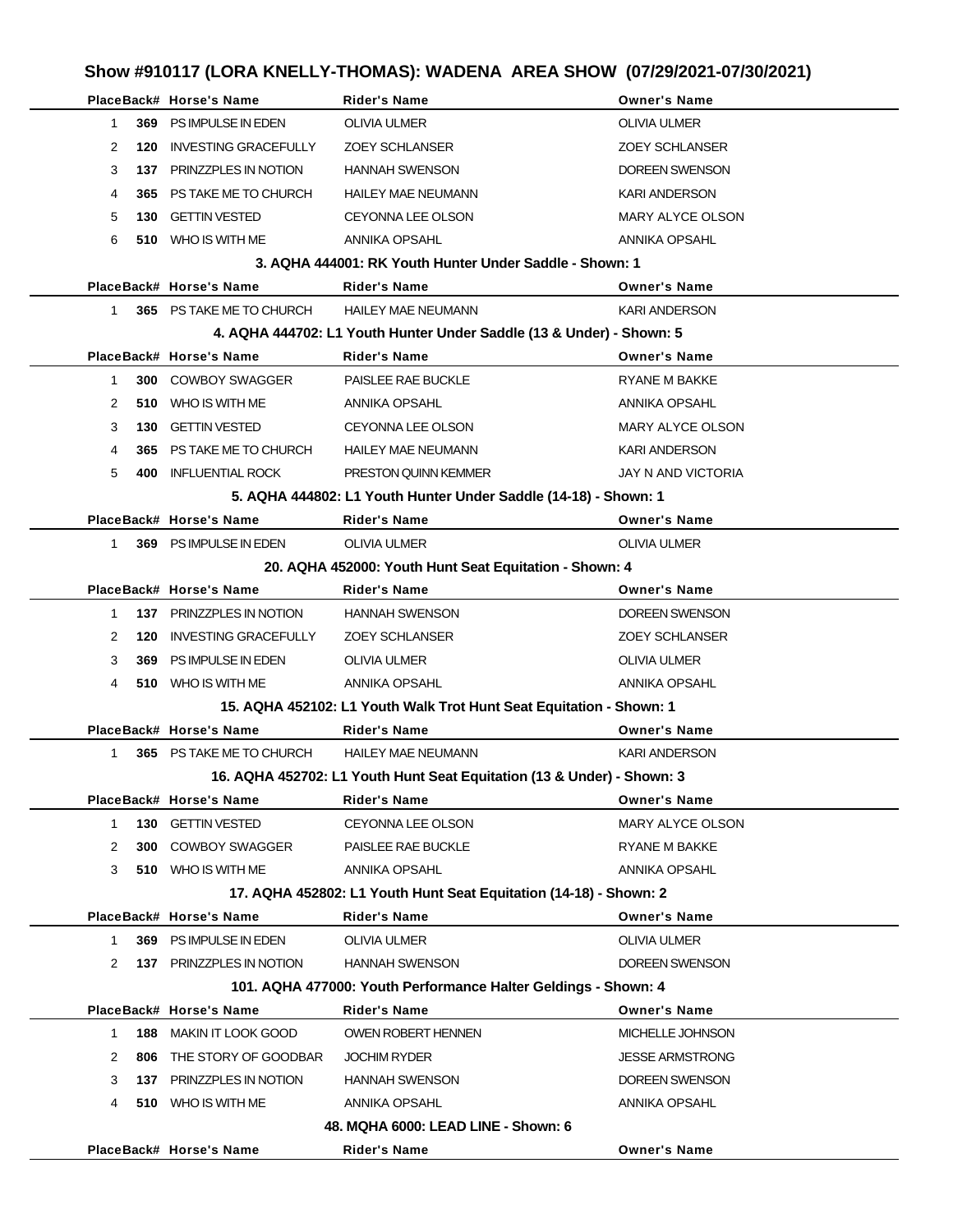|              |     |                                | Show #910117 (LORA KNELLY-THOMAS): WADENA AREA SHOW (07/29/2021-07/30/2021) |                             |
|--------------|-----|--------------------------------|-----------------------------------------------------------------------------|-----------------------------|
| 0            |     | 114 HOT UNDER THE COLLAR       | <b>HARPER CHAPMAN</b>                                                       | STEPHANIE CHAPMAN           |
| 0            |     | 112 JUST TOUCH ME              | <b>JASE CHAPMAN</b>                                                         | <b>JEANETTE GROVE</b>       |
| 0            |     | <b>5864</b> VERY SUPERSTICIOUS | <b>RYLEE SAMMON</b>                                                         | <b>MOLLY SAMMON</b>         |
| 0            | 188 | MAKIN IT LOOK GOOD             | KINSLEY ANDERSON                                                            | MICHELLE JOHNSON            |
| 0            |     | 293 WSR ONLY THE LONELY        | MAKAYLA ANN NYRE                                                            | MAKAYLA ANN NYRE            |
| 0            |     | 556 FROSTONMYSTOCKINGS         | ANORA KNUTSON                                                               | <b>GRACE A MINDERMANN</b>   |
|              |     |                                | 107. MQHA 6004: SMALL FRY SHOWMANSHIP - Shown: 2                            |                             |
|              |     | PlaceBack# Horse's Name        | Rider's Name                                                                | <b>Owner's Name</b>         |
| $\mathbf{1}$ |     | 806 THE STORY OF GOODBAR       | <b>JOCHIM RYDER</b>                                                         | <b>JESSE ARMSTRONG</b>      |
|              |     | 2 5864 VERY SUPERSTICIOUS      | <b>CONNER SAMMON</b>                                                        | <b>MOLLY SAMMON</b>         |
|              |     |                                | 50. MQHA 6006: SMALL FRY W/T HORSEMANSHIP - Shown: 1                        |                             |
|              |     | PlaceBack# Horse's Name        | Rider's Name                                                                | <b>Owner's Name</b>         |
| 1            |     | 806 THE STORY OF GOODBAR       | <b>JOCHIM RYDER</b>                                                         | <b>JESSE ARMSTRONG</b>      |
|              |     |                                | 49. MQHA 6007: SMALL FRY W/T PLEASURE - Shown: 3                            |                             |
|              |     | PlaceBack# Horse's Name        | <b>Rider's Name</b>                                                         | <b>Owner's Name</b>         |
| 1            |     | 116 GOODBYE EARL               | <b>CHARLEE PUNT</b>                                                         | <b>CHARLEE PUNT</b>         |
| 2            | 806 | THE STORY OF GOODBAR           | <b>JOCHIM RYDER</b>                                                         | <b>JESSE ARMSTRONG</b>      |
|              |     | 3 5864 VERY SUPERSTICIOUS      | <b>CONNER SAMMON</b>                                                        | <b>MOLLY SAMMON</b>         |
|              |     |                                | 114, MQHA 6010: YEARLING LONGE LINE - Shown: 1                              |                             |
|              |     | PlaceBack# Horse's Name        | Rider's Name                                                                | <b>Owner's Name</b>         |
| $1 \quad$    |     | <b>193</b> WHISKEY WILD WILMA  | <b>BAILLEY MARIE DEJONG</b>                                                 | <b>MARK OR DARBY KAKELA</b> |
|              |     |                                | 596, NSBA 200384: NSBA Performance Halter Mares - Shown: 2                  |                             |
|              |     | PlaceBack# Horse's Name        | <b>Rider's Name</b>                                                         | <b>Owner's Name</b>         |
| 1            |     | 611 MY DETAILS R BLAZING       | ANDREA BUTLER                                                               | ANDREA BUTLER               |
| 2            |     | 432 INVITE ME FOR KOKO         | <b>SHARON WHITMER</b>                                                       | <b>SHARON WHITMER</b>       |
|              |     |                                | 584. NSBA 200385: NSBA Performance Halter Geldings - Shown: 1               |                             |
|              |     | PlaceBack# Horse's Name        | <b>Rider's Name</b>                                                         | <b>Owner's Name</b>         |
| $\mathbf{1}$ |     | 100 BMQ ONE SLOW RIDE          | KIMBERLY A KRIESEL                                                          | KIMBERLY A KRIESEL          |
|              |     |                                | 590, NSBA 200684: NSBA Amateur Performance Halter Mares - Shown: 2          |                             |
|              |     | PlaceBack# Horse's Name        | <b>Rider's Name</b>                                                         | <b>Owner's Name</b>         |
| 1.           | 611 | MY DETAILS R BLAZING           | ANDREA BUTLER                                                               | <b>ANDREA BUTLER</b>        |
| 2            |     | 432 INVITE ME FOR KOKO         | <b>SHARON WHITMER</b>                                                       | <b>SHARON WHITMER</b>       |
|              |     |                                | 610. NSBA 205400: NSBA Level 1 Amateur Showmanship At Halter - Shown: 2     |                             |
|              |     | PlaceBack# Horse's Name        | <b>Rider's Name</b>                                                         | <b>Owner's Name</b>         |
| 1            |     | 560 VS HOT RED LINCOLN         | <b>WENDY LEA DINESEN</b>                                                    | <b>WENDY LEA DINESEN</b>    |
| 2            |     | 100 BMQ ONE SLOW RIDE          | KIMBERLY A KRIESEL                                                          | KIMBERLY A KRIESEL          |
|              |     |                                | 612. NSBA 206606: NSBA Select Amateur Showmanship At Halter - Shown: 4      |                             |
|              |     | PlaceBack# Horse's Name        | <b>Rider's Name</b>                                                         | <b>Owner's Name</b>         |
| 1            | 611 | MY DETAILS R BLAZING           | ANDREA BUTLER                                                               | <b>ANDREA BUTLER</b>        |
| 2            | 701 | MECHANICALLY INCLINED          | <b>KAREN JORGENSON</b>                                                      | <b>KAREN JORGENSON</b>      |
| 3            |     | 100 BMQ ONE SLOW RIDE          | KIMBERLY A KRIESEL                                                          | KIMBERLY A KRIESEL          |
|              |     |                                | 608. NSBA 207102: NSBA Level 1 Yth SMS At Halter 13 & U - Shown: 1          |                             |
|              |     | PlaceBack# Horse's Name        | Rider's Name                                                                | <b>Owner's Name</b>         |
| 1            |     | 365 PS TAKE ME TO CHURCH       | <b>HAILEY MAE NEUMANN</b>                                                   | <b>KARI ANDERSON</b>        |
|              |     |                                | 611. NSBA 207300: NSBA Youth Showmanship At Halter - All Age - Shown: 1     |                             |
|              |     | PlaceBack# Horse's Name        | Rider's Name                                                                | <b>Owner's Name</b>         |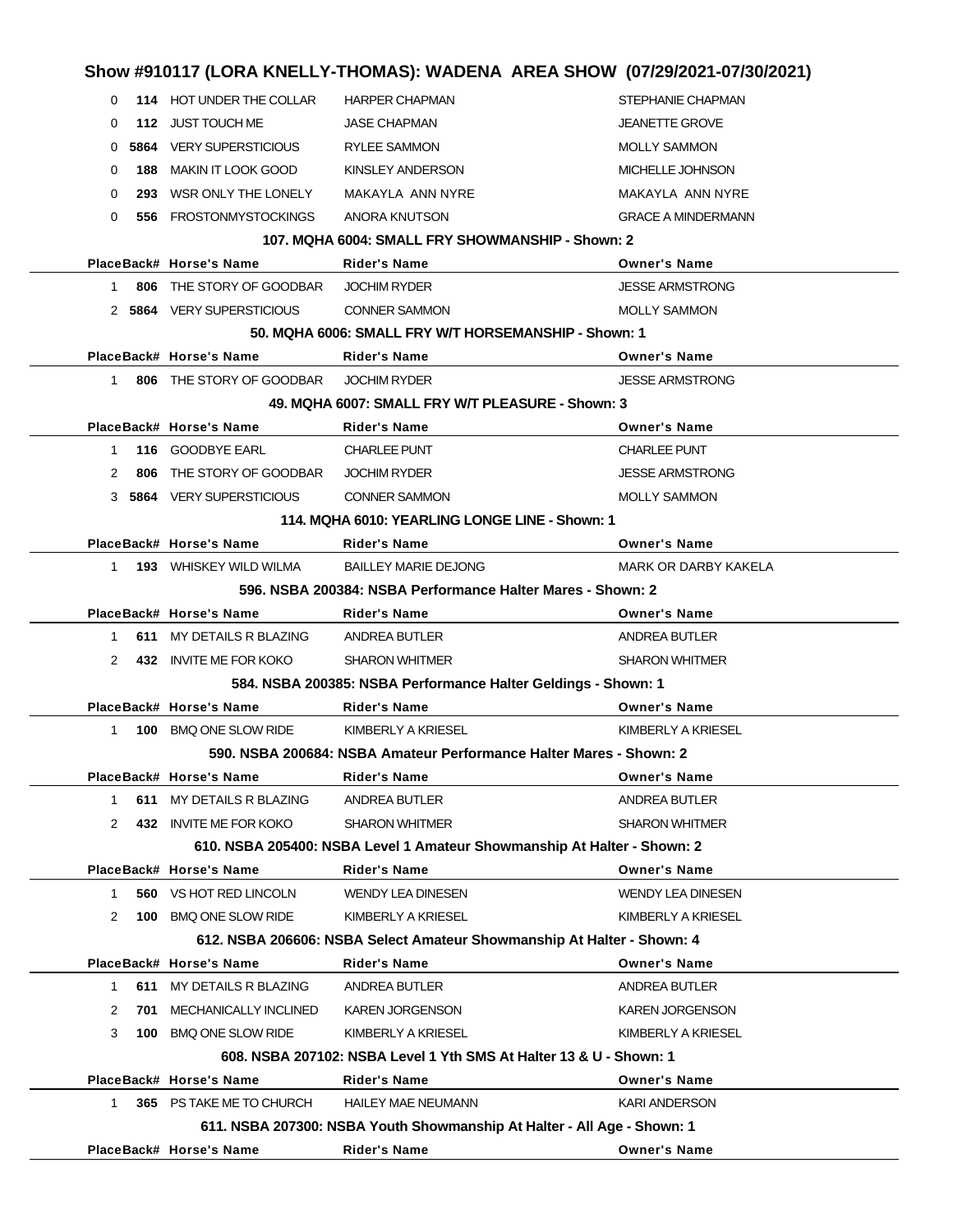1 **365** PS TAKE ME TO CHURCH HAILEY MAE NEUMANN KARI ANDERSON **535. NSBA 210100: NSBA Level 1 Western Pleasure - Shown: 1**

|                                                           |     |                                       | 535. NSBA 210100: NSBA Level 1 Western Pleasure - Shown: 1                     |                            |  |
|-----------------------------------------------------------|-----|---------------------------------------|--------------------------------------------------------------------------------|----------------------------|--|
|                                                           |     | PlaceBack# Horse's Name               | <b>Rider's Name</b>                                                            | <b>Owner's Name</b>        |  |
| 1.                                                        |     | 321 KM WHATABOUTTHEBEST               | ABRA SUNDSBAK                                                                  | <b>CEDAR CREEK QUARTER</b> |  |
| 547, NSBA 210302: NSBA Senior Western Pleasure - Shown: 2 |     |                                       |                                                                                |                            |  |
|                                                           |     | PlaceBack# Horse's Name               | Rider's Name                                                                   | <b>Owner's Name</b>        |  |
| $\mathbf{1}$                                              |     | 128 THE RANGE LADY                    | <b>MALLORY STORM</b>                                                           | ELIZABETH NORDQUIST        |  |
| 2                                                         |     | 321 KM WHATABOUTTHEBEST ABRA SUNDSBAK |                                                                                | <b>CEDAR CREEK QUARTER</b> |  |
|                                                           |     |                                       | 542. NSBA 215408: NSBA Level 1 Amateur Western Pleasure - Shown: 1             |                            |  |
|                                                           |     | PlaceBack# Horse's Name               | <b>Rider's Name</b>                                                            | <b>Owner's Name</b>        |  |
| 1.                                                        |     | 128 THE RANGE LADY                    | ELIZABETH NORDQUIST                                                            | ELIZABETH NORDQUIST        |  |
|                                                           |     |                                       | 540. NSBA 215460: NSBA Level 1 Amateur Walk Trot Western Pleasure - Shown: 1   |                            |  |
|                                                           |     | PlaceBack# Horse's Name               | <b>Rider's Name</b>                                                            | <b>Owner's Name</b>        |  |
| 1.                                                        |     | 432 INVITE ME FOR KOKO                | <b>SHARON WHITMER</b>                                                          | <b>SHARON WHITMER</b>      |  |
|                                                           |     |                                       | 546. NSBA 215600: NSBA Amateur Western Pleasure - Shown: 5                     |                            |  |
|                                                           |     | PlaceBack# Horse's Name               | <b>Rider's Name</b>                                                            | <b>Owner's Name</b>        |  |
| 1                                                         |     | 128 THE RANGE LADY                    | ELIZABETH NORDQUIST                                                            | ELIZABETH NORDQUIST        |  |
| 2                                                         |     | 454 MY VITALS ROCK                    | <b>KRISTINE REUVERS</b>                                                        | <b>KRISTINE REUVERS</b>    |  |
| 3                                                         | 223 | SHELOVESARAINYNIGHT ALYSSA L TJOSAAS  |                                                                                | ALYSSA L TJOSAAS           |  |
| 4                                                         | 321 | KM WHATABOUTTHEBEST                   | ABRA SUNDSBAK                                                                  | <b>CEDAR CREEK QUARTER</b> |  |
|                                                           |     |                                       | 536. NSBA 217160: NSBA Level 1 Yth W/T WP - All Age - Shown: 1                 |                            |  |
|                                                           |     | PlaceBack# Horse's Name               | <b>Rider's Name</b>                                                            | <b>Owner's Name</b>        |  |
| 1                                                         |     | 365 PS TAKE ME TO CHURCH              | <b>HAILEY MAE NEUMANN</b>                                                      | <b>KARI ANDERSON</b>       |  |
|                                                           |     |                                       | 501. NSBA 220100: NSBA Level 1 Hunter Under Saddle - Shown: 1                  |                            |  |
|                                                           |     | PlaceBack# Horse's Name               | Rider's Name                                                                   | <b>Owner's Name</b>        |  |
| 1                                                         |     | 175 MINUTES COUNT                     | <b>BETH C CROOK</b>                                                            | <b>JERRIE ANDERSON</b>     |  |
|                                                           |     |                                       | 512. NSBA 220300: NSBA Open Hunter Under Saddle - Shown: 6                     |                            |  |
|                                                           |     | PlaceBack# Horse's Name               | <b>Rider's Name</b>                                                            | <b>Owner's Name</b>        |  |
| 1                                                         |     | 272 THE IRONS HOT                     | ANDREA M PASSE                                                                 | ANDREA M PASSE             |  |
| 2                                                         | 199 | N YOUR DREAMZ                         | LIA PLOOG                                                                      | NANCY A RANDALL            |  |
| 3                                                         |     | 175 MINUTES COUNT                     | <b>BETH C CROOK</b>                                                            | <b>JERRIE ANDERSON</b>     |  |
|                                                           | ว6บ | VS HOT RED LINCOLN                    | WENDY LEA DINESEN                                                              | <b>WENDY LEA DINESEN</b>   |  |
| 5                                                         | 145 | LADYS LAST KRUZER                     | AMY M DARNELL-FOBBE                                                            | <b>ANITA DARNELL</b>       |  |
| 6                                                         |     | 100 BMQ ONE SLOW RIDE                 | <b>MALLORY STORM</b>                                                           | KIMBERLY A KRIESEL         |  |
|                                                           |     |                                       | 508. NSBA 225400: NSBA Level 1 Amateur Hunter Under Saddle - Shown: 3          |                            |  |
|                                                           |     | PlaceBack# Horse's Name               | Rider's Name                                                                   | <b>Owner's Name</b>        |  |
| $\mathbf{1}$                                              |     | 560 VS HOT RED LINCOLN                | <b>WENDY LEA DINESEN</b>                                                       | <b>WENDY LEA DINESEN</b>   |  |
| 2                                                         | 100 | <b>BMQ ONE SLOW RIDE</b>              | KIMBERLY A KRIESEL                                                             | KIMBERLY A KRIESEL         |  |
| 3                                                         |     | 199 N YOUR DREAMZ                     | NANCY A RANDALL                                                                | NANCY A RANDALL            |  |
|                                                           |     |                                       | 510. NSBA 226600: NSBA Select Amateur Hunter Under Saddle - Shown: 2           |                            |  |
|                                                           |     | PlaceBack# Horse's Name               | Rider's Name                                                                   | <b>Owner's Name</b>        |  |
| 1                                                         |     | 611 MY DETAILS R BLAZING              | ANDREA BUTLER                                                                  | ANDREA BUTLER              |  |
| 2                                                         |     | 100 BMQ ONE SLOW RIDE                 | KIMBERLY A KRIESEL                                                             | KIMBERLY A KRIESEL         |  |
|                                                           |     |                                       | 504, NSBA 227102: NSBA Level 1 Youth Hunter Under Saddle 13 & Under - Shown: 1 |                            |  |
|                                                           |     | PlaceBack# Horse's Name               | Rider's Name                                                                   | <b>Owner's Name</b>        |  |
| 1.                                                        |     | 365 PS TAKE ME TO CHURCH              | <b>HAILEY MAE NEUMANN</b>                                                      | KARI ANDERSON              |  |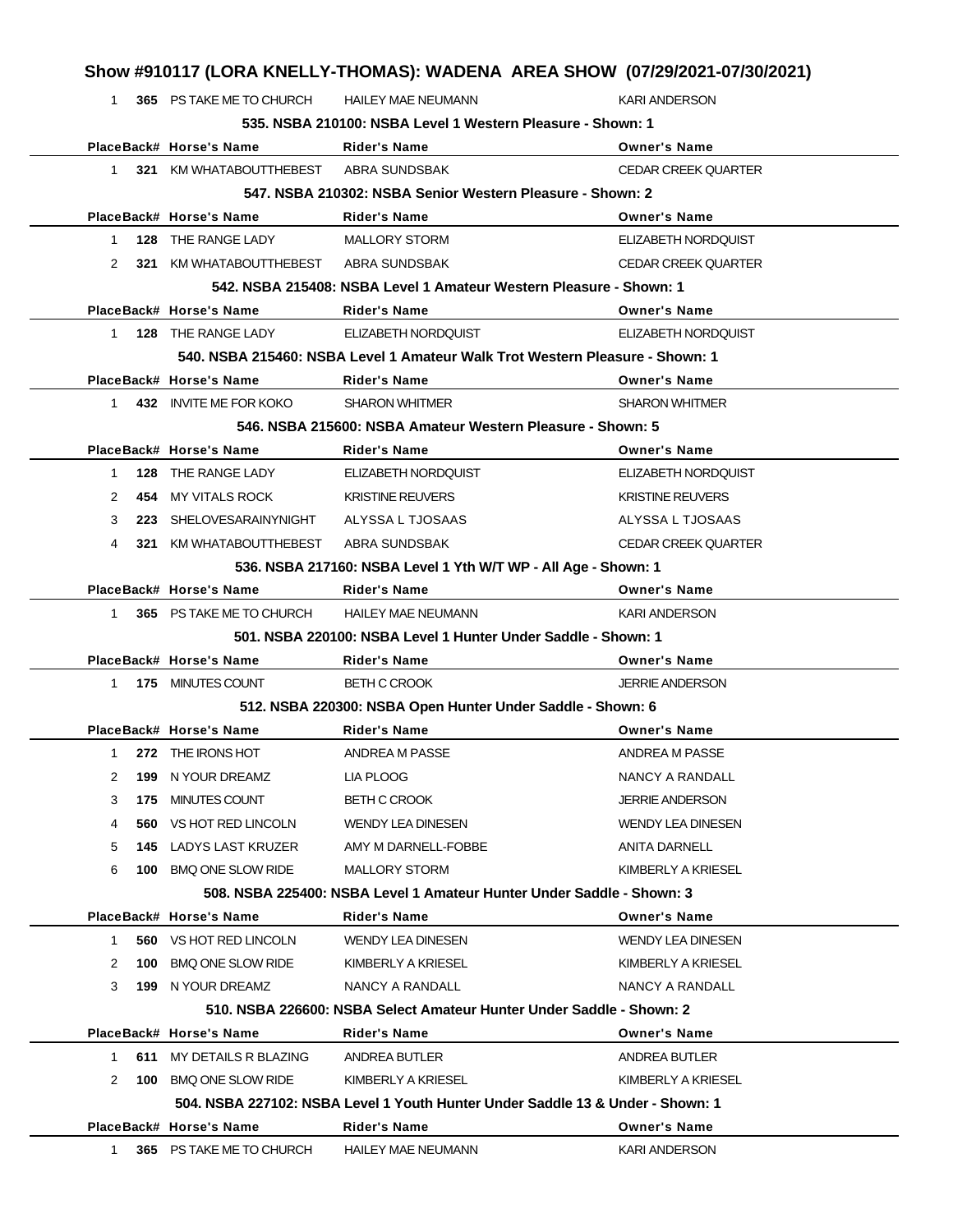**509. NSBA 227300: NSBA Youth Hunter Under Saddle - All Age - Shown: 1**

|              | PlaceBack# Horse's Name                    | Rider's Name                                                                   | <b>Owner's Name</b>      |  |  |  |
|--------------|--------------------------------------------|--------------------------------------------------------------------------------|--------------------------|--|--|--|
| $1 \quad$    | 365 PS TAKE ME TO CHURCH                   | <b>HAILEY MAE NEUMANN</b>                                                      | <b>KARI ANDERSON</b>     |  |  |  |
|              | 533. NSBA 230300: NSBA Open Trail - Shown: |                                                                                |                          |  |  |  |
|              | PlaceBack# Horse's Name                    | <b>Rider's Name</b>                                                            | <b>Owner's Name</b>      |  |  |  |
|              | 0 611 MY DETAILS R BLAZING                 | ANDREA BUTLER                                                                  | ANDREA BUTLER            |  |  |  |
|              |                                            | 525. NSBA 235460: NSBA Level 1 Amateur Walk Trot Trail - Shown: 1              |                          |  |  |  |
|              | PlaceBack# Horse's Name                    | <b>Rider's Name</b>                                                            | <b>Owner's Name</b>      |  |  |  |
| $1 \quad$    | 432 INVITE ME FOR KOKO                     | <b>SHARON WHITMER</b>                                                          | <b>SHARON WHITMER</b>    |  |  |  |
|              |                                            | 531. NSBA 236606: NSBA Select Amateur Trail - Shown: 1                         |                          |  |  |  |
|              | PlaceBack# Horse's Name                    | Rider's Name                                                                   | <b>Owner's Name</b>      |  |  |  |
|              | 1 611 MY DETAILS R BLAZING                 | ANDREA BUTLER                                                                  | ANDREA BUTLER            |  |  |  |
|              |                                            | 524, NSBA 237160: NSBA Level 1 Youth Walk Trot Trail - Shown: 1                |                          |  |  |  |
|              | PlaceBack# Horse's Name                    | <b>Rider's Name</b>                                                            | <b>Owner's Name</b>      |  |  |  |
| $\mathbf{1}$ | 365 PS TAKE ME TO CHURCH                   | <b>HAILEY MAE NEUMANN</b>                                                      | <b>KARI ANDERSON</b>     |  |  |  |
|              |                                            | 640. NSBA 249300: NSBA Open Ranch Riding - Shown: 1                            |                          |  |  |  |
|              | PlaceBack# Horse's Name                    | Rider's Name                                                                   | <b>Owner's Name</b>      |  |  |  |
| 1            | 611 MY DETAILS R BLAZING                   | ANDREA BUTLER                                                                  | ANDREA BUTLER            |  |  |  |
|              |                                            | 639. NSBA 249600: NSBA Amateur Ranch Riding - Shown: 1                         |                          |  |  |  |
|              | PlaceBack# Horse's Name                    | Rider's Name                                                                   | <b>Owner's Name</b>      |  |  |  |
|              | 1 611 MY DETAILS R BLAZING                 | ANDREA BUTLER                                                                  | ANDREA BUTLER            |  |  |  |
|              |                                            | 555. NSBA 255400: NSBA Level 1 Amateur Western Horsemanship - Shown: 2         |                          |  |  |  |
|              | PlaceBack# Horse's Name                    | <b>Rider's Name</b>                                                            | <b>Owner's Name</b>      |  |  |  |
| 1            | <b>560 VS HOT RED LINCOLN</b>              | WENDY LEA DINESEN                                                              | <b>WENDY LEA DINESEN</b> |  |  |  |
|              |                                            | 554. NSBA 255460: NSBA Level 1 Amateur Walk Trot Horsemanship - Shown: 1       |                          |  |  |  |
|              | PlaceBack# Horse's Name                    | Rider's Name                                                                   | <b>Owner's Name</b>      |  |  |  |
| 1            | 432 INVITE ME FOR KOKO                     | <b>SHARON WHITMER</b>                                                          | <b>SHARON WHITMER</b>    |  |  |  |
|              |                                            | 558. NSBA 255600: NSBA Amateur Western Horsemanship - Shown: 1                 |                          |  |  |  |
|              | PlaceBack# Horse's Name                    | Rider's Name                                                                   | <b>Owner's Name</b>      |  |  |  |
| 1            | <b>560 VS HOT RED LINCOLN</b>              | <b>WENDY LEA DINESEN</b>                                                       | <b>WENDY LEA DINESEN</b> |  |  |  |
|              |                                            | 557. NSBA 256606: NSBA Select Amateur Western Horsemanship - Shown: 1          |                          |  |  |  |
|              | PlaceBack# Horse's Name                    | Rider's Name                                                                   | <b>Owner's Name</b>      |  |  |  |
| 1            | 611 MY DETAILS R BLAZING                   | ANDREA BUTLER                                                                  | ANDREA BUTLER            |  |  |  |
|              |                                            | 551. NSBA 257160: NSBA Level 1 Youth Walk Trot Western Horsemanship - Shown: 1 |                          |  |  |  |
|              | PlaceBack# Horse's Name                    | <b>Rider's Name</b>                                                            | <b>Owner's Name</b>      |  |  |  |
| 1            | 365 PS TAKE ME TO CHURCH                   | <b>HAILEY MAE NEUMANN</b>                                                      | <b>KARI ANDERSON</b>     |  |  |  |
|              |                                            | 519. NSBA 265400: NSBA Level 1 Amateur Hunt Seat Equitation - Shown: 2         |                          |  |  |  |
|              | PlaceBack# Horse's Name                    | <b>Rider's Name</b>                                                            | <b>Owner's Name</b>      |  |  |  |
| 1            | 560 VS HOT RED LINCOLN                     | <b>WENDY LEA DINESEN</b>                                                       | <b>WENDY LEA DINESEN</b> |  |  |  |
| 2            | 100 BMQ ONE SLOW RIDE                      | KIMBERLY A KRIESEL                                                             | KIMBERLY A KRIESEL       |  |  |  |
|              |                                            | 522. NSBA 265600: NSBA Amateur Hunt Seat Equitation - Shown: 1                 |                          |  |  |  |
|              | PlaceBack# Horse's Name                    | <b>Rider's Name</b>                                                            | <b>Owner's Name</b>      |  |  |  |
| $\mathbf{1}$ | 560 VS HOT RED LINCOLN                     | <b>WENDY LEA DINESEN</b>                                                       | <b>WENDY LEA DINESEN</b> |  |  |  |
|              |                                            | 521. NSBA 266606: NSBA Select Amateur Hunt Seat Equitation - Shown: 2          |                          |  |  |  |
|              | PlaceBack# Horse's Name                    | <b>Rider's Name</b>                                                            | <b>Owner's Name</b>      |  |  |  |
| 1.           | 611 MY DETAILS R BLAZING                   | ANDREA BUTLER                                                                  | ANDREA BUTLER            |  |  |  |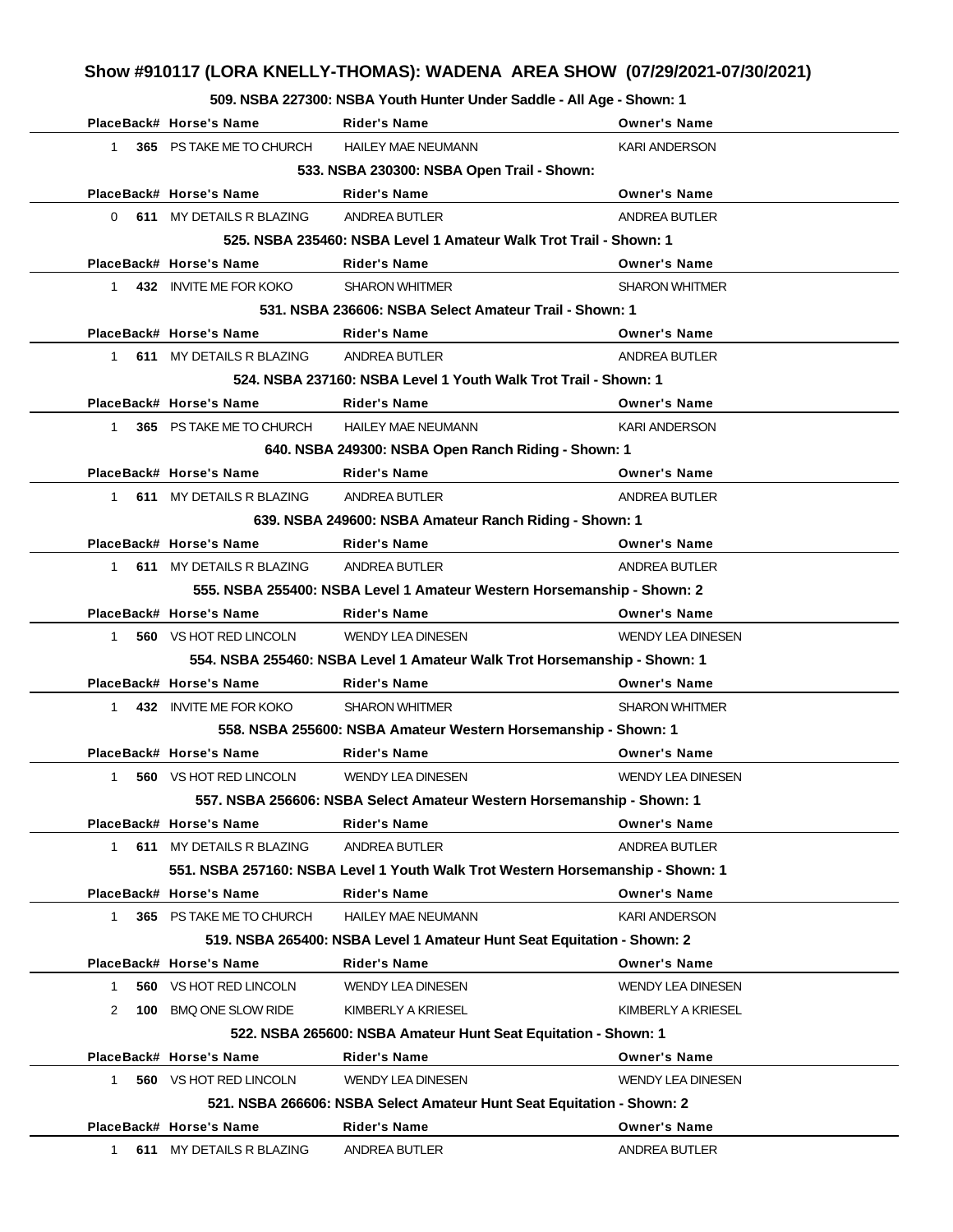|  | 100                                                                            | BMQ ONE SLOW RIDE       | KIMBERLY A KRIESEL | KIMBERLY A KRIESEL  |  |  |
|--|--------------------------------------------------------------------------------|-------------------------|--------------------|---------------------|--|--|
|  | 515. NSBA 267160: NSBA Level 1 Youth Walk Trot Hunt Seat Equitation - Shown: 1 |                         |                    |                     |  |  |
|  |                                                                                |                         |                    |                     |  |  |
|  |                                                                                | PlaceBack# Horse's Name | Rider's Name       | <b>Owner's Name</b> |  |  |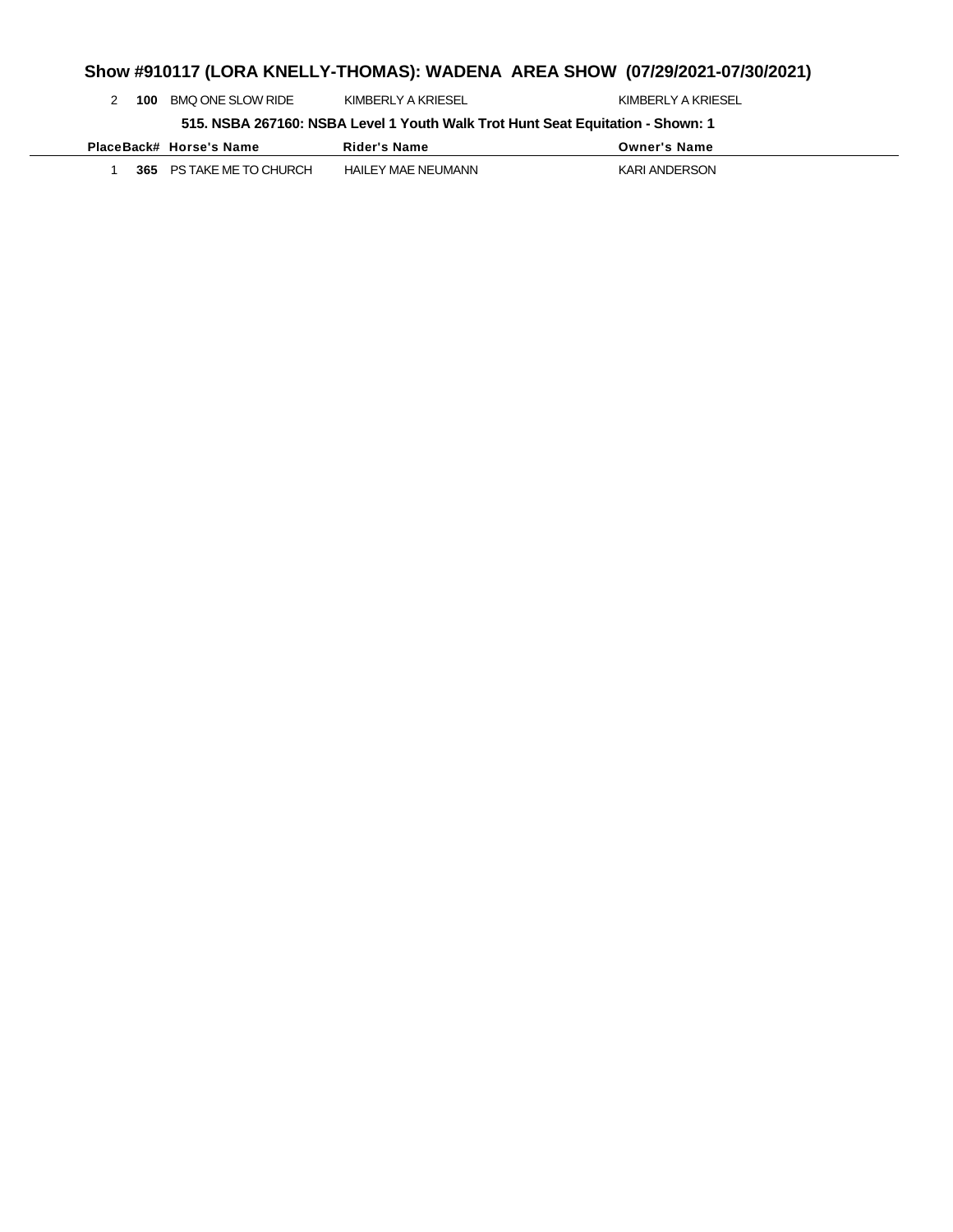**158. AQHA 101200: Grand Champion Mares - Shown: 5**

|              | PlaceBack# Horse's Name        | <b>Rider's Name</b>                                    | <b>Owner's Name</b>         |
|--------------|--------------------------------|--------------------------------------------------------|-----------------------------|
| 1            | 183 PREMOS PRETTY SECRET       | <b>WILLIAM JUPITZ</b>                                  | <b>WILLIAM JUPITZ</b>       |
|              |                                | 159. AQHA 101300: Reserve Champion Mare - Shown: 10    |                             |
|              | PlaceBack# Horse's Name        | <b>Rider's Name</b>                                    | <b>Owner's Name</b>         |
| 1            | 140 AMAZING JANE               | <b>TODD FLATNESS</b>                                   | <b>TODD FLATNESS</b>        |
|              |                                | 160. AQHA 101400: Grand Champion Geldings - Shown: 5   |                             |
|              | PlaceBack# Horse's Name        | <b>Rider's Name</b>                                    | <b>Owner's Name</b>         |
| 1            | 134 THE COOLEST MOMENT         | <b>MATTHEW ABRAHAM</b>                                 | <b>WILLIAM JUPITZ</b>       |
|              |                                | 161. AQHA 101500: Reserve Champion Gelding - Shown: 10 |                             |
|              | PlaceBack# Horse's Name        | <b>Rider's Name</b>                                    | <b>Owner's Name</b>         |
| 1            | 102 KR SACRED IMPRINT          | <b>BRIAN ELLSWORTH</b>                                 | ANNE M RAY                  |
|              |                                | 92. AQHA 105400: Yearling Mares - Shown: 2             |                             |
|              | PlaceBack# Horse's Name        | <b>Rider's Name</b>                                    | <b>Owner's Name</b>         |
| 1            | 156 MJK JAMAICAN QT            | <b>BRIAN ELLSWORTH</b>                                 | ASHLEY KOELLER              |
| 2            | <b>193</b> WHISKEY WILD WILMA  | <b>BAILLEY MARIE DEJONG</b>                            | <b>MARK OR DARBY KAKELA</b> |
|              |                                | 93. AQHA 105500: Two Yr Old Mares - Shown: 1           |                             |
|              | PlaceBack# Horse's Name        | Rider's Name                                           | <b>Owner's Name</b>         |
| 1            | 183 PREMOS PRETTY SECRET       | <b>WILLIAM JUPITZ</b>                                  | <b>WILLIAM JUPITZ</b>       |
|              |                                | 94. AQHA 105600: Three Yr Old Mares - Shown: 2         |                             |
|              | PlaceBack# Horse's Name        | <b>Rider's Name</b>                                    | <b>Owner's Name</b>         |
| $\mathbf{1}$ | 140 AMAZING JANE               | <b>TODD FLATNESS</b>                                   | <b>TODD FLATNESS</b>        |
| 2<br>129     | SHES WILLY CERTAIN             | <b>KALLIE SYLVESTER</b>                                | <b>KALLIE SYLVESTER</b>     |
|              |                                | 95. AQHA 105700: Aged Mares - Shown: 5                 |                             |
|              | PlaceBack# Horse's Name        | <b>Rider's Name</b>                                    | <b>Owner's Name</b>         |
| $\mathbf{1}$ | 104 COOL LITL DOLL             | <b>BRIAN ELLSWORTH</b>                                 | <b>IVAN R EDEL</b>          |
| 2            | 127 SHE WILL ROCK YOU          | <b>KRISTIN A KLIMMEK</b>                               | <b>KRISTIN A KLIMMEK</b>    |
| 3            | <b>162 KISSIN INDA SHADOWS</b> | <b>DARREN BUCKLE</b>                                   | <b>VICKY BORGEN</b>         |
| 4            | 423 LAYLAS LOPIN MACHINE       | RYANE M BAKKE                                          | RYANE M BAKKE               |
| 5<br>109     | <b>TNT TERRIFIC GAL</b>        | <b>MRS SHERRY CASE</b>                                 | SHERRY CASE                 |
|              |                                | 80. AQHA 107400: Yearling Geldings - Shown: 2          |                             |
|              | PlaceBack# Horse's Name        | <b>Rider's Name</b>                                    | <b>Owner's Name</b>         |
| 1            | 102 KR SACRED IMPRINT          | <b>BRIAN ELLSWORTH</b>                                 | ANNE M RAY                  |
| 2            | 160 ZIPPOS ONLY IMPULSE        | <b>BAILLEY MARIE DEJONG</b>                            | <b>LAUREL ROHRER</b>        |
|              |                                | 81. AQHA 107500: Two Yr Old Geldings - Shown: 2        |                             |
|              | PlaceBack# Horse's Name        | <b>Rider's Name</b>                                    | <b>Owner's Name</b>         |
| $\mathbf 1$  | 150 RSJ HEZA FAMOUS BLUE       | <b>LAUREL ROHRER</b>                                   | <b>LAUREL ROHRER</b>        |
| 2<br>176     | <b>FROZEN BY IMPULSE</b>       | <b>BAILLEY MARIE DEJONG</b>                            | <b>BAILLEY MARIE DEJONG</b> |
|              |                                | 82. AQHA 107600: Three Yr Old Geldings - Shown: 3      |                             |
|              | PlaceBack# Horse's Name        | <b>Rider's Name</b>                                    | <b>Owner's Name</b>         |
| 1            | 118 SH ELIS COMING             | LAURA GAIL SCHIRADO                                    | BARBARA L CASSIBO           |
| 2<br>757     | SH WHAT A FEELING              | RACHEL RETTERATH                                       | RACHEL RETTERATH            |
| 3            | 310 FIRMLY INVESTED            | SCOTT SEM                                              | SCOTT &/OR TAMARA SEM       |
|              |                                | 83. AQHA 107700: Aged Geldings - Shown: 7              |                             |
|              | PlaceBack# Horse's Name        | <b>Rider's Name</b>                                    | <b>Owner's Name</b>         |
| 1.           | 134 THE COOLEST MOMENT         | <b>MATTHEW ABRAHAM</b>                                 | <b>WILLIAM JUPITZ</b>       |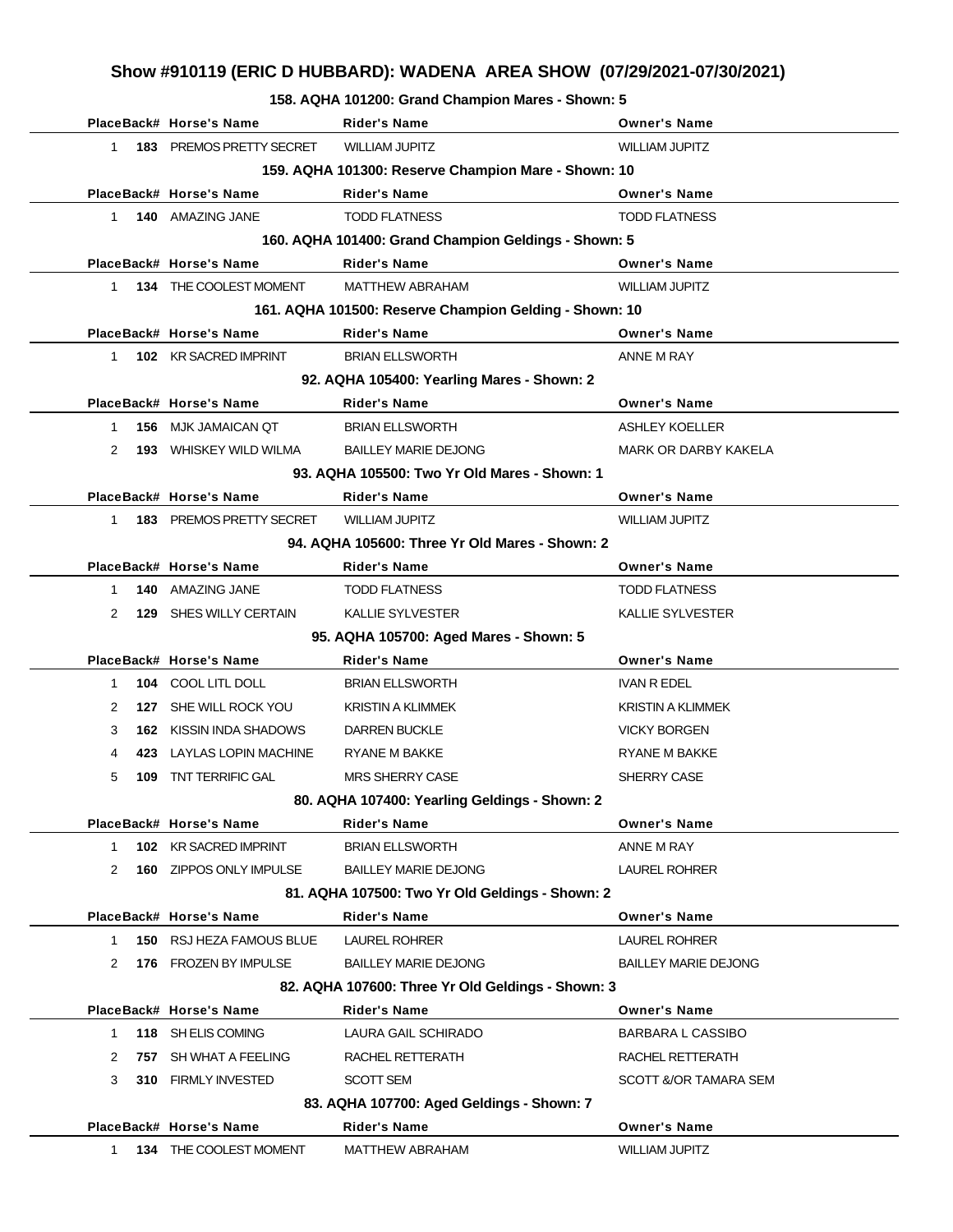| Show #910119 (ERIC D HUBBARD): WADENA AREA SHOW (07/29/2021-07/30/2021) |                |                                 |                                               |                              |
|-------------------------------------------------------------------------|----------------|---------------------------------|-----------------------------------------------|------------------------------|
|                                                                         | 2              | 108 LEGENDS OF SINATRA          | <b>CHERYL LIEN</b>                            | <b>CHERYL LIEN</b>           |
|                                                                         | 3              | 422 IM THE FANCY DREAM          | <b>DARREN BUCKLE</b>                          | <b>CRAIG AND ROBIN</b>       |
|                                                                         | 4              | 711 DOWNTOWN ABLAZE             | <b>BRETT AULT</b>                             | ANGELA JOHNSON               |
|                                                                         | 5              | 523 ILOSTMYLUCKY CHARMS         | <b>MICHELLE HILDE</b>                         | <b>MICHELLE HED</b>          |
|                                                                         | 6              | 163 PRETTY LAZY AM I            | <b>MELISSA K MONTGOMERY</b>                   | <b>BRYAN OR SHEILA PRINS</b> |
|                                                                         | 7              | 357 WILLY GOOD COOKIE           | <b>KEELY HEWITT</b>                           | <b>SEENA HAGEN</b>           |
|                                                                         |                |                                 | 123. AQHA 128000: Barrel Racing - Shown: 3    |                              |
|                                                                         |                | PlaceBack# Horse's Name         | <b>Rider's Name</b>                           | <b>Owner's Name</b>          |
|                                                                         | $\mathbf{1}$   | 293 WSR ONLY THE LONELY         | MAKAYLA ANN NYRE                              | MAKAYLA ANN NYRE             |
|                                                                         | 2              | 523 ILOSTMYLUCKY CHARMS         | MICHELLE HILDE                                | <b>MICHELLE HED</b>          |
|                                                                         | 3              | 611 MY DETAILS R BLAZING        | ANDREA BUTLER                                 | ANDREA BUTLER                |
|                                                                         |                |                                 | 127. AQHA 130000: Pole Bending - Shown: 3     |                              |
|                                                                         |                | PlaceBack# Horse's Name         | <b>Rider's Name</b>                           | <b>Owner's Name</b>          |
|                                                                         | $\mathbf{1}$   | 293 WSR ONLY THE LONELY         | MAKAYLA ANN NYRE                              | MAKAYLA ANN NYRE             |
|                                                                         | 2              | 523 ILOSTMYLUCKY CHARMS         | <b>MICHELLE HILDE</b>                         | <b>MICHELLE HED</b>          |
|                                                                         | 3              | 611 MY DETAILS R BLAZING        | ANDREA BUTLER                                 | ANDREA BUTLER                |
|                                                                         |                |                                 | 115. AQHA 134004: L1 Reining - Shown: 1       |                              |
|                                                                         |                | PlaceBack# Horse's Name         | <b>Rider's Name</b>                           | <b>Owner's Name</b>          |
|                                                                         | 1              | 248 IMPULSIVE I WILL BE         | <b>LEAH ROGERS</b>                            | EMMA MUTNANSKY               |
|                                                                         |                |                                 | 59. AQHA 136004: L1 Western Riding - Shown: 3 |                              |
|                                                                         |                | PlaceBack# Horse's Name         | <b>Rider's Name</b>                           | <b>Owner's Name</b>          |
|                                                                         | $\mathbf{1}$   | 501 VS GOODALL IN BLUE          | RYLAN SUNDSBAK                                | <b>KRISTINA L GOODALL</b>    |
|                                                                         | 2              | <b>174 EYED BEA SHARPCHUTER</b> | <b>TYLER OLSON</b>                            | <b>TYLER OLSON</b>           |
|                                                                         | 3              | 248 IMPULSIVE I WILL BE         | <b>LEAH ROGERS</b>                            | <b>EMMA MUTNANSKY</b>        |
|                                                                         |                |                                 | 33. AQHA 138000: Trail - Shown: 14            |                              |
|                                                                         |                | PlaceBack# Horse's Name         | Rider's Name                                  | <b>Owner's Name</b>          |
|                                                                         | 1              | <b>501 VS GOODALL IN BLUE</b>   | RYLAN SUNDSBAK                                | <b>KRISTINA L GOODALL</b>    |
|                                                                         | $\overline{2}$ | 409 BABY IMA ROCKSTAR           | <b>MELISSA K MONTGOMERY</b>                   | <b>CONNIE ARMSTRONG</b>      |
|                                                                         | 3              | 293 WSR ONLY THE LONELY         | MAKAYLA ANN NYRE                              | MAKAYLA ANN NYRE             |
|                                                                         | 4              | 268 I WANNA BE HUNTIN           | MIKE MINOR                                    | <b>BRAD MATTINGLY</b>        |
|                                                                         | 5              | 543 ITS GOODBAR TIME            | LESLEY BROOKE FOSS                            | LESLEY BROOKE FOSS           |
|                                                                         | 6              | 611 MY DETAILS R BLAZING        | ANDREA BUTLER                                 | ANDREA BUTLER                |
|                                                                         | 7              | 120 INVESTING GRACEFULLY        | RYLAN SUNDSBAK                                | <b>ZOEY SCHLANSER</b>        |
|                                                                         | 8              | 475 NORTHERN SKAIS              | DARREN BUCKLE                                 | LYNN AND YOUNGS; BECKIE      |
|                                                                         | 9              | <b>128 THE RANGE LADY</b>       | <b>MALLORY STORM</b>                          | ELIZABETH NORDQUIST          |
|                                                                         |                |                                 | 26. AQHA 138004: L1 Trail - Shown: 16         |                              |
|                                                                         |                | PlaceBack# Horse's Name         | Rider's Name                                  | <b>Owner's Name</b>          |
|                                                                         | $\mathbf{1}$   | 423 LAYLAS LOPIN MACHINE        | RYANE M BAKKE                                 | RYANE M BAKKE                |
|                                                                         | 2              | <b>162 KISSIN INDA SHADOWS</b>  | DARREN BUCKLE                                 | <b>VICKY BORGEN</b>          |
|                                                                         | 3              | 459 GETTIN INVESTED             | <b>MIKE MINOR</b>                             | <b>TERRI SHALEEN</b>         |
|                                                                         | 4              | 369 PS IMPULSE IN EDEN          | DARREN BUCKLE                                 | OLIVIA ULMER                 |
|                                                                         | 5              | 163 PRETTY LAZY AM I            | MELISSA K MONTGOMERY                          | BRYAN OR SHEILA PRINS        |
|                                                                         | 6<br>248       | <b>IMPULSIVE I WILL BE</b>      | <b>LEAH ROGERS</b>                            | EMMA MUTNANSKY               |
|                                                                         | 7<br>400       | INFLUENTIAL ROCK                | <b>DARREN BUCKLE</b>                          | JAY N AND VICTORIA           |
|                                                                         | 8              | 223 SHELOVESARAINYNIGHT         | <b>MALLORY STORM</b>                          | ALYSSA L TJOSAAS             |
|                                                                         | 9              | 123 ONLY ONE AT THE BAR         | MIKE MINOR                                    | <b>JOYCE HAGEN</b>           |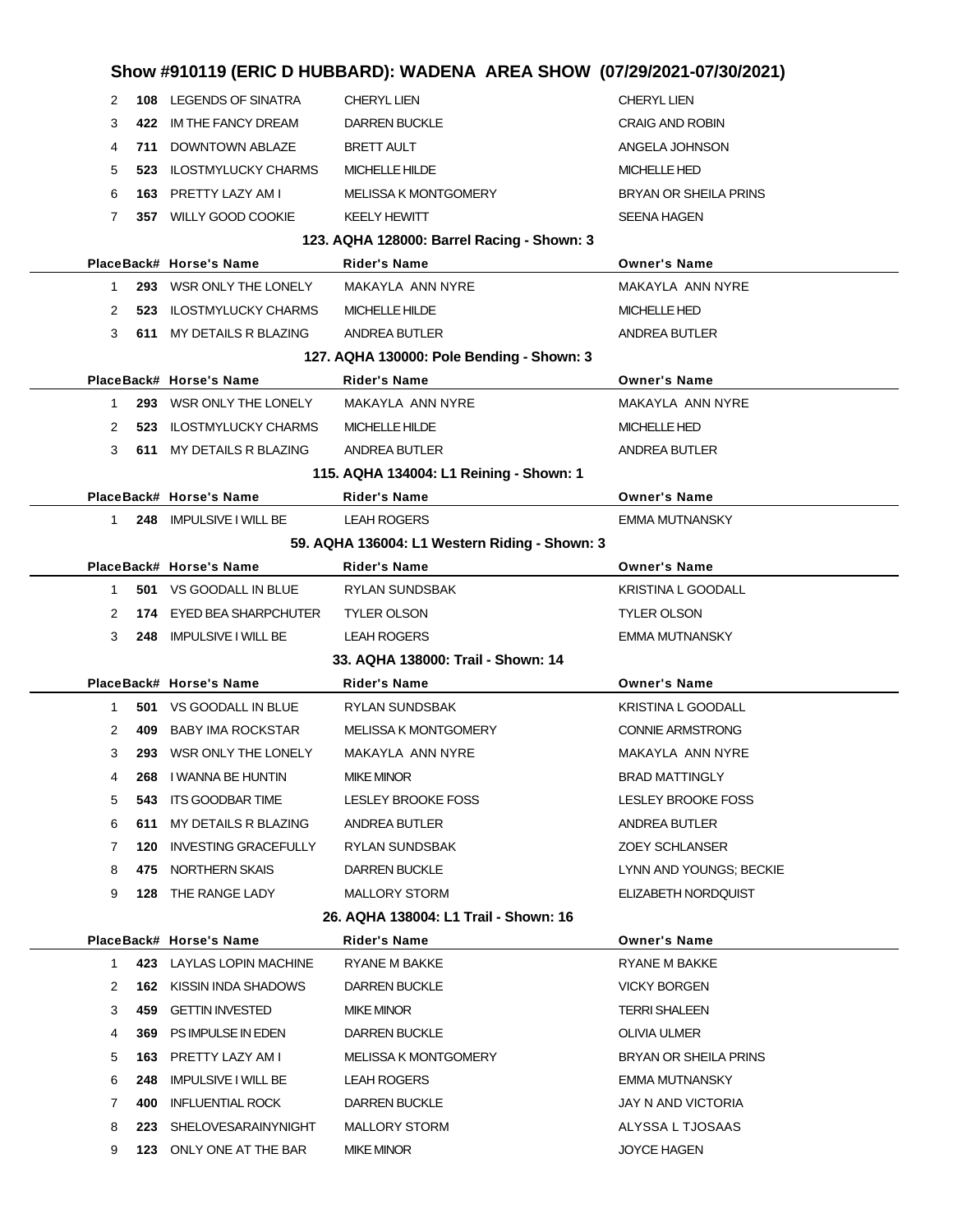#### **35. AQHA 142004: L1 Western Pleasure - Shown: 16**

|  |              |      | PlaceBack# Horse's Name                                 | Rider's Name                                         | <b>Owner's Name</b>          |
|--|--------------|------|---------------------------------------------------------|------------------------------------------------------|------------------------------|
|  | $\mathbf{1}$ |      | 454 MY VITALS ROCK                                      | <b>RICK KLAUS</b>                                    | <b>KRISTINE REUVERS</b>      |
|  | 2            |      | <b>136 CROWN ROYALE</b>                                 | JODIE PLOOG                                          | <b>MAGNUSON FARM LLC</b>     |
|  | 3            |      | 135 THEPREACHERSDAUGHTER                                | LIA PLOOG                                            | LORRETTA C MAGNUSON          |
|  | 4            | 321  | KM WHATABOUTTHEBEST                                     | ABRA SUNDSBAK                                        | <b>CEDAR CREEK QUARTER</b>   |
|  | 5            | 248  | <b>IMPULSIVE I WILL BE</b>                              | <b>LEAH ROGERS</b>                                   | EMMA MUTNANSKY               |
|  | 6            |      | 117 BATTMANS SIDE CHICK                                 | <b>MALLORY STORM</b>                                 | KIMBERLY & STORM; MARK       |
|  | 7            |      | 110 AJ DONT CROSS ME                                    | <b>BRADY R PUNT</b>                                  | <b>JENNI SOHM</b>            |
|  | 8            |      | 107 DOUBLEDOUBLE MACHINE                                | <b>MIKE MINOR</b>                                    | <b>BECKY SCHAFER</b>         |
|  | 9            |      | 163 PRETTY LAZY AM I                                    | <b>MELISSA K MONTGOMERY</b>                          | <b>BRYAN OR SHEILA PRINS</b> |
|  |              |      |                                                         | 43. AQHA 142100: Junior Western Pleasure - Shown: 8  |                              |
|  |              |      | PlaceBack# Horse's Name                                 | Rider's Name                                         | <b>Owner's Name</b>          |
|  | 1            |      | <b>106 HOT CHICKS R INVITED</b>                         | <b>JODIE PLOOG</b>                                   | <b>LORI SCHMIDT</b>          |
|  | 2            |      | 423 LAYLAS LOPIN MACHINE                                | RYANE M BAKKE                                        | <b>RYANE M BAKKE</b>         |
|  | 3            | 649. | JUST A SMALLTOWNGURL                                    | <b>MARK EBNET</b>                                    | <b>MARK AND MARY EBNET</b>   |
|  | 4            | 304  | ID BE JEALOUS TO                                        | COURTNEY BJORGAARD                                   | COURTNEY BJORGAARD           |
|  | 5            | 198  | JEALOUS OF MY MOONPIE                                   | <b>LEAH ROGERS</b>                                   | DEBRA J BUSE                 |
|  | 6            |      | 115 ROCK N AWESOME                                      | <b>MALLORY STORM</b>                                 | AMY KRAUTKREMER              |
|  | 7            |      | 118 SH ELIS COMING                                      | <b>DARREN BUCKLE</b>                                 | <b>BARBARA L CASSIBO</b>     |
|  |              |      |                                                         | 47. AQHA 142200: Senior Western Pleasure - Shown: 10 |                              |
|  |              |      | PlaceBack# Horse's Name                                 | <b>Rider's Name</b>                                  | <b>Owner's Name</b>          |
|  | $\mathbf{1}$ |      | 126 SHEZ BEEN FROSTED                                   | <b>JODIE PLOOG</b>                                   | LORRETTA C MAGNUSON          |
|  | 2            |      | <b>128 THE RANGE LADY</b>                               | <b>MALLORY STORM</b>                                 | ELIZABETH NORDQUIST          |
|  | 3            | 409  | BABY IMA ROCKSTAR                                       | <b>MELISSA K MONTGOMERY</b>                          | <b>CONNIE ARMSTRONG</b>      |
|  | 4            | 321  | KM WHATABOUTTHEBEST                                     | ABRA SUNDSBAK                                        | <b>CEDAR CREEK QUARTER</b>   |
|  | 5            | 605  | TALL DARK N SUDDEN                                      | RYLAN SUNDSBAK                                       | DR LACEY ARMSTRONG           |
|  | 6            | 120  | <b>INVESTING GRACEFULLY</b>                             | <b>ZOEY SCHLANSER</b>                                | <b>ZOEY SCHLANSER</b>        |
|  | 7            |      | 114 HOT UNDER THE COLLAR                                | <b>TAYLOR PUNT</b>                                   | STEPHANIE CHAPMAN            |
|  | 8            | 268  | I WANNA BE HUNTIN                                       | <b>MIKE MINOR</b>                                    | <b>BRAD MATTINGLY</b>        |
|  | 9            |      | 653 BARELY DRESSED                                      | <b>MARY EBNET</b>                                    | <b>MARK AND MARY EBNET</b>   |
|  |              |      | 34. AQHA 142300: Two Yr Old Western Pleasure - Shown: 1 |                                                      |                              |
|  |              |      | PlaceBack# Horse's Name                                 | <b>Rider's Name</b>                                  | <b>Owner's Name</b>          |
|  | $\mathbf{1}$ |      | 150 RSJ HEZA FAMOUS BLUE                                | <b>BAILLEY MARIE DEJONG</b>                          | <b>LAUREL ROHRER</b>         |
|  |              |      |                                                         | 140. AQHA 143000: Ranch Riding - Shown: 5            |                              |
|  |              |      | PlaceBack# Horse's Name                                 | <b>Rider's Name</b>                                  | <b>Owner's Name</b>          |
|  | $\mathbf{1}$ | 611  | MY DETAILS R BLAZING                                    | ANDREA BUTLER                                        | ANDREA BUTLER                |
|  | 2            |      | <b>139 SOULAS SMART WIMPY</b>                           | AEYSHA MAJOR                                         | AEYSHA MAJOR                 |
|  | 3            |      | <b>141 ULTRA SMART CHIC</b>                             | <b>MELISSA JO MELCHER</b>                            | AEYSHA MAJOR                 |
|  | 4            |      | <b>161 IMA FROSTED PEACH</b>                            | <b>DARREN BUCKLE</b>                                 | <b>VICKY BORGEN</b>          |
|  | 5            |      | 132 LEOS FLASHY CRYSTAL                                 | <b>KENNEDY LEE STANEK</b>                            | <b>COURTNEY ROSE STANEK</b>  |
|  |              |      |                                                         | 133. AQHA 143004: L1 Ranch Riding - Shown: 5         |                              |
|  |              |      | PlaceBack# Horse's Name                                 | <b>Rider's Name</b>                                  | <b>Owner's Name</b>          |
|  | 1            |      | 611 MY DETAILS R BLAZING                                | ANDREA BUTLER                                        | ANDREA BUTLER                |
|  | 2            | 161  | IMA FROSTED PEACH                                       | <b>DARREN BUCKLE</b>                                 | <b>VICKY BORGEN</b>          |
|  | 3            |      | 133 ZAN PARR JUNIPER                                    | COURTNEY ROSE STANEK                                 | <b>COURTNEY ROSE STANEK</b>  |
|  |              |      |                                                         |                                                      |                              |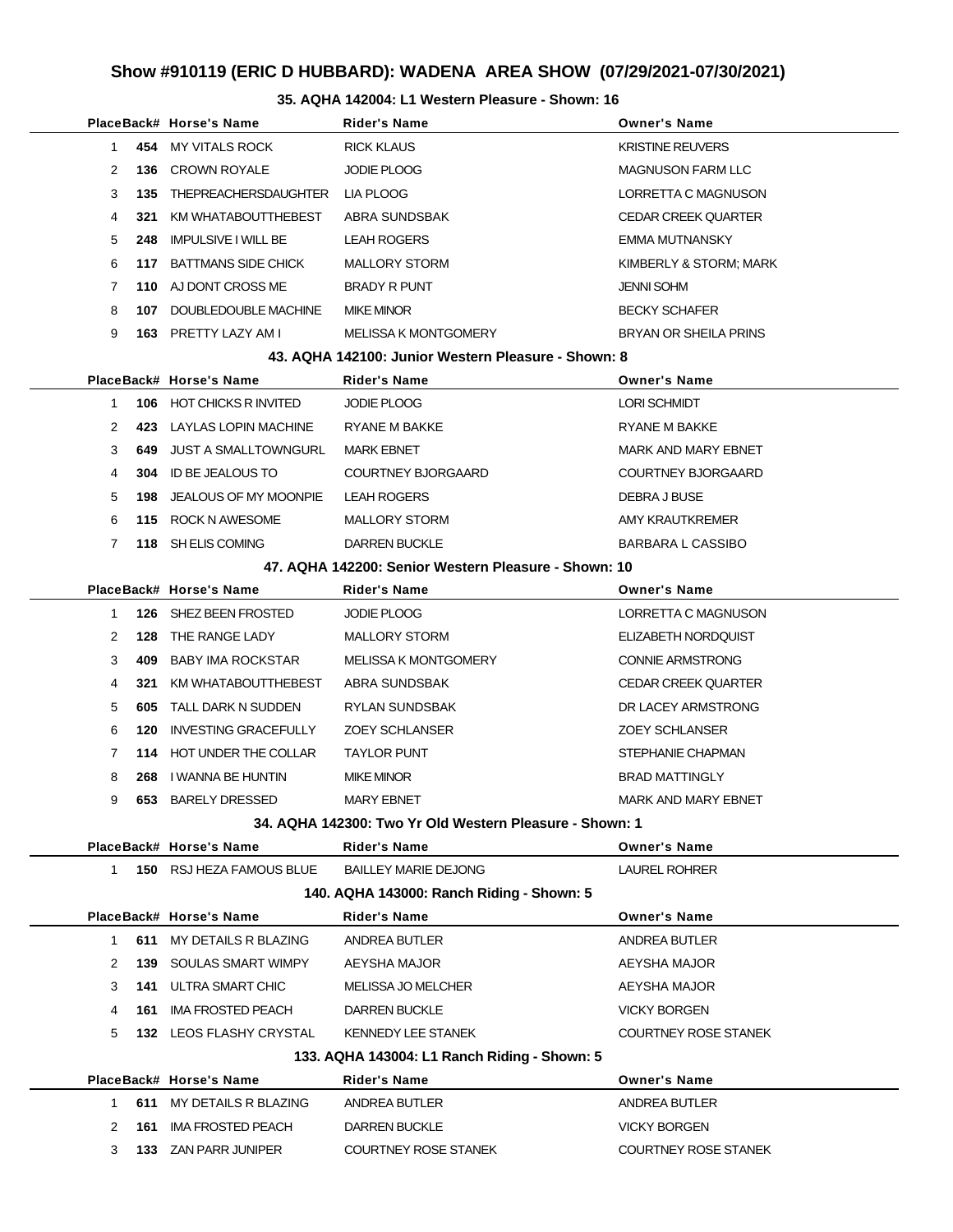**310** FIRMLY INVESTED DARREN BUCKLE SCOTT &/OR TAMARA SEM

|                |     |                                 | 12. AQHA 144000: Hunter Under Saddle - Shown: 11        |                              |
|----------------|-----|---------------------------------|---------------------------------------------------------|------------------------------|
|                |     | PlaceBack# Horse's Name         | <b>Rider's Name</b>                                     | <b>Owner's Name</b>          |
| 1              |     | 272 THE IRONS HOT               | ANDREA M PASSE                                          | ANDREA M PASSE               |
| 2              | 464 | SITTIN ON KRUZE                 | <b>RICK KLAUS</b>                                       | NICHOLE MATHIASON            |
| 3              | 611 | MY DETAILS R BLAZING            | <b>ANDREA BUTLER</b>                                    | ANDREA BUTLER                |
| 4              |     | <b>560 VS HOT RED LINCOLN</b>   | <b>WENDY LEA DINESEN</b>                                | <b>WENDY LEA DINESEN</b>     |
| 5              | 175 | MINUTES COUNT                   | <b>BETH C CROOK</b>                                     | <b>JERRIE ANDERSON</b>       |
| 6              | 199 | N YOUR DREAMZ                   | LIA PLOOG                                               | NANCY A RANDALL              |
| 7              | 293 | WSR ONLY THE LONELY             | MAKAYLA ANN NYRE                                        | MAKAYLA ANN NYRE             |
| 8              |     | <b>145 LADYS LAST KRUZER</b>    | AMY M DARNELL-FOBBE                                     | ANITA DARNELL                |
| 9              |     | 137 PRINZZPLES IN NOTION        | <b>HANNAH SWENSON</b>                                   | DOREEN SWENSON               |
|                |     |                                 | 1. AQHA 144004: L1 Hunter Under Saddle - Shown: 7       |                              |
|                |     | PlaceBack# Horse's Name         | <b>Rider's Name</b>                                     | <b>Owner's Name</b>          |
| 1.             |     | 272 THE IRONS HOT               | ANDREA M PASSE                                          | ANDREA M PASSE               |
| 2              |     | <b>145 LADYS LAST KRUZER</b>    | AMY M DARNELL-FOBBE                                     | <b>ANITA DARNELL</b>         |
| 3              |     | <b>787 VS RED HOT CHOCOLATE</b> | <b>HATTIE SMITH</b>                                     | <b>HATTIE SMITH</b>          |
| 4              |     | 757 SH WHAT A FEELING           | RACHEL RETTERATH                                        | RACHEL RETTERATH             |
| 5              |     | 175 MINUTES COUNT               | <b>BETH C CROOK</b>                                     | <b>JERRIE ANDERSON</b>       |
| 6              |     | <b>142 ONLY GONE EARLY</b>      | <b>JASON P HAGBERG</b>                                  | <b>JASON P HAGBERG</b>       |
| 7              |     | 310 FIRMLY INVESTED             | <b>DARREN BUCKLE</b>                                    | SCOTT &/OR TAMARA SEM        |
|                |     |                                 | 96. AQHA 175000: Performance Halter Mares - Shown: 7    |                              |
|                |     | PlaceBack# Horse's Name         | <b>Rider's Name</b>                                     | <b>Owner's Name</b>          |
| 1.             |     | 475 NORTHERN SKAIS              | MARY ELIZABETH M                                        | LYNN AND YOUNGS; BECKIE      |
| 2              | 223 | SHELOVESARAINYNIGHT             | <b>JOSH D TJOSAAS</b>                                   | ALYSSA L TJOSAAS             |
| 3              | 611 | MY DETAILS R BLAZING            | ANDREA BUTLER                                           | ANDREA BUTLER                |
| 4              | 828 | PURE POISEN                     | AMANDA MARTHALER                                        | AMANDA MARTHALER             |
| 5              | 369 | PS IMPULSE IN EDEN              | <b>OLIVIA ULMER</b>                                     | <b>OLIVIA ULMER</b>          |
| 6              | 432 | <b>INVITE ME FOR KOKO</b>       | <b>SHARON WHITMER</b>                                   | <b>SHARON WHITMER</b>        |
| $\overline{7}$ |     | 494 BMQ FRENCH CUT              | PAIGE LEE BROEKEMA                                      | PAIGE LEE BROEKEMA           |
|                |     |                                 | 84. AQHA 177000: Performance Halter Geldings - Shown: 8 |                              |
|                |     | PlaceBack# Horse's Name         | <b>Rider's Name</b>                                     | <b>Owner's Name</b>          |
| 1              | 293 | WSR ONLY THE LONELY             | MAKAYLA ANN NYRE                                        | MAKAYLA ANN NYRE             |
| 2              | 345 | NO DOUBT IMA LOPER              | JAN ANKRUM KETTERLING                                   | <b>JAN KETERLING/JAN AND</b> |
| 3              | 302 | CAN BE AN INVESTMENT            | <b>BRIDGET R KANNING</b>                                | <b>BRIDGET R KANNING</b>     |
| 4              | 409 | <b>BABY IMA ROCKSTAR</b>        | <b>CONNIE ARMSTRONG</b>                                 | <b>CONNIE ARMSTRONG</b>      |
| 5              | 605 | TALL DARK N SUDDEN              | <b>JESSE ARMSTRONG</b>                                  | DR LACEY ARMSTRONG           |
| 6              | 300 | <b>COWBOY SWAGGER</b>           | RYANE M BAKKE                                           | RYANE M BAKKE                |
| 7              | 308 | RSJ ZIPIN VAQUERO               | TAMARA SEM                                              | SCOTT &/OR TAMARA SEM        |
| 8              |     | 100 BMQ ONE SLOW RIDE           | KIMBERLY A KRIESEL                                      | KIMBERLY A KRIESEL           |
|                |     |                                 | 152. AQHA 201200: Amt Grand Champion Mares - Shown: 6   |                              |
|                |     | PlaceBack# Horse's Name         | <b>Rider's Name</b>                                     | <b>Owner's Name</b>          |
| $\mathbf{1}$   |     | <b>183 PREMOS PRETTY SECRET</b> | <b>WILLIAM JUPITZ</b>                                   | <b>WILLIAM JUPITZ</b>        |
|                |     |                                 | 153. AQHA 201300: Amt Reserve Champion Mare - Shown: 11 |                              |
|                |     |                                 |                                                         |                              |
|                |     | PlaceBack# Horse's Name         | Rider's Name                                            | <b>Owner's Name</b>          |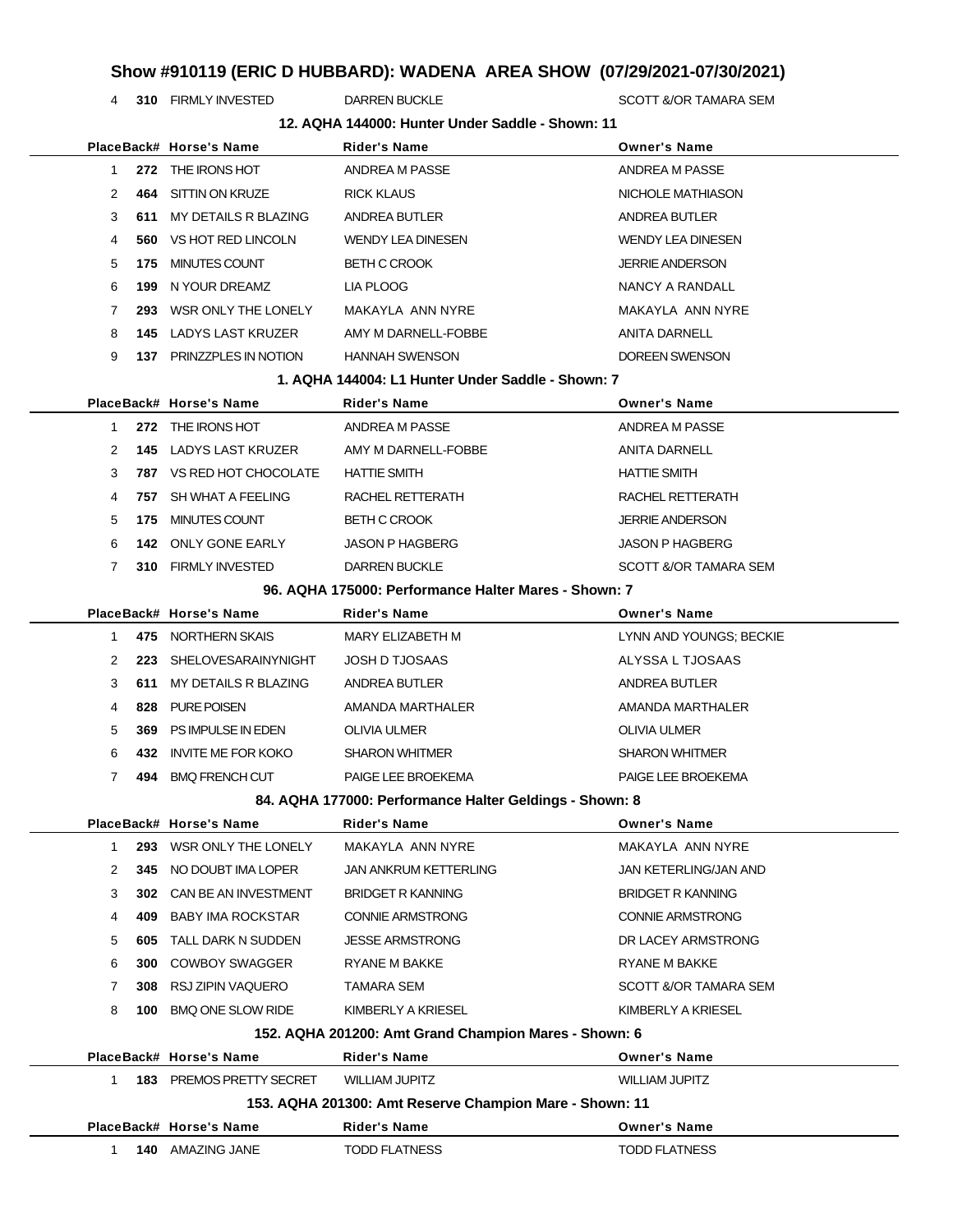#### **154. AQHA 201400: Amt Grand Champion Gelding - Shown: 3**

|              |      | PlaceBack# Horse's Name         | <b>Rider's Name</b>                                       | <b>Owner's Name</b>     |
|--------------|------|---------------------------------|-----------------------------------------------------------|-------------------------|
| $\mathbf{1}$ |      | 293 WSR ONLY THE LONELY         | MAKAYLA ANN NYRE                                          | MAKAYLA ANN NYRE        |
|              |      |                                 | 155. AQHA 201500: Amt Reserve Champion Gelding - Shown: 7 |                         |
|              |      | PlaceBack# Horse's Name         | <b>Rider's Name</b>                                       | <b>Owner's Name</b>     |
| 1            |      | 134 THE COOLEST MOMENT          | <b>MATTHEW ABRAHAM</b>                                    | <b>WILLIAM JUPITZ</b>   |
|              |      |                                 | 86. AQHA 205400: Amt Yearling Mares - Shown: 1            |                         |
|              |      | PlaceBack# Horse's Name         | <b>Rider's Name</b>                                       | <b>Owner's Name</b>     |
| 1.           |      | 156 MJK JAMAICAN QT             | <b>ASHLEY KOELLER</b>                                     | <b>ASHLEY KOELLER</b>   |
|              |      |                                 | 87. AQHA 205500: Amt Two Yr Old Mares - Shown: 1          |                         |
|              |      | PlaceBack# Horse's Name         | <b>Rider's Name</b>                                       | <b>Owner's Name</b>     |
| 1            |      | <b>183 PREMOS PRETTY SECRET</b> | <b>WILLIAM JUPITZ</b>                                     | <b>WILLIAM JUPITZ</b>   |
|              |      |                                 | 88. AQHA 205600: Amt Three Yr Old Mares - Shown: 3        |                         |
|              |      | PlaceBack# Horse's Name         | Rider's Name                                              | <b>Owner's Name</b>     |
| $\mathbf 1$  |      | 140 AMAZING JANE                | <b>TODD FLATNESS</b>                                      | <b>TODD FLATNESS</b>    |
| 2            |      | 129 SHES WILLY CERTAIN          | <b>KALLIE SYLVESTER</b>                                   | <b>KALLIE SYLVESTER</b> |
| 3            |      | 122 BF DECK OF ACES             | <b>WHITNEY FENNA</b>                                      | <b>WHITNEY FENNA</b>    |
|              |      |                                 | 89. AQHA 205700: Amt Aged Mares - Shown: 5                |                         |
|              |      | PlaceBack# Horse's Name         | <b>Rider's Name</b>                                       | <b>Owner's Name</b>     |
| 1            |      | 104 COOL LITL DOLL              | <b>IVAN R EDEL</b>                                        | <b>IVAN R EDEL</b>      |
| 2            |      | 423 LAYLAS LOPIN MACHINE        | RYANE M BAKKE                                             | RYANE M BAKKE           |
| 3            |      | <b>162 KISSIN INDA SHADOWS</b>  | <b>VICKY BORGEN</b>                                       | <b>VICKY BORGEN</b>     |
| 4            |      | 565 NO ONE LIKE ME              | ALEXANDRA J BECKMAN                                       | ALEXANDRA J BECKMAN     |
| 5            | 109  | TNT TERRIFIC GAL                | <b>MRS SHERRY CASE</b>                                    | SHERRY CASE             |
|              |      |                                 | 77. AQHA 207600: Amt Three Yr Old Geldings - Shown: 2     |                         |
|              |      | PlaceBack# Horse's Name         | Rider's Name                                              | <b>Owner's Name</b>     |
| 1            |      | 757 SH WHAT A FEELING           | RACHEL RETTERATH                                          | RACHEL RETTERATH        |
| 2            |      | 310 FIRMLY INVESTED             | <b>SCOTT SEM</b>                                          | SCOTT &/OR TAMARA SEM   |
|              |      |                                 | 78. AQHA 207700: Amt Aged Geldings - Shown: 7             |                         |
|              |      | PlaceBack# Horse's Name         | <b>Rider's Name</b>                                       | <b>Owner's Name</b>     |
| 1            |      | 134 THE COOLEST MOMENT          | MATTHEW ABRAHAM                                           | <b>WILLIAM JUPITZ</b>   |
| 2            | 108  | LEGENDS OF SINATRA              | <b>CHERYL LIEN</b>                                        | <b>CHERYL LIEN</b>      |
| 3            | 149  | HRZ DANCEFORTHEBLUE             | DARLEEN E GARGANO                                         | DARLEEN E GARGANO       |
| 4            | 711  | DOWNTOWN ABLAZE                 | <b>BRETT AULT</b>                                         | ANGELA JOHNSON          |
| 5            | 422  | IM THE FANCY DREAM              | ROBIN DANIELSON                                           | <b>CRAIG AND ROBIN</b>  |
| 6            | 5864 | <b>VERY SUPERSTICIOUS</b>       | <b>MOLLY SAMMON</b>                                       | <b>MOLLY SAMMON</b>     |
| 7            |      | 357 WILLY GOOD COOKIE           | <b>KEELY HEWITT</b>                                       | <b>SEENA HAGEN</b>      |
|              |      |                                 | 113. AQHA 212000: Amt Showmanship at Halter - Shown: 18   |                         |
|              |      | PlaceBack# Horse's Name         | <b>Rider's Name</b>                                       | <b>Owner's Name</b>     |
| $\mathbf{1}$ |      | 174 EYED BEA SHARPCHUTER        | <b>TYLER OLSON</b>                                        | <b>TYLER OLSON</b>      |
| 2            | 293  | WSR ONLY THE LONELY             | MAKAYLA ANN NYRE                                          | MAKAYLA ANN NYRE        |
| 3            | 565  | NO ONE LIKE ME                  | ALEXANDRA J BECKMAN                                       | ALEXANDRA J BECKMAN     |
| 4            | 222  | TALK SWEETLY TO ME              | SHELBY ANN HOLMES                                         | <b>JAMES R HOOTMAN</b>  |
|              |      |                                 |                                                           |                         |
| 5            | 828  | PURE POISEN                     | AMANDA MARTHALER                                          | AMANDA MARTHALER        |
| 6            | 523  | <b>ILOSTMYLUCKY CHARMS</b>      | <b>MICHELLE HILDE</b>                                     | <b>MICHELLE HED</b>     |
| $\mathbf{7}$ |      | 543 ITS GOODBAR TIME            | LESLEY BROOKE FOSS                                        | LESLEY BROOKE FOSS      |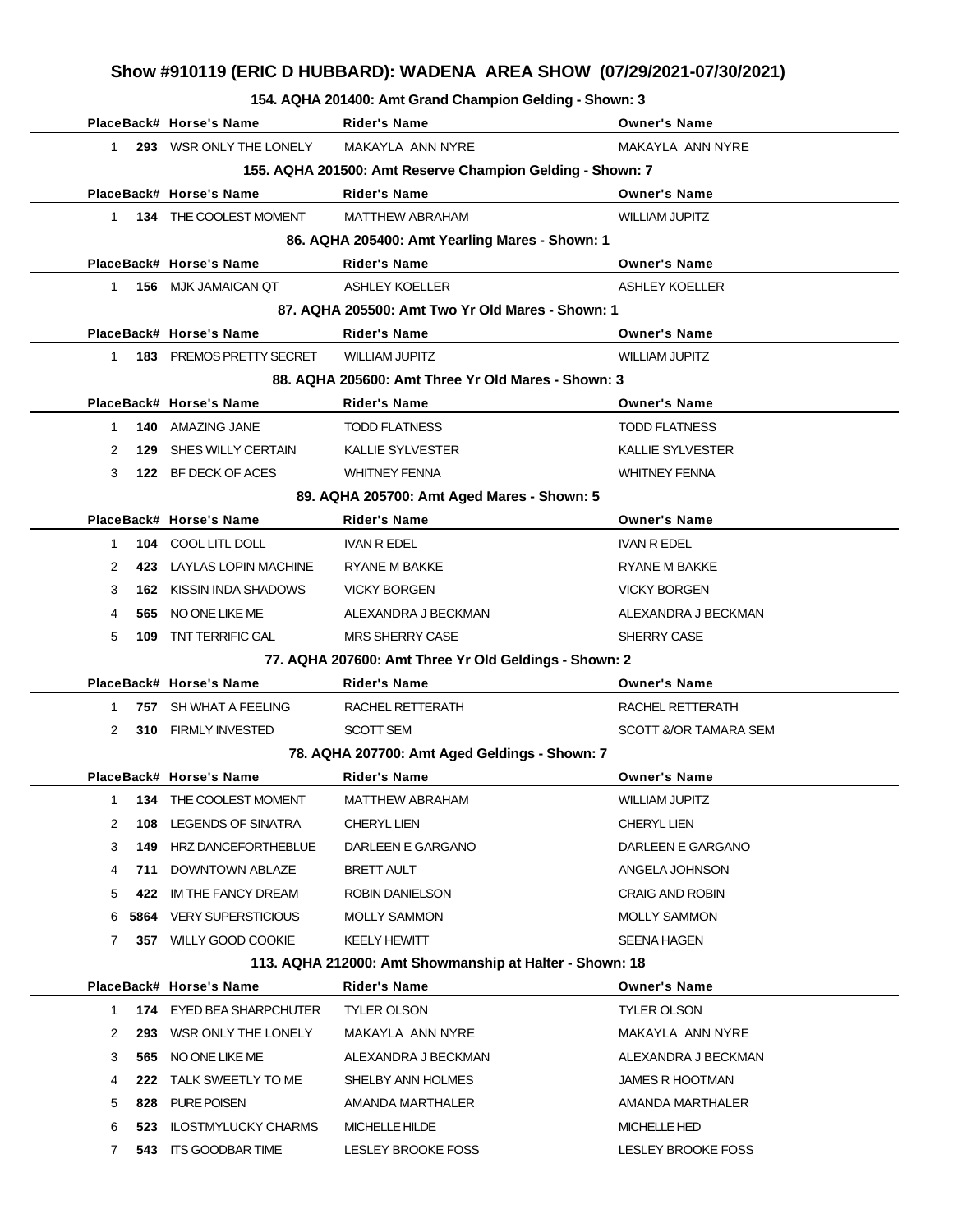**475** NORTHERN SKAIS MARY ELIZABETH M LYNN AND YOUNGS; BECKIE

**223** SHELOVESARAINYNIGHT ALYSSA L TJOSAAS ALYSSA L TJOSAAS

**110. AQHA 212002: L1 Amt Showmanship at Halter - Shown: 14**

|                |     | PlaceBack# Horse's Name                  | TT0. AQTA 212002. ET AINE SHOWINGISHIP & Halter - SHOWN. 14<br><b>Rider's Name</b> | <b>Owner's Name</b>       |
|----------------|-----|------------------------------------------|------------------------------------------------------------------------------------|---------------------------|
| $\mathbf{1}$   |     | 889 REAL HOT LOVE                        | KENDRA JO SCHULTZ                                                                  | <b>MEGAN K BENES</b>      |
| 2              |     | 105 SEXY IRON                            | <b>KRISTIN DAHLKE</b>                                                              | <b>KRISTIN DAHLKE</b>     |
| 3              | 100 | <b>BMQ ONE SLOW RIDE</b>                 | KIMBERLY A KRIESEL                                                                 | KIMBERLY A KRIESEL        |
| 4              | 543 | ITS GOODBAR TIME                         | LESLEY BROOKE FOSS                                                                 | <b>LESLEY BROOKE FOSS</b> |
| 5              |     | 521 MOR FOR THE MONEY                    | <b>HOLLY LISETTE JUSTIN</b>                                                        | <b>HOLLY JUSTIN</b>       |
| 6              |     | 571 WESTERN POTENTIALS                   | NOLAN ALLEN JUELSON                                                                | NOLAN ALLEN JUELSON       |
| 7              |     | 302 CAN BE AN INVESTMENT                 | <b>BRIDGET R KANNING</b>                                                           | <b>BRIDGET R KANNING</b>  |
| 8              |     | 560 VS HOT RED LINCOLN                   | <b>WENDY LEA DINESEN</b>                                                           | <b>WENDY LEA DINESEN</b>  |
| 9              |     | 711 DOWNTOWN ABLAZE                      | <b>BRETT AULT</b>                                                                  | ANGELA JOHNSON            |
|                |     |                                          | 112. AQHA 212800: Amt Select Showmanship at Halter - Shown: 12                     |                           |
|                |     | PlaceBack# Horse's Name                  | <b>Rider's Name</b>                                                                | <b>Owner's Name</b>       |
|                |     | 1 1729 I CANT DECIDE                     | ANITA A YORK                                                                       | ANITA A YORK              |
| 2              |     | <b>149 HRZ DANCEFORTHEBLUE</b>           | DARLEEN E GARGANO                                                                  | DARLEEN E GARGANO         |
| 3              |     | 714 INVITE METO UNZIP                    | <b>KAREN CHYLE</b>                                                                 | <b>KAREN CHYLE</b>        |
| 4              |     | 611 MY DETAILS R BLAZING                 | ANDREA BUTLER                                                                      | ANDREA BUTLER             |
| 5              | 100 | <b>BMQ ONE SLOW RIDE</b>                 | KIMBERLY A KRIESEL                                                                 | KIMBERLY A KRIESEL        |
| 6              |     | <b>701 MECHANICALLY INCLINED</b>         | <b>KAREN JORGENSON</b>                                                             | <b>KAREN JORGENSON</b>    |
| $\overline{7}$ |     | 345 NO DOUBT IMA LOPER                   | <b>JAN ANKRUM KETTERLING</b>                                                       | JAN KETERLING/JAN AND     |
| 8              |     | 494 BMQ FRENCH CUT                       | PAIGE LEE BROEKEMA                                                                 | PAIGE LEE BROEKEMA        |
| 9              |     | 711 DOWNTOWN ABLAZE                      | ANGELA JOHNSON                                                                     | ANGELA JOHNSON            |
|                |     |                                          | 126. AQHA 228000: Amt Barrel Racing - Shown: 3                                     |                           |
|                |     | PlaceBack# Horse's Name                  | <b>Rider's Name</b>                                                                | <b>Owner's Name</b>       |
| 1              |     | 293 WSR ONLY THE LONELY                  | MAKAYLA ANN NYRE                                                                   | MAKAYLA ANN NYRE          |
| 2              |     | 523 ILOSTMYLUCKY CHARMS                  | MICHELLE HILDE                                                                     | <b>MICHELLE HED</b>       |
| 3              |     | 611 MY DETAILS R BLAZING                 | ANDREA BUTLER                                                                      | ANDREA BUTLER             |
|                |     |                                          | 130. AQHA 230000: Amt Pole Bending - Shown: 3                                      |                           |
|                |     | PlaceBack# Horse's Name                  | <b>Rider's Name</b>                                                                | <b>Owner's Name</b>       |
| 1              |     | 293 WSR ONLY THE LONELY                  | MAKAYLA ANN NYRE                                                                   | MAKAYLA ANN NYRE          |
|                |     | 523 ILOSTMYLUCKY CHARMS                  | <b>MICHELLE HILDE</b>                                                              | MICHELLE HED              |
| 3              |     | 611 MY DETAILS R BLAZING                 | ANDREA BUTLER                                                                      | ANDREA BUTLER             |
|                |     | 121. AQHA 234000: Amt Reining - Shown: 4 |                                                                                    |                           |
|                |     | PlaceBack# Horse's Name                  | <b>Rider's Name</b>                                                                | <b>Owner's Name</b>       |
| 0              |     | 293 WSR ONLY THE LONELY                  | MAKAYLA ANN NYRE                                                                   | MAKAYLA ANN NYRE          |
| 1              |     | 523 ILOSTMYLUCKY CHARMS                  | <b>MICHELLE HILDE</b>                                                              | <b>MICHELLE HED</b>       |
|                |     |                                          | 116. AQHA 234001: RK Amt Reining - Shown: 2                                        |                           |
|                |     | PlaceBack# Horse's Name                  | <b>Rider's Name</b>                                                                | <b>Owner's Name</b>       |
| 1              |     | <b>141 ULTRA SMART CHIC</b>              | <b>MELISSA JO MELCHER</b>                                                          | <b>AEYSHA MAJOR</b>       |
| 2              |     | <b>139 SOULAS SMART WIMPY</b>            | AEYSHA MAJOR                                                                       | AEYSHA MAJOR              |
|                |     |                                          | 62. AQHA 236000: Amt Western Riding - Shown: 1                                     |                           |
|                |     | PlaceBack# Horse's Name                  | <b>Rider's Name</b>                                                                | <b>Owner's Name</b>       |
| 1              |     | 223 SHELOVESARAINYNIGHT                  | ALYSSA L TJOSAAS                                                                   | ALYSSA L TJOSAAS          |

**32. AQHA 238000: Amt Trail - Shown: 9**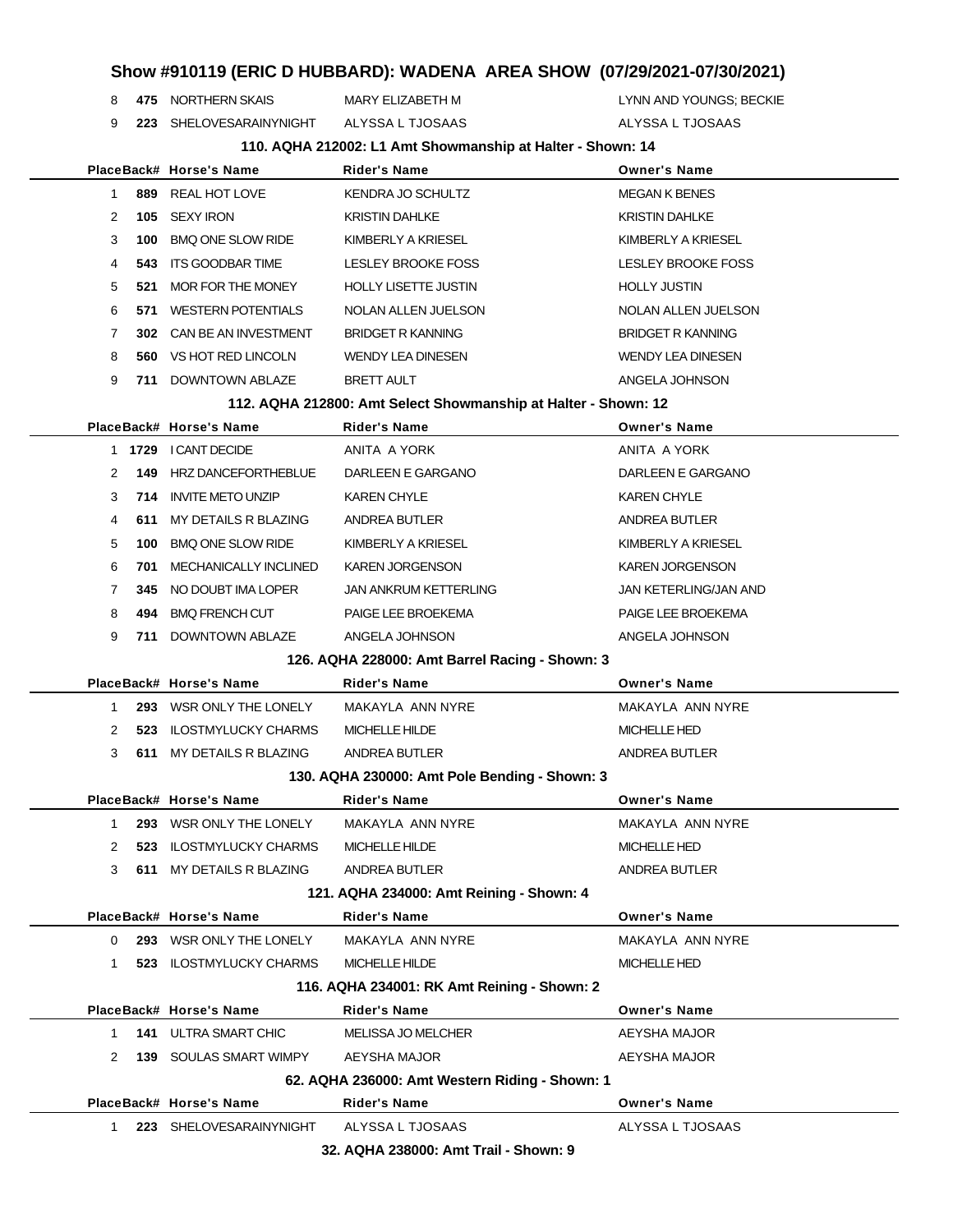|              |     | PlaceBack# Horse's Name       | <b>Rider's Name</b>                                   | <b>Owner's Name</b>       |
|--------------|-----|-------------------------------|-------------------------------------------------------|---------------------------|
| $\mathbf{1}$ |     | 293 WSR ONLY THE LONELY       | MAKAYLA ANN NYRE                                      | MAKAYLA ANN NYRE          |
| 2            |     | 123 ONLY ONE AT THE BAR       | <b>HADLEY H EICKHOF</b>                               | <b>JOYCE HAGEN</b>        |
| 3            | 543 | ITS GOODBAR TIME              | LESLEY BROOKE FOSS                                    | LESLEY BROOKE FOSS        |
| 4            |     | 711 DOWNTOWN ABLAZE           | <b>BRETT AULT</b>                                     | ANGELA JOHNSON            |
| 5            |     | 523 ILOSTMYLUCKY CHARMS       | MICHELLE HILDE                                        | <b>MICHELLE HED</b>       |
| 6            | 423 | LAYLAS LOPIN MACHINE          | RYANE M BAKKE                                         | RYANE M BAKKE             |
| 7            |     | <b>605 TALL DARK N SUDDEN</b> | <b>JESSE ARMSTRONG</b>                                | DR LACEY ARMSTRONG        |
| 8            |     | 138 A LILY OF THE VALLEY      | <b>ASHLEY EVERSON</b>                                 | ASHLEY EBENSTEINER        |
| 9            |     | 475 NORTHERN SKAIS            | MARY ELIZABETH M                                      | LYNN AND YOUNGS; BECKIE   |
|              |     |                               | 29. AQHA 238002: L1 Amt Trail - Shown: 15             |                           |
|              |     | PlaceBack# Horse's Name       | <b>Rider's Name</b>                                   | <b>Owner's Name</b>       |
| $1 \quad$    |     | 423 LAYLAS LOPIN MACHINE      | RYANE M BAKKE                                         | RYANE M BAKKE             |
| 2            |     | 523 ILOSTMYLUCKY CHARMS       | MICHELLE HILDE                                        | <b>MICHELLE HED</b>       |
| 3            | 475 | NORTHERN SKAIS                | MARY ELIZABETH M                                      | LYNN AND YOUNGS; BECKIE   |
| 4            |     | 711 DOWNTOWN ABLAZE           | <b>BRETT AULT</b>                                     | ANGELA JOHNSON            |
| 5            | 308 | RSJ ZIPIN VAQUERO             | TAMARA SEM                                            | SCOTT &/OR TAMARA SEM     |
| 6            | 128 | THE RANGE LADY                | ELIZABETH NORDQUIST                                   | ELIZABETH NORDQUIST       |
| 7            | 223 | SHELOVESARAINYNIGHT           | ALYSSA L TJOSAAS                                      | ALYSSA L TJOSAAS          |
| 8            |     | 565 NO ONE LIKE ME            | ALEXANDRA J BECKMAN                                   | ALEXANDRA J BECKMAN       |
| 9            |     | 543 ITS GOODBAR TIME          | LESLEY BROOKE FOSS                                    | LESLEY BROOKE FOSS        |
|              |     |                               | 25. AQHA 238102: L1 Amt Walk Trot Trail - Shown: 10   |                           |
|              |     | PlaceBack# Horse's Name       | Rider's Name                                          | <b>Owner's Name</b>       |
| 1            |     | 432 INVITE ME FOR KOKO        | <b>SHARON WHITMER</b>                                 | <b>SHARON WHITMER</b>     |
| 2            |     | 757 SH WHAT A FEELING         | RACHEL RETTERATH                                      | RACHEL RETTERATH          |
| 3            |     | 459 GETTIN INVESTED           | <b>TERRI SHALEEN</b>                                  | <b>TERRI SHALEEN</b>      |
| 4            |     | 619 ROSES ALL AROUND          | <b>DELCI CHRISTENSEN</b>                              | <b>DELCI CHRISTENSEN</b>  |
| 5            | 400 | INFLUENTIAL ROCK              | VICTORIA ANN KEMMER                                   | <b>JAY N AND VICTORIA</b> |
| 6            |     | 118 SH ELIS COMING            | LAURA GAIL SCHIRADO                                   | <b>BARBARA L CASSIBO</b>  |
| 7            |     | 115 ROCK N AWESOME            | AMY KRAUTKREMER                                       | AMY KRAUTKREMER           |
| 8            | 711 | DOWNTOWN ABLAZE               | ANGELA JOHNSON                                        | ANGELA JOHNSON            |
|              |     |                               | 31. AQHA 238800: Amt Select Trail - Shown: 9          |                           |
|              |     | PlaceBack# Horse's Name       | Rider's Name                                          | <b>Owner's Name</b>       |
| 1.           |     | 714 INVITE METO UNZIP         | <b>KAREN CHYLE</b>                                    | <b>KAREN CHYLE</b>        |
|              |     | 2 1729 I CANT DECIDE          | ANITA A YORK                                          | ANITA A YORK              |
| 3            |     | 119 CAN DO INVITE             | BARBARA WALTON                                        | <b>BARBARA WALTON</b>     |
| 4            |     | 308 RSJ ZIPIN VAQUERO         | TAMARA SEM                                            | SCOTT &/OR TAMARA SEM     |
| 5            |     | 611 MY DETAILS R BLAZING      | ANDREA BUTLER                                         | ANDREA BUTLER             |
| 6            |     | 313 HES SUMTHIN FANCY         | <b>SUE KARN</b>                                       | <b>SUE KARN</b>           |
| 7            |     | 345 NO DOUBT IMA LOPER        | <b>JAN ANKRUM KETTERLING</b>                          | JAN KETERLING/JAN AND     |
| 8            |     | 278 HELLO JACKIE OH           | LINDA SHAW-ELGIN                                      | LINDA SHAW-ELGIN          |
|              |     |                               | 58. AQHA 240000: Amt Western Horsemanship - Shown: 10 |                           |
|              |     | PlaceBack# Horse's Name       | <b>Rider's Name</b>                                   | <b>Owner's Name</b>       |
| $\mathbf 1$  |     | 543 ITS GOODBAR TIME          | LESLEY BROOKE FOSS                                    | LESLEY BROOKE FOSS        |
| 2            |     | 174 EYED BEA SHARPCHUTER      | <b>TYLER OLSON</b>                                    | <b>TYLER OLSON</b>        |
| 3            |     | <b>188 MAKIN IT LOOK GOOD</b> | ASHLEY JOHNSON                                        | MICHELLE JOHNSON          |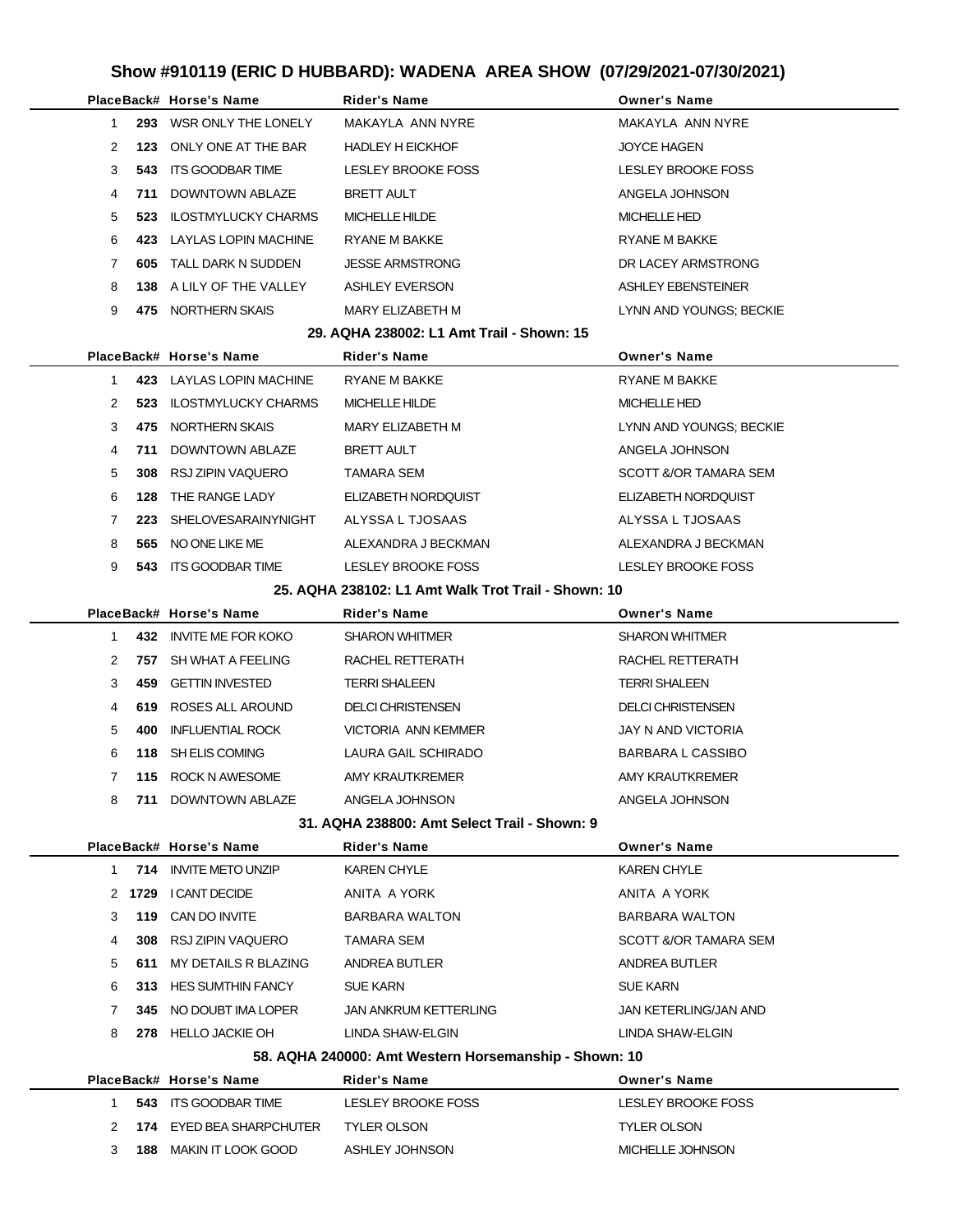|  | 4 565 NO ONE LIKE ME       | ALEXANDRA J BECKMAN      | ALEXANDRA J BECKMAN      |
|--|----------------------------|--------------------------|--------------------------|
|  | 5 293 WSR ONLY THE LONELY  | MAKAYLA ANN NYRE         | MAKAYI A ANN NYRF        |
|  | 6 138 A LILY OF THE VALLEY | ASHLEY EVERSON           | ASHLEY EBENSTEINER       |
|  | 7 123 ONLY ONE AT THE BAR  | <b>HADLEY H EICKHOF</b>  | <b>JOYCE HAGEN</b>       |
|  | 8 560 VS HOT RED LINCOLN   | <b>WENDY LEA DINESEN</b> | <b>WENDY LEA DINESEN</b> |
|  |                            |                          |                          |

#### **55. AQHA 240002: L1 Amt Western Horsemanship - Shown: 13**

|   |      | PlaceBack# Horse's Name   | <b>Rider's Name</b>      | <b>Owner's Name</b>        |
|---|------|---------------------------|--------------------------|----------------------------|
|   | 889  | REAL HOT LOVE             | KENDRA JO SCHULTZ        | <b>MEGAN K BENES</b>       |
| 2 | 605  | TALL DARK N SUDDEN        | <b>JESSE ARMSTRONG</b>   | DR LACEY ARMSTRONG         |
| 3 | 560. | VS HOT RED LINCOLN        | <b>WENDY LEA DINESEN</b> | <b>WENDY LEA DINESEN</b>   |
| 4 | 223  | SHELOVESARAINYNIGHT       | ALYSSA L TJOSAAS         | ALYSSA L TJOSAAS           |
| 5 | 711  | DOWNTOWN ABLAZE           | <b>BRETT AULT</b>        | ANGELA JOHNSON             |
| 6 | 5864 | <b>VERY SUPERSTICIOUS</b> | <b>MOLLY SAMMON</b>      | <b>MOLLY SAMMON</b>        |
|   | 653  | BARELY DRESSED            | <b>MARY EBNET</b>        | <b>MARK AND MARY EBNET</b> |
| 8 | 278  | <b>HELLO JACKIE OH</b>    | LINDA SHAW-ELGIN         | LINDA SHAW-ELGIN           |
| 9 | 757  | SH WHAT A FEELING         | RACHEL RETTERATH         | RACHEL RETTERATH           |
|   |      |                           |                          |                            |

**54. AQHA 240102: L1 Amt Walk Trot Horsemanship - Shown: 8**

|    |     | PlaceBack# Horse's Name   | <b>Rider's Name</b>   | <b>Owner's Name</b>   |
|----|-----|---------------------------|-----------------------|-----------------------|
|    | 711 | DOWNTOWN ABI AZE          | ANGELA JOHNSON        | ANGELA JOHNSON        |
| 2  | 115 | ROCK N AWESOME            | AMY KRAUTKREMER       | AMY KRAUTKREMER       |
| 3  | 162 | KISSIN INDA SHADOWS       | <b>VICKY BORGEN</b>   | <b>VICKY BORGEN</b>   |
| 4  | 122 | BF DECK OF ACES           | <b>WHITNEY FENNA</b>  | <b>WHITNEY FENNA</b>  |
| 5. | 422 | IM THE FANCY DREAM        | ROBIN DANIELSON       | CRAIG AND ROBIN       |
| 6  | 619 | ROSES ALL AROUND          | DELCI CHRISTENSEN     | DELCI CHRISTENSEN     |
|    | 118 | SH ELIS COMING            | LAURA GAIL SCHIRADO   | BARBARA L CASSIBO     |
| 8  | 432 | <b>INVITE ME FOR KOKO</b> | <b>SHARON WHITMER</b> | <b>SHARON WHITMER</b> |
|    |     |                           |                       |                       |

#### **57. AQHA 240800: Amt Select Western Horsemanship - Shown: 8**

|  |    |      | PlaceBack# Horse's Name | <b>Rider's Name</b>   | <b>Owner's Name</b>        |
|--|----|------|-------------------------|-----------------------|----------------------------|
|  |    |      | 149 HRZ DANCEFORTHEBLUE | DARLEEN E GARGANO     | DARLEEN E GARGANO          |
|  | 2  | 611  | MY DETAILS R BLAZING    | ANDREA BUTLER         | ANDREA BUTLER              |
|  | 3  | 1729 | I CANT DECIDE           | ANITA A YORK          | ANITA A YORK               |
|  | 4  | 119  | CAN DO INVITE           | <b>BARBARA WALTON</b> | BARBARA WALTON             |
|  | .5 | 268  | I WANNA BE HUNTIN       | <b>BRAD MATTINGLY</b> | <b>BRAD MATTINGLY</b>      |
|  | 6. | 649  | JUST A SMALLTOWNGURL    | <b>MARK EBNET</b>     | MARK AND MARY EBNET        |
|  |    | 653  | <b>BARELY DRESSED</b>   | <b>MARY EBNET</b>     | <b>MARK AND MARY EBNET</b> |
|  | 8  | 278  | <b>HELLO JACKIE OH</b>  | LINDA SHAW-ELGIN      | LINDA SHAW-ELGIN           |
|  |    |      |                         |                       |                            |

#### **46. AQHA 242000: Amt Western Pleasure - Shown: 14**

|    |     | PlaceBack# Horse's Name | <b>Rider's Name</b>     | <b>Owner's Name</b>        |
|----|-----|-------------------------|-------------------------|----------------------------|
|    | 454 | MY VITALS ROCK          | <b>KRISTINE REUVERS</b> | <b>KRISTINE REUVERS</b>    |
| 2  | 128 | THE RANGE LADY          | ELIZABETH NORDOUIST     | ELIZABETH NORDOUIST        |
| 3  | 321 | KM WHATABOUTTHEBEST     | ABRA SUNDSBAK           | <b>CEDAR CREEK QUARTER</b> |
| 4  | 605 | TALL DARK N SUDDEN      | <b>JESSE ARMSTRONG</b>  | DR LACEY ARMSTRONG         |
| 5. | 787 | VS RED HOT CHOCOLATE    | <b>HATTIE SMITH</b>     | <b>HATTIE SMITH</b>        |
| 6  | 223 | SHELOVESARAINYNIGHT     | ALYSSA L TJOSAAS        | ALYSSA L TJOSAAS           |
|    | 111 | RIDE ON                 | SHELBY ANN HOLMES       | JAMES R HOOTMAN            |
| 8  | 112 | JUST TOUCH ME           | <b>CLAIRE SOHM</b>      | <b>JEANETTE GROVE</b>      |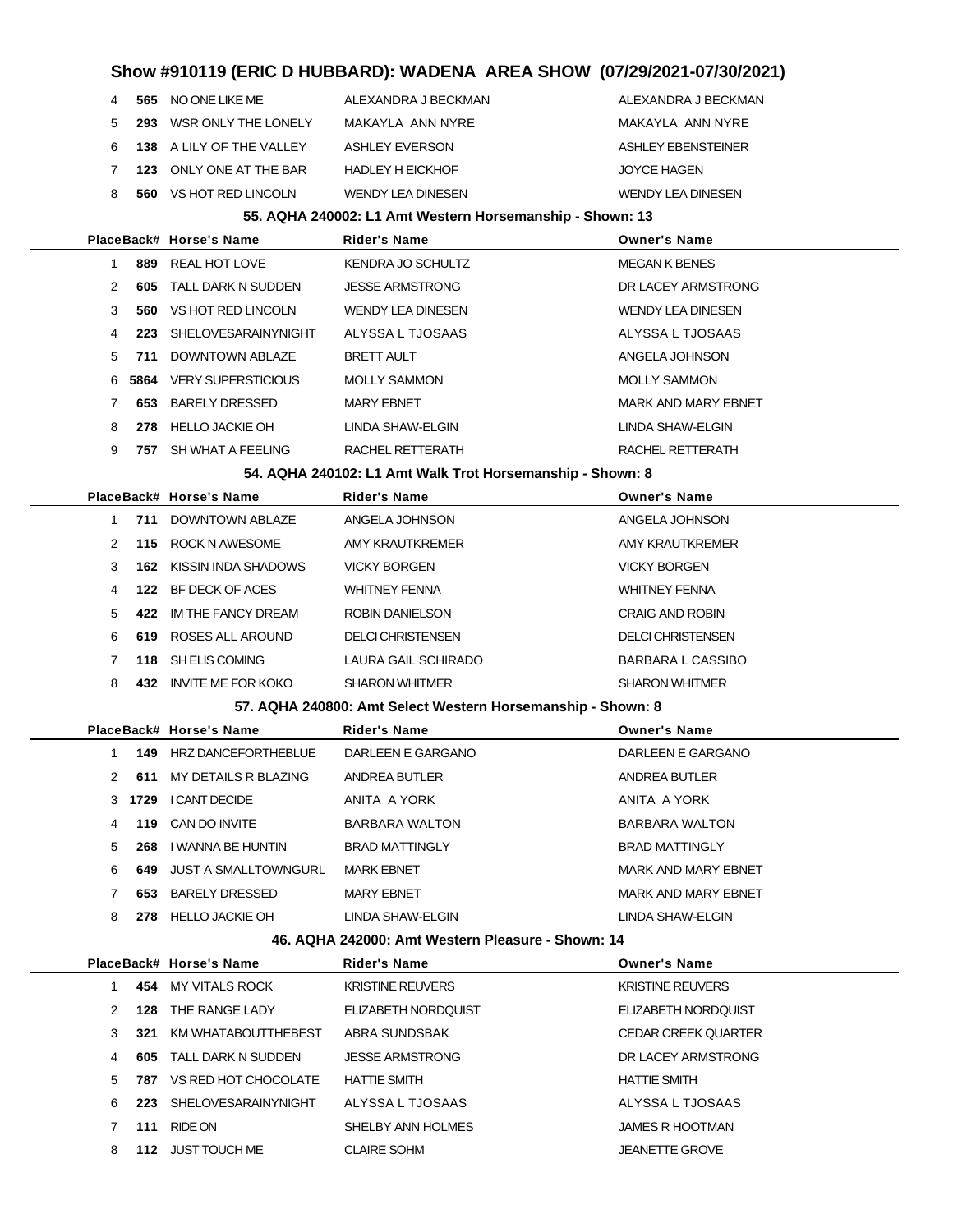**114** HOT UNDER THE COLLAR TAYLOR PUNT STEPHANIE CHAPMAN

| 41. AQHA 242001: RK Amt Western Pleasure - Shown: 10 |      |                           |                                                                                |                                                |  |
|------------------------------------------------------|------|---------------------------|--------------------------------------------------------------------------------|------------------------------------------------|--|
|                                                      |      | PlaceBack# Horse's Name   | <b>Rider's Name</b>                                                            | <b>Owner's Name</b>                            |  |
| $\mathbf{1}$                                         |      | 810 BEST BE REDNECK       | ASHLEIGH R SKARSTEDT                                                           | RYLAN SUNDSBAK                                 |  |
| 2                                                    | 571  | WESTERN POTENTIALS        | NOLAN ALLEN JUELSON                                                            | NOLAN ALLEN JUELSON                            |  |
| 3                                                    | 889  | REAL HOT LOVE             | <b>KENDRA JO SCHULTZ</b>                                                       | <b>MEGAN K BENES</b>                           |  |
| 4                                                    | 757  | SH WHAT A FEELING         | RACHEL RETTERATH                                                               | RACHEL RETTERATH                               |  |
| 5                                                    | 526  | KAUGHT RED HANDED         | <b>DAWN MASSIER</b>                                                            | DAWN MASSIER                                   |  |
| 6                                                    | 115  | ROCK N AWESOME            | AMY KRAUTKREMER                                                                | AMY KRAUTKREMER                                |  |
| 7                                                    | 5864 | <b>VERY SUPERSTICIOUS</b> | <b>MOLLY SAMMON</b>                                                            | <b>MOLLY SAMMON</b>                            |  |
| 8                                                    | 129  | SHES WILLY CERTAIN        | <b>KALLIE SYLVESTER</b>                                                        | <b>KALLIE SYLVESTER</b>                        |  |
| 9                                                    |      | 308 RSJ ZIPIN VAQUERO     | TAMARA SEM                                                                     | SCOTT &/OR TAMARA SEM                          |  |
|                                                      |      |                           | 42. AQHA 242002: L1 Amt Western Pleasure - Shown: 15                           |                                                |  |
|                                                      |      | PlaceBack# Horse's Name   | Rider's Name                                                                   | <b>Owner's Name</b>                            |  |
| 1                                                    |      | <b>128 THE RANGE LADY</b> | ELIZABETH NORDQUIST                                                            | ELIZABETH NORDQUIST                            |  |
| 2                                                    |      | 186 ALWAYS TALKIN CHIP    | <b>TERESA MYHRE</b>                                                            | LAUREN R MYHRE                                 |  |
| 3                                                    | 810  | <b>BEST BE REDNECK</b>    | ASHLEIGH R SKARSTEDT                                                           | <b>RYLAN SUNDSBAK</b>                          |  |
| 4                                                    | 223  | SHELOVESARAINYNIGHT       | ALYSSA L TJOSAAS                                                               | ALYSSA L TJOSAAS                               |  |
| 5                                                    |      | 112 JUST TOUCH ME         | <b>CLAIRE SOHM</b>                                                             | <b>JEANETTE GROVE</b>                          |  |
| 6                                                    |      | 571 WESTERN POTENTIALS    | NOLAN ALLEN JUELSON                                                            | NOLAN ALLEN JUELSON                            |  |
| 7                                                    | 889  | REAL HOT LOVE             | KENDRA JO SCHULTZ                                                              | <b>MEGAN K BENES</b>                           |  |
| 8                                                    | 757  | SH WHAT A FEELING         | RACHEL RETTERATH                                                               | RACHEL RETTERATH                               |  |
| 9                                                    |      | 475 NORTHERN SKAIS        | MARY ELIZABETH M                                                               | LYNN AND YOUNGS; BECKIE                        |  |
|                                                      |      |                           | 40. AQHA 242102: L1 Amt Walk Trot Western Pleasure - Shown: 11                 |                                                |  |
|                                                      |      | PlaceBack# Horse's Name   | <b>Rider's Name</b>                                                            | <b>Owner's Name</b>                            |  |
| 1                                                    |      | 432 INVITE ME FOR KOKO    | <b>SHARON WHITMER</b>                                                          | <b>SHARON WHITMER</b>                          |  |
| 2                                                    | 198  | JEALOUS OF MY MOONPIE     | DEBRA J BUSE                                                                   | DEBRA J BUSE                                   |  |
| 3                                                    |      | 619 ROSES ALL AROUND      | <b>DELCI CHRISTENSEN</b>                                                       | <b>DELCI CHRISTENSEN</b>                       |  |
| 4                                                    | 162  | KISSIN INDA SHADOWS       | <b>VICKY BORGEN</b>                                                            | <b>VICKY BORGEN</b>                            |  |
| 5                                                    |      |                           |                                                                                |                                                |  |
|                                                      |      |                           |                                                                                |                                                |  |
|                                                      |      | 711 DOWNTOWN ABLAZE       | ANGELA JOHNSON                                                                 | ANGELA JOHNSON                                 |  |
| 6                                                    |      | 422 IM THE FANCY DREAM    | ROBIN DANIELSON                                                                | <b>CRAIG AND ROBIN</b>                         |  |
| 7                                                    | 195  | BMQ DIXIELAND DELITE      | PERI L FRANKE                                                                  | PERI L FRANKE                                  |  |
| 8                                                    | 400  | <b>INFLUENTIAL ROCK</b>   | <b>VICTORIA ANN KEMMER</b>                                                     | <b>JAY N AND VICTORIA</b>                      |  |
| 9                                                    |      | 118 SH ELIS COMING        | LAURA GAIL SCHIRADO                                                            | <b>BARBARA L CASSIBO</b>                       |  |
|                                                      |      | PlaceBack# Horse's Name   | 45. AQHA 242800: Amt Select Western Pleasure - Shown: 7<br><b>Rider's Name</b> |                                                |  |
| $\mathbf{1}$                                         |      | 409 BABY IMA ROCKSTAR     | <b>CONNIE ARMSTRONG</b>                                                        | <b>Owner's Name</b><br><b>CONNIE ARMSTRONG</b> |  |
| 2                                                    |      | 106 HOT CHICKS R INVITED  | <b>LORI SCHMIDT</b>                                                            | <b>LORI SCHMIDT</b>                            |  |
| 3                                                    | 714  | <b>INVITE METO UNZIP</b>  | <b>KAREN CHYLE</b>                                                             | <b>KAREN CHYLE</b>                             |  |
| 4                                                    | 653  | BARELY DRESSED            | <b>MARY EBNET</b>                                                              | MARK AND MARY EBNET                            |  |
| 5                                                    |      | 649 JUST A SMALLTOWNGURL  | <b>MARK EBNET</b>                                                              | MARK AND MARY EBNET                            |  |
| 6                                                    | 268  | I WANNA BE HUNTIN         | <b>BRAD MATTINGLY</b>                                                          | <b>BRAD MATTINGLY</b>                          |  |
| 7                                                    |      | 345 NO DOUBT IMA LOPER    | <b>JAN ANKRUM KETTERLING</b>                                                   | JAN KETERLING/JAN AND                          |  |
|                                                      |      |                           |                                                                                |                                                |  |
|                                                      |      | PlaceBack# Horse's Name   | 139. AQHA 243000: Amt Ranch Riding - Shown: 2<br><b>Rider's Name</b>           | <b>Owner's Name</b>                            |  |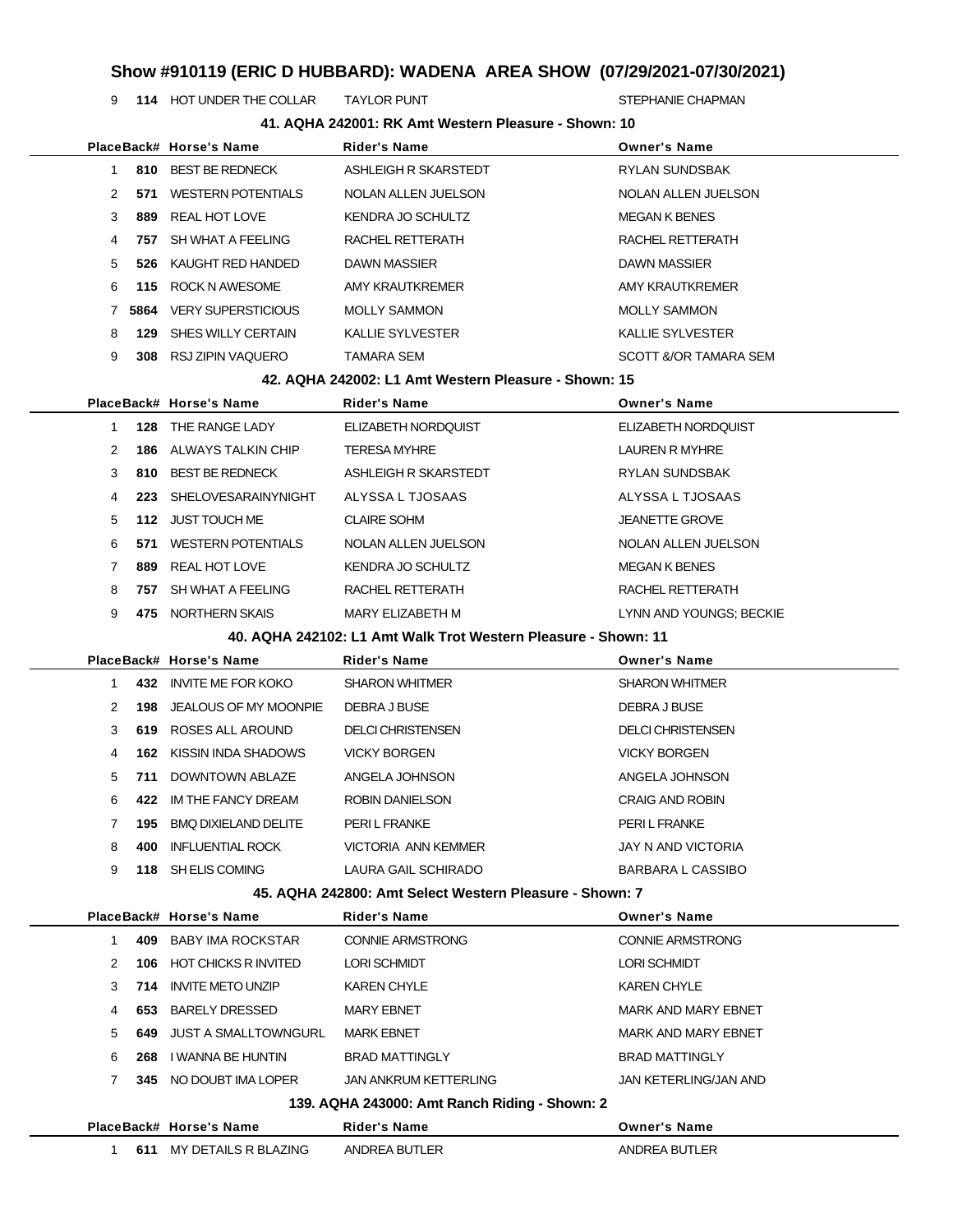**523** ILOSTMYLUCKY CHARMS MICHELLE HILDE MICHELLE HED MICHELLE HED

|              |     |                                 | 137. AQHA 243001: RK Amt Ranch Riding - Shown: 3                | <b>Owner's Name</b>         |
|--------------|-----|---------------------------------|-----------------------------------------------------------------|-----------------------------|
|              |     | PlaceBack# Horse's Name         | Rider's Name                                                    |                             |
| 1            | 139 | SOULAS SMART WIMPY              | AEYSHA MAJOR                                                    | AEYSHA MAJOR                |
| 2            | 141 | ULTRA SMART CHIC                | MELISSA JO MELCHER                                              | AEYSHA MAJOR                |
| 3            | 131 | WATCH THAT FOX FLIT             | <b>COURTNEY ROSE STANEK</b>                                     | <b>COURTNEY ROSE STANEK</b> |
|              |     |                                 | 11. AQHA 244000: Amt Hunter Under Saddle - Shown: 8             |                             |
|              |     | PlaceBack# Horse's Name         | <b>Rider's Name</b>                                             | <b>Owner's Name</b>         |
| 1            |     | <b>787 VS RED HOT CHOCOLATE</b> | <b>HATTIE SMITH</b>                                             | <b>HATTIE SMITH</b>         |
| 2            | 293 | WSR ONLY THE LONELY             | MAKAYLA ANN NYRE                                                | MAKAYLA ANN NYRE            |
| 3            | 188 | <b>MAKIN IT LOOK GOOD</b>       | ASHLEY JOHNSON                                                  | MICHELLE JOHNSON            |
| 4            |     | <b>145 LADYS LAST KRUZER</b>    | AMY M DARNELL-FOBBE                                             | <b>ANITA DARNELL</b>        |
| 5            | 828 | <b>PURE POISEN</b>              | AMANDA MARTHALER                                                | AMANDA MARTHALER            |
| 6            | 523 | <b>ILOSTMYLUCKY CHARMS</b>      | <b>MICHELLE HILDE</b>                                           | <b>MICHELLE HED</b>         |
| 7            | 123 | ONLY ONE AT THE BAR             | <b>HADLEY H EICKHOF</b>                                         | <b>JOYCE HAGEN</b>          |
| 8            | 475 | NORTHERN SKAIS                  | MARY ELIZABETH M                                                | LYNN AND YOUNGS; BECKIE     |
|              |     |                                 | 7. AQHA 244001: RK Amt Hunter Under Saddle - Shown: 3           |                             |
|              |     | PlaceBack# Horse's Name         | <b>Rider's Name</b>                                             | <b>Owner's Name</b>         |
| 1            | 889 | REAL HOT LOVE                   | <b>KENDRA JO SCHULTZ</b>                                        | <b>MEGAN K BENES</b>        |
| 2            | 757 | SH WHAT A FEELING               | RACHEL RETTERATH                                                | RACHEL RETTERATH            |
| 3            |     | 5864 VERY SUPERSTICIOUS         | <b>MOLLY SAMMON</b>                                             | <b>MOLLY SAMMON</b>         |
|              |     |                                 | 8. AQHA 244002: L1 Amt Hunter Under Saddle - Shown: 10          |                             |
|              |     | PlaceBack# Horse's Name         | Rider's Name                                                    | <b>Owner's Name</b>         |
| 1            |     | 560 VS HOT RED LINCOLN          | <b>WENDY LEA DINESEN</b>                                        | <b>WENDY LEA DINESEN</b>    |
| 2            | 889 | REAL HOT LOVE                   | <b>KENDRA JO SCHULTZ</b>                                        | <b>MEGAN K BENES</b>        |
| 3            | 199 | N YOUR DREAMZ                   | NANCY A RANDALL                                                 | NANCY A RANDALL             |
| 4            | 757 | SH WHAT A FEELING               | RACHEL RETTERATH                                                | RACHEL RETTERATH            |
| 5            | 494 | <b>BMQ FRENCH CUT</b>           | PAIGE LEE BROEKEMA                                              | <b>PAIGE LEE BROEKEMA</b>   |
| 6            | 100 | <b>BMQ ONE SLOW RIDE</b>        | KIMBERLY A KRIESEL                                              | KIMBERLY A KRIESEL          |
| 7            | 295 | <b>BMQ LEGENDARY</b>            | <b>MEGHANN WOOSLEY</b>                                          | <b>MARGIE OTTEN</b>         |
| 8            |     | <b>5864 VERY SUPERSTICIOUS</b>  | <b>MOLLY SAMMON</b>                                             | <b>MOLLY SAMMON</b>         |
| 9            |     | 475 NORTHERN SKAIS              | MARY ELIZABETH M                                                | LYNN AND YOUNGS; BECKIE     |
|              |     |                                 | 6. AQHA 244102: L1 Amt Walk Trot Hunter Under Saddle - Shown: 1 |                             |
|              |     | PlaceBack# Horse's Name         | Rider's Name                                                    | <b>Owner's Name</b>         |
| 1.           |     | 122 BF DECK OF ACES             | <b>WHITNEY FENNA</b>                                            | <b>WHITNEY FENNA</b>        |
|              |     |                                 | 10. AQHA 244800: Amt Select Hunter Under Saddle - Shown: 7      |                             |
|              |     | PlaceBack# Horse's Name         | Rider's Name                                                    | <b>Owner's Name</b>         |
| 1            | 459 | <b>GETTIN INVESTED</b>          | <b>TERRI SHALEEN</b>                                            | <b>TERRI SHALEEN</b>        |
| 2            |     | 345 NO DOUBT IMA LOPER          | <b>JAN ANKRUM KETTERLING</b>                                    | JAN KETERLING/JAN AND       |
| 3            | 611 | MY DETAILS R BLAZING            | ANDREA BUTLER                                                   | ANDREA BUTLER               |
|              |     | 4 1729 I CANT DECIDE            | ANITA A YORK                                                    | ANITA A YORK                |
| 5            | 494 | <b>BMQ FRENCH CUT</b>           | PAIGE LEE BROEKEMA                                              | PAIGE LEE BROEKEMA          |
| 6            | 100 | <b>BMQ ONE SLOW RIDE</b>        | KIMBERLY A KRIESEL                                              | KIMBERLY A KRIESEL          |
| $\mathbf{7}$ |     | 149 HRZ DANCEFORTHEBLUE         | DARLEEN E GARGANO                                               | DARLEEN E GARGANO           |
|              |     |                                 | 22. AQHA 252000: Amt Hunt Seat Equitation - Shown: 10           |                             |
|              |     | PlaceBack# Horse's Name         | <b>Rider's Name</b>                                             | <b>Owner's Name</b>         |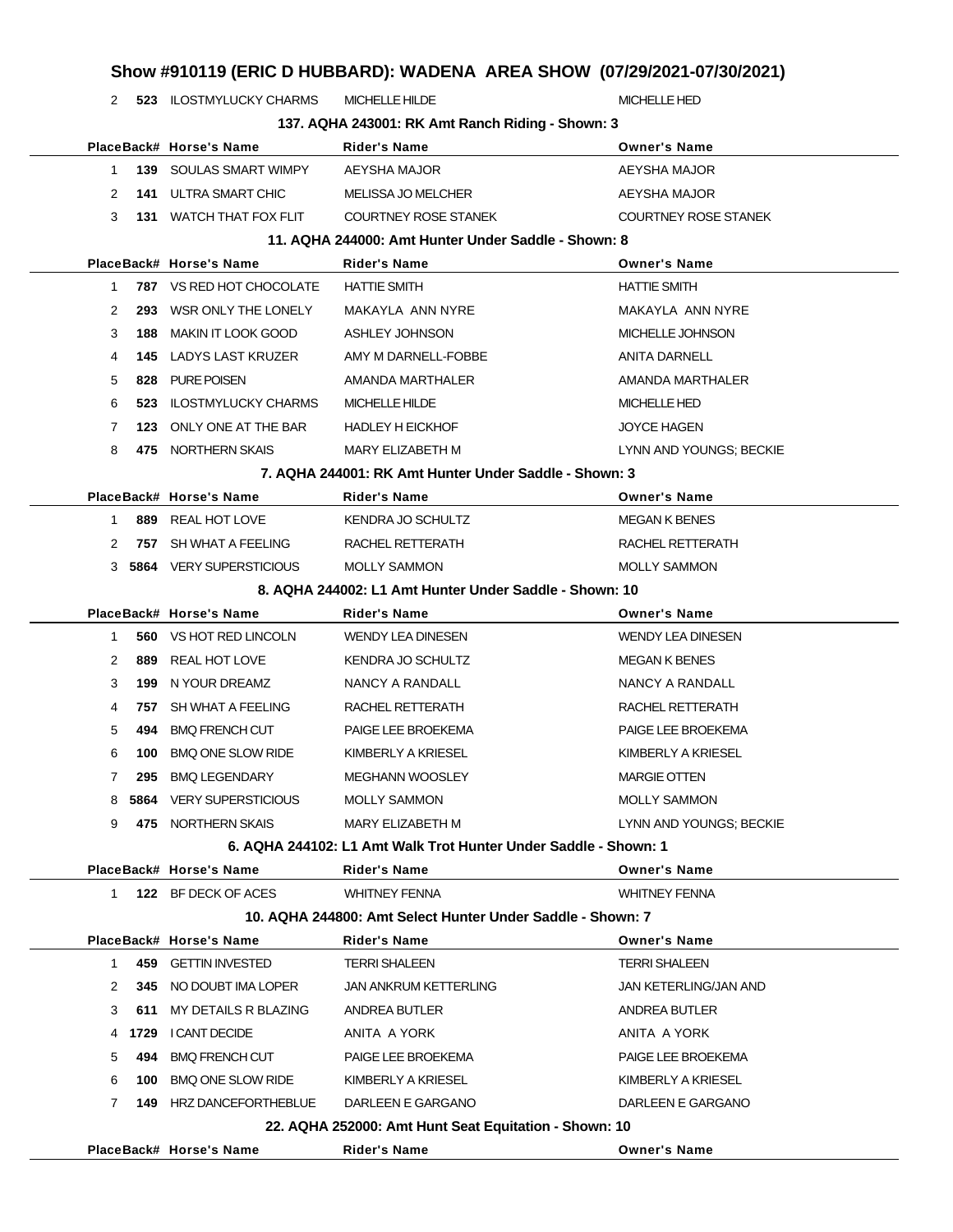|               |      | 560 VS HOT RED LINCOLN     | WENDY LEA DINESEN       | WENDY LEA DINESEN         |
|---------------|------|----------------------------|-------------------------|---------------------------|
| $\mathcal{P}$ | 787  | VS RED HOT CHOCOLATE       | <b>HATTIE SMITH</b>     | <b>HATTIE SMITH</b>       |
| 3             | 543  | ITS GOODBAR TIME           | LESLEY BROOKE FOSS      | <b>LESLEY BROOKE FOSS</b> |
| 4             | 565  | NO ONE LIKE ME             | ALEXANDRA J BECKMAN     | ALEXANDRA J BECKMAN       |
| .5            |      | 138 A LILY OF THE VALLEY   | <b>ASHLEY EVERSON</b>   | ASHLEY EBENSTEINER        |
| 6             | 188  | MAKIN IT LOOK GOOD         | ASHLEY JOHNSON          | MICHELLE JOHNSON          |
|               | 123. | ONI Y ONE AT THE BAR       | <b>HADLEY H EICKHOF</b> | <b>JOYCE HAGEN</b>        |
| 8             | 293  | WSR ONLY THE LONELY        | MAKAYI A ANN NYRF       | MAKAYLA ANN NYRE          |
| 9             | 523. | <b>ILOSTMYLUCKY CHARMS</b> | MICHELLE HILDE          | MICHELLE HED              |
|               |      |                            |                         |                           |

#### **19. AQHA 252002: L1 Amt Hunt Seat Equitation - Shown: 9**

| 19. AQHA 252002: L1 Amt Hunt Seat Equitation - Shown: 9 |      |                           |                                                                   |                              |  |  |
|---------------------------------------------------------|------|---------------------------|-------------------------------------------------------------------|------------------------------|--|--|
|                                                         |      | PlaceBack# Horse's Name   | <b>Rider's Name</b>                                               | <b>Owner's Name</b>          |  |  |
| 1                                                       | 889  | <b>REAL HOT LOVE</b>      | <b>KENDRA JO SCHULTZ</b>                                          | <b>MEGAN K BENES</b>         |  |  |
| 2                                                       | 560  | VS HOT RED LINCOLN        | <b>WENDY LEA DINESEN</b>                                          | <b>WENDY LEA DINESEN</b>     |  |  |
| 3                                                       | 543  | <b>ITS GOODBAR TIME</b>   | <b>LESLEY BROOKE FOSS</b>                                         | <b>LESLEY BROOKE FOSS</b>    |  |  |
| 4                                                       | 295  | <b>BMQ LEGENDARY</b>      | <b>MEGHANN WOOSLEY</b>                                            | <b>MARGIE OTTEN</b>          |  |  |
| 5                                                       | 5864 | <b>VERY SUPERSTICIOUS</b> | <b>MOLLY SAMMON</b>                                               | <b>MOLLY SAMMON</b>          |  |  |
| 6                                                       | 100  | <b>BMQ ONE SLOW RIDE</b>  | KIMBERLY A KRIESEL                                                | KIMBERLY A KRIESEL           |  |  |
| 7                                                       | 757  | SH WHAT A FEELING         | RACHEL RETTERATH                                                  | RACHEL RETTERATH             |  |  |
| 8                                                       | 475  | NORTHERN SKAIS            | <b>MARY ELIZABETH M</b>                                           | LYNN AND YOUNGS; BECKIE      |  |  |
| 9                                                       | 278  | <b>HELLO JACKIE OH</b>    | LINDA SHAW-ELGIN                                                  | LINDA SHAW-ELGIN             |  |  |
|                                                         |      |                           | 18. AQHA 252102: L1 Amt Walk Trot Hunt Seat Equitation - Shown: 2 |                              |  |  |
|                                                         |      | PlaceBack# Horse's Name   | <b>Rider's Name</b>                                               | <b>Owner's Name</b>          |  |  |
| 1                                                       |      | 122 BF DECK OF ACES       | <b>WHITNEY FENNA</b>                                              | <b>WHITNEY FENNA</b>         |  |  |
| 2                                                       | 109  | TNT TERRIFIC GAL          | <b>MRS SHERRY CASE</b>                                            | SHERRY CASE                  |  |  |
|                                                         |      |                           | 21. AQHA 252800: Amt Select Hunt Seat Equitation - Shown: 7       |                              |  |  |
|                                                         |      | PlaceBack# Horse's Name   | <b>Rider's Name</b>                                               | <b>Owner's Name</b>          |  |  |
|                                                         |      | 1 1729 I CANT DECIDE      | ANITA A YORK                                                      | ANITA A YORK                 |  |  |
| 2                                                       | 611  | MY DETAILS R BLAZING      | ANDREA BUTLER                                                     | ANDREA BUTLER                |  |  |
| 3                                                       | 345  | NO DOUBT IMA LOPER        | <b>JAN ANKRUM KETTERLING</b>                                      | <b>JAN KETERLING/JAN AND</b> |  |  |
| 4                                                       | 149. | HRZ DANCEFORTHEBLUE       | DARLEEN E GARGANO                                                 | DARLEEN E GARGANO            |  |  |
| 5                                                       | 494  | <b>BMQ FRENCH CUT</b>     | PAIGE LEE BROEKEMA                                                | PAIGE LEE BROEKEMA           |  |  |
| 6                                                       | 278  | <b>HELLO JACKIE OH</b>    | LINDA SHAW-ELGIN                                                  | LINDA SHAW-ELGIN             |  |  |
| $\overline{7}$                                          | 100  | <b>BMQ ONE SLOW RIDE</b>  | KIMBERLY A KRIESEL                                                | KIMBERLY A KRIESEL           |  |  |
|                                                         |      |                           | 90. AQHA 275000: Amt Performance Halter Mares - Shown: 10         |                              |  |  |
|                                                         |      | PlaceBack# Horse's Name   | <b>Rider's Name</b>                                               | <b>Owner's Name</b>          |  |  |
| 1                                                       | 222  | TALK SWEETLY TO ME        | SHELBY ANN HOLMES                                                 | <b>JAMES R HOOTMAN</b>       |  |  |
| 2                                                       | 475  | NORTHERN SKAIS            | <b>MARY ELIZABETH M</b>                                           | LYNN AND YOUNGS; BECKIE      |  |  |
| 3                                                       | 828  | <b>PURE POISEN</b>        | AMANDA MARTHALER                                                  | AMANDA MARTHALER             |  |  |
| 4                                                       | 223  | SHELOVESARAINYNIGHT       | ALYSSA L TJOSAAS                                                  | ALYSSA L TJOSAAS             |  |  |

 **494** BMQ FRENCH CUT PAIGE LEE BROEKEMA PAIGE LEE BROEKEMA **432** INVITE ME FOR KOKO SHARON WHITMER SHARON WHITMER

**138** A LILY OF THE VALLEY ASHLEY EVERSON ASHLEY ASHLEY EBENSTEINER

**611** MY DETAILS R BLAZING ANDREA BUTLER AND ANDREA BUTLER

**79. AQHA 277000: Amt Performance Halter Geldings - Shown: 17**

- **PlaceBack# Horse's Name Rider's Name Owner's Name**
	- **293** WSR ONLY THE LONELY MAKAYLA ANN NYRE MAKAYLA ANN NYRE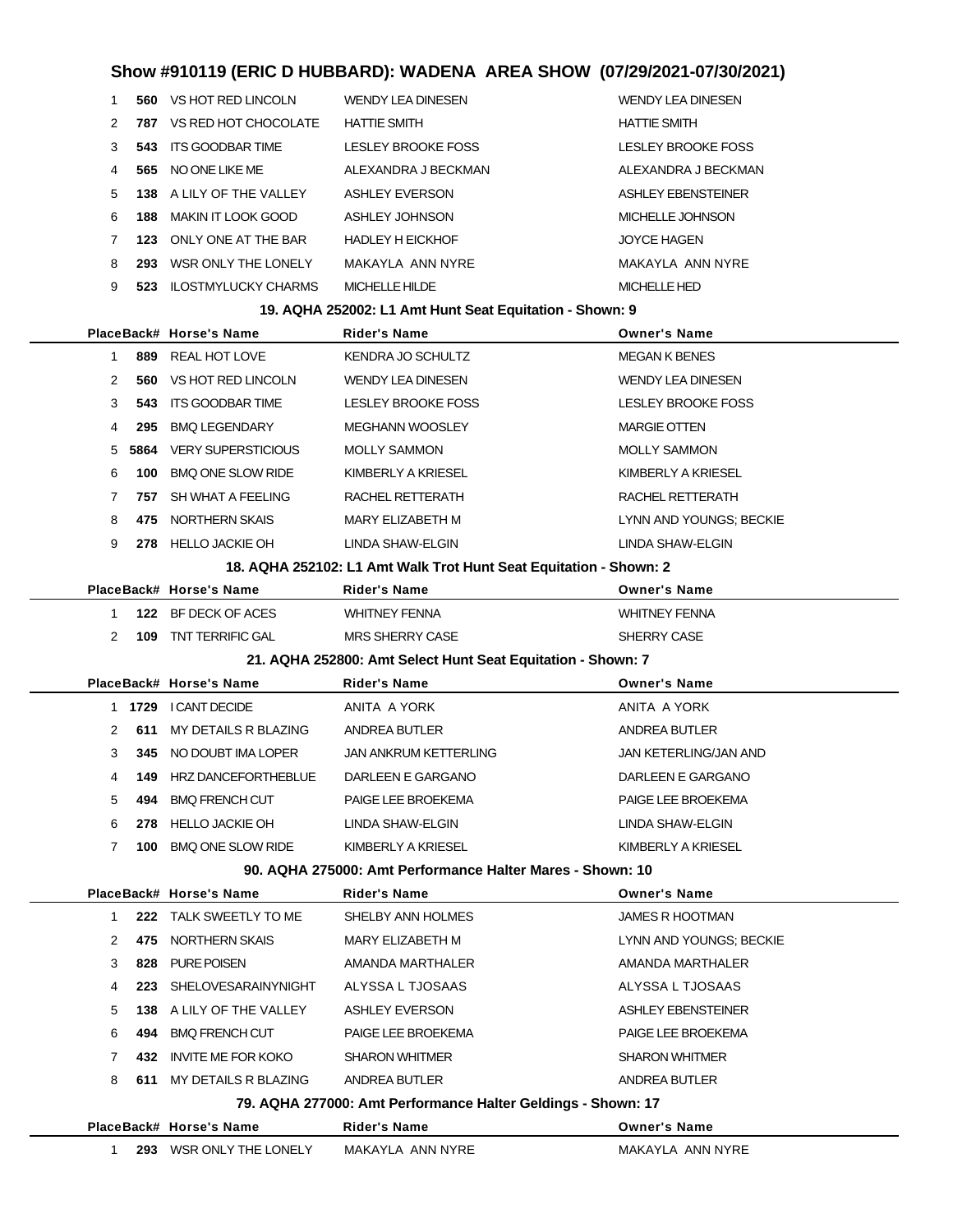| Show #910119 (ERIC D HUBBARD): WADENA AREA SHOW (07/29/2021-07/30/2021) |     |                               |                                                                |                           |
|-------------------------------------------------------------------------|-----|-------------------------------|----------------------------------------------------------------|---------------------------|
| 2                                                                       |     | 714 INVITE METO UNZIP         | <b>KAREN CHYLE</b>                                             | <b>KAREN CHYLE</b>        |
| 3                                                                       |     | 119 CAN DO INVITE             | <b>BARBARA WALTON</b>                                          | <b>BARBARA WALTON</b>     |
| 4                                                                       | 188 | <b>MAKIN IT LOOK GOOD</b>     | ASHLEY JOHNSON                                                 | MICHELLE JOHNSON          |
| 5                                                                       | 543 | ITS GOODBAR TIME              | LESLEY BROOKE FOSS                                             | LESLEY BROOKE FOSS        |
| 6                                                                       | 345 | NO DOUBT IMA LOPER            | <b>JAN ANKRUM KETTERLING</b>                                   | JAN KETERLING/JAN AND     |
| 7                                                                       |     | <b>300 COWBOY SWAGGER</b>     | <b>RYANE M BAKKE</b>                                           | <b>RYANE M BAKKE</b>      |
| 8                                                                       | 268 | I WANNA BE HUNTIN             | <b>BRAD MATTINGLY</b>                                          | <b>BRAD MATTINGLY</b>     |
| 9                                                                       |     | <b>605 TALL DARK N SUDDEN</b> | <b>JESSE ARMSTRONG</b>                                         | DR LACEY ARMSTRONG        |
|                                                                         |     |                               | 162. AQHA 401200: Youth Grand Champion Mares - Shown: 1        |                           |
|                                                                         |     | PlaceBack# Horse's Name       | <b>Rider's Name</b>                                            | <b>Owner's Name</b>       |
| 1.                                                                      |     | 369 PS IMPULSE IN EDEN        | <b>OLIVIA ULMER</b>                                            | <b>OLIVIA ULMER</b>       |
|                                                                         |     |                               | 163. AQHA 401300: Youth Reserve Champion Mares - Shown: 2      |                           |
|                                                                         |     | PlaceBack# Horse's Name       | <b>Rider's Name</b>                                            | <b>Owner's Name</b>       |
| 1.                                                                      |     | 120 INVESTING GRACEFULLY      | <b>ZOEY SCHLANSER</b>                                          | <b>ZOEY SCHLANSER</b>     |
|                                                                         |     |                               | 164. AQHA 401400: Youth Grand Champion Geldings - Shown: 3     |                           |
|                                                                         |     | PlaceBack# Horse's Name       | <b>Rider's Name</b>                                            | <b>Owner's Name</b>       |
| 1                                                                       |     | 130 GETTIN VESTED             | <b>CEYONNA LEE OLSON</b>                                       | MARY ALYCE OLSON          |
|                                                                         |     |                               | 165. AQHA 401500: Youth Reserve Champion Gelding - Shown: 5    |                           |
|                                                                         |     | PlaceBack# Horse's Name       | <b>Rider's Name</b>                                            | <b>Owner's Name</b>       |
| $\mathbf{1}$                                                            |     | 806 THE STORY OF GOODBAR      | <b>JOCHIM RYDER</b>                                            | <b>JESSE ARMSTRONG</b>    |
|                                                                         |     |                               | 105. AQHA 405700: Youth Aged Mares - Shown: 3                  |                           |
|                                                                         |     | PlaceBack# Horse's Name       | <b>Rider's Name</b>                                            | <b>Owner's Name</b>       |
| 1                                                                       |     | 369 PS IMPULSE IN EDEN        | <b>OLIVIA ULMER</b>                                            | OLIVIA ULMER              |
| 2                                                                       | 120 | <b>INVESTING GRACEFULLY</b>   | <b>ZOEY SCHLANSER</b>                                          | <b>ZOEY SCHLANSER</b>     |
| 3                                                                       | 121 | ONE HOT MOLLY                 | <b>JAZMINE HART-CRISSMAN</b>                                   | <b>HEATHER BASHAM</b>     |
|                                                                         |     |                               | 100. AQHA 407700: Youth Aged Geldings - Shown: 6               |                           |
|                                                                         |     | PlaceBack# Horse's Name       | Rider's Name                                                   | <b>Owner's Name</b>       |
| 1                                                                       |     | 130 GETTIN VESTED             | <b>CEYONNA LEE OLSON</b>                                       | <b>MARY ALYCE OLSON</b>   |
|                                                                         |     | 2 5864 VERY SUPERSTICIOUS     | <b>CONNER SAMMON</b>                                           | <b>MOLLY SAMMON</b>       |
| 3                                                                       |     | 365 PS TAKE ME TO CHURCH      | <b>HAILEY MAE NEUMANN</b>                                      | KARI ANDERSON             |
| 4                                                                       | 248 | <b>IMPULSIVE I WILL BE</b>    | EMMA MUTNANSKY                                                 | EMMA MUTNANSKY            |
| 5                                                                       | 330 | IM DEFINING GOOD              | LILY HANNAH TOBIN                                              | <b>LORI TOBIN</b>         |
| 6                                                                       | 400 | <b>INFLUENTIAL ROCK</b>       | PRESTON QUINN KEMMER                                           | JAY N AND VICTORIA        |
|                                                                         |     |                               | 111. AQHA 412000: Youth Showmanship at Halter - Shown: 9       |                           |
|                                                                         |     | PlaceBack# Horse's Name       | <b>Rider's Name</b>                                            | Owner's Name              |
| $\mathbf{1}$                                                            |     | 304 ID BE JEALOUS TO          | <b>COURTNEY BJORGAARD</b>                                      | <b>COURTNEY BJORGAARD</b> |
| 2                                                                       | 120 | <b>INVESTING GRACEFULLY</b>   | <b>ZOEY SCHLANSER</b>                                          | ZOEY SCHLANSER            |
| 3                                                                       | 369 | PS IMPULSE IN EDEN            | <b>OLIVIA ULMER</b>                                            | OLIVIA ULMER              |
| 4                                                                       | 330 | <b>IM DEFINING GOOD</b>       | LILY HANNAH TOBIN                                              | <b>LORI TOBIN</b>         |
| 5                                                                       | 248 | <b>IMPULSIVE I WILL BE</b>    | EMMA MUTNANSKY                                                 | EMMA MUTNANSKY            |
| 6                                                                       |     | 510 WHO IS WITH ME            | ANNIKA OPSAHL                                                  | ANNIKA OPSAHL             |
| 7                                                                       | 121 | ONE HOT MOLLY                 | JAZMINE HART-CRISSMAN                                          | <b>HEATHER BASHAM</b>     |
| 8                                                                       | 130 | <b>GETTIN VESTED</b>          | CEYONNA LEE OLSON                                              | MARY ALYCE OLSON          |
| 9                                                                       |     | 365 PS TAKE ME TO CHURCH      | <b>HAILEY MAE NEUMANN</b>                                      | KARI ANDERSON             |
|                                                                         |     |                               | 108. AQHA 412702: L1 Youth Showmanship (13 & Under) - Shown: 5 |                           |
|                                                                         |     | PlaceBack# Horse's Name       | <b>Rider's Name</b>                                            | <b>Owner's Name</b>       |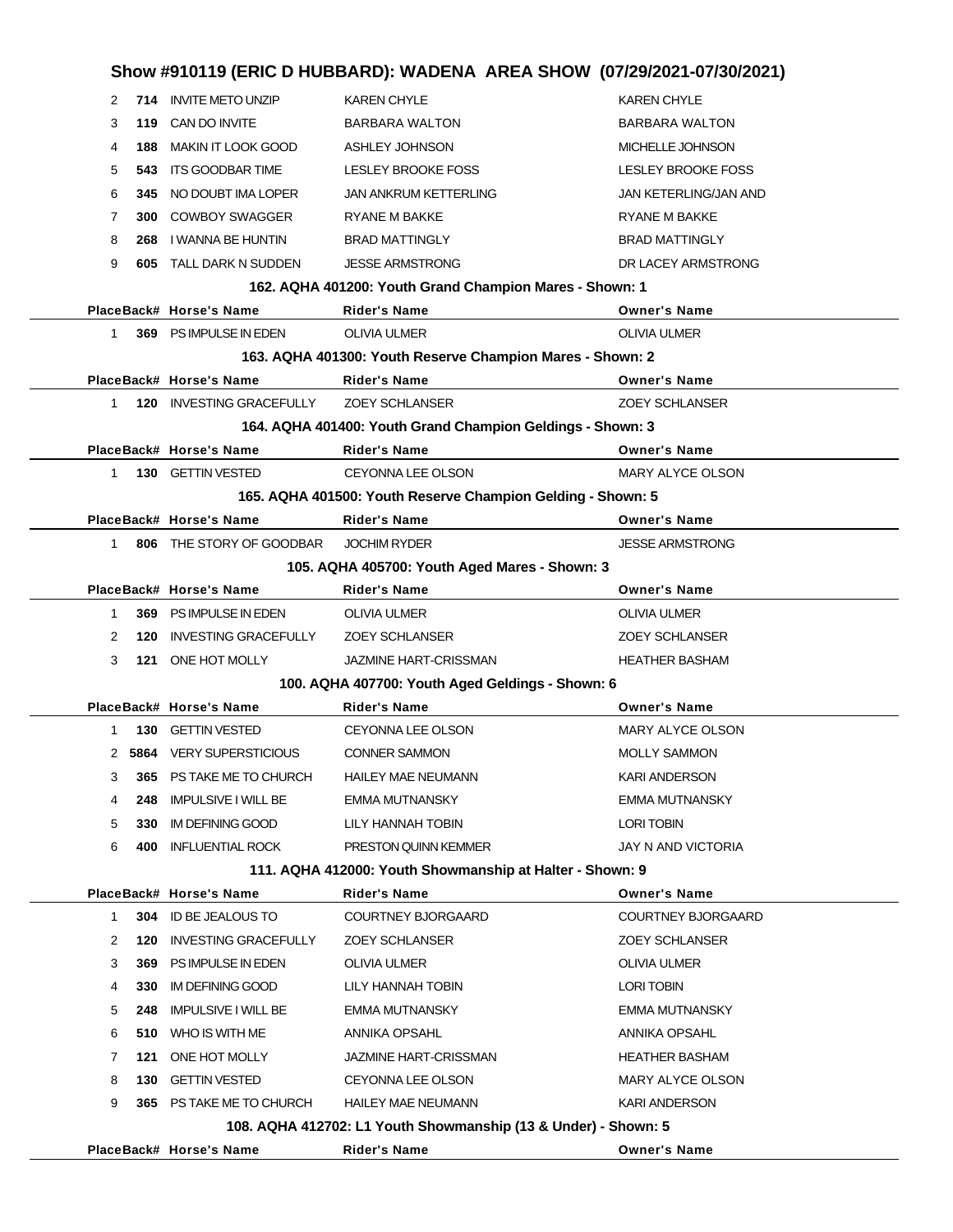| Show #910119 (ERIC D HUBBARD): WADENA AREA SHOW (07/29/2021-07/30/2021) |     |                                                        |                                                             |                                              |  |
|-------------------------------------------------------------------------|-----|--------------------------------------------------------|-------------------------------------------------------------|----------------------------------------------|--|
| 1                                                                       |     | 365 PS TAKE ME TO CHURCH                               | <b>HAILEY MAE NEUMANN</b>                                   | <b>KARI ANDERSON</b>                         |  |
| 2                                                                       | 510 | WHO IS WITH ME                                         | ANNIKA OPSAHL                                               | <b>ANNIKA OPSAHL</b>                         |  |
| 3                                                                       | 130 | <b>GETTIN VESTED</b>                                   | <b>CEYONNA LEE OLSON</b>                                    | MARY ALYCE OLSON                             |  |
| 4                                                                       | 300 | <b>COWBOY SWAGGER</b>                                  | PAISLEE RAE BUCKLE                                          | <b>RYANE M BAKKE</b>                         |  |
| 5                                                                       | 400 | <b>INFLUENTIAL ROCK</b>                                | PRESTON QUINN KEMMER                                        | JAY N AND VICTORIA                           |  |
|                                                                         |     |                                                        | 109. AQHA 412802: L1 Youth Showmanship (14 - 18) - Shown: 5 |                                              |  |
|                                                                         |     | PlaceBack# Horse's Name                                | <b>Rider's Name</b>                                         | <b>Owner's Name</b>                          |  |
| 1.                                                                      |     | 369 PS IMPULSE IN EDEN                                 | <b>OLIVIA ULMER</b>                                         | <b>OLIVIA ULMER</b>                          |  |
| 2                                                                       | 330 | <b>IM DEFINING GOOD</b>                                | LILY HANNAH TOBIN                                           | <b>LORI TOBIN</b>                            |  |
| 3                                                                       | 248 | <b>IMPULSIVE I WILL BE</b>                             | <b>EMMA MUTNANSKY</b>                                       | <b>EMMA MUTNANSKY</b>                        |  |
| 4                                                                       | 121 | ONE HOT MOLLY                                          | <b>JAZMINE HART-CRISSMAN</b>                                | <b>HEATHER BASHAM</b>                        |  |
| 5                                                                       | 304 | ID BE JEALOUS TO                                       | <b>COURTNEY BJORGAARD</b>                                   | COURTNEY BJORGAARD                           |  |
|                                                                         |     |                                                        | 61. AQHA 436000: Youth Western Riding - Shown: 1            |                                              |  |
|                                                                         |     | PlaceBack# Horse's Name                                | Rider's Name                                                | <b>Owner's Name</b>                          |  |
| 1.                                                                      |     | 248 IMPULSIVE I WILL BE                                | <b>EMMA MUTNANSKY</b>                                       | <b>EMMA MUTNANSKY</b>                        |  |
|                                                                         |     |                                                        | 30. AQHA 438000: Youth Trail - Shown: 5                     |                                              |  |
|                                                                         |     | PlaceBack# Horse's Name                                | Rider's Name                                                | <b>Owner's Name</b>                          |  |
| 1                                                                       | 120 | <b>INVESTING GRACEFULLY</b>                            | <b>ZOEY SCHLANSER</b>                                       | <b>ZOEY SCHLANSER</b>                        |  |
| 2                                                                       | 248 | <b>IMPULSIVE I WILL BE</b>                             | <b>EMMA MUTNANSKY</b>                                       | <b>EMMA MUTNANSKY</b>                        |  |
| 3                                                                       | 510 | WHO IS WITH ME                                         | ANNIKA OPSAHL                                               | ANNIKA OPSAHL                                |  |
| 4                                                                       | 369 | PS IMPULSE IN EDEN                                     | OLIVIA ULMER                                                | <b>OLIVIA ULMER</b>                          |  |
| 5                                                                       | 121 | ONE HOT MOLLY                                          | <b>JAZMINE HART-CRISSMAN</b>                                | <b>HEATHER BASHAM</b>                        |  |
|                                                                         |     |                                                        | 24. AQHA 438102: L1 Youth Walk Trot Trail - Shown: 1        |                                              |  |
|                                                                         |     | PlaceBack# Horse's Name                                | Rider's Name                                                | <b>Owner's Name</b>                          |  |
| 1                                                                       |     | 365 PS TAKE ME TO CHURCH                               | <b>HAILEY MAE NEUMANN</b>                                   | <b>KARI ANDERSON</b>                         |  |
|                                                                         |     |                                                        | 27. AQHA 438702: L1 Youth Trail (13 & Under) - Shown: 3     |                                              |  |
|                                                                         |     | PlaceBack# Horse's Name                                | <b>Rider's Name</b>                                         | <b>Owner's Name</b>                          |  |
| 1                                                                       | 510 | WHO IS WITH ME                                         | ANNIKA OPSAHL                                               | ANNIKA OPSAHL                                |  |
| 2                                                                       | 300 | <b>COWBOY SWAGGER</b>                                  | PAISLEE RAE BUCKLE                                          | <b>RYANE M BAKKE</b>                         |  |
| 3                                                                       | 400 | <b>INFLUENTIAL ROCK</b>                                | PRESTON QUINN KEMMER                                        | JAY N AND VICTORIA                           |  |
|                                                                         |     |                                                        | 28. AQHA 438802: L1 Youth Trail (14-18) - Shown: 5          |                                              |  |
|                                                                         |     | PlaceBack# Horse's Name                                | <b>Rider's Name</b>                                         | <b>Owner's Name</b>                          |  |
| 1                                                                       | 330 | <b>IM DEFINING GOOD</b>                                | LILY HANNAH TOBIN                                           | <b>LORI TOBIN</b>                            |  |
| 2                                                                       | 369 | PS IMPULSE IN EDEN                                     | OLIVIA ULMER                                                | <b>OLIVIA ULMER</b>                          |  |
| 3                                                                       | 248 | <b>IMPULSIVE I WILL BE</b>                             | <b>EMMA MUTNANSKY</b>                                       | <b>EMMA MUTNANSKY</b>                        |  |
| 4                                                                       | 137 | PRINZZPLES IN NOTION                                   | <b>HANNAH SWENSON</b>                                       | DOREEN SWENSON                               |  |
| 5                                                                       | 121 | ONE HOT MOLLY                                          | JAZMINE HART-CRISSMAN                                       | <b>HEATHER BASHAM</b>                        |  |
|                                                                         |     |                                                        | 56. AQHA 440000: Youth Western Horsemanship - Shown: 5      |                                              |  |
| 1                                                                       | 120 | PlaceBack# Horse's Name<br><b>INVESTING GRACEFULLY</b> | Rider's Name<br><b>ZOEY SCHLANSER</b>                       | <b>Owner's Name</b><br><b>ZOEY SCHLANSER</b> |  |
| 2                                                                       | 248 | <b>IMPULSIVE I WILL BE</b>                             | <b>EMMA MUTNANSKY</b>                                       | <b>EMMA MUTNANSKY</b>                        |  |
| 3                                                                       | 369 | PS IMPULSE IN EDEN                                     | <b>OLIVIA ULMER</b>                                         | <b>OLIVIA ULMER</b>                          |  |
| 4                                                                       | 330 | <b>IM DEFINING GOOD</b>                                | LILY HANNAH TOBIN                                           | <b>LORI TOBIN</b>                            |  |
| 5                                                                       |     | 510 WHO IS WITH ME                                     | ANNIKA OPSAHL                                               | ANNIKA OPSAHL                                |  |
|                                                                         |     |                                                        | 51. AQHA 440102: L1 Youth Walk Trot Horsemanship - Shown: 1 |                                              |  |
|                                                                         |     | PlaceBack# Horse's Name                                | <b>Rider's Name</b>                                         | <b>Owner's Name</b>                          |  |
|                                                                         |     |                                                        |                                                             |                                              |  |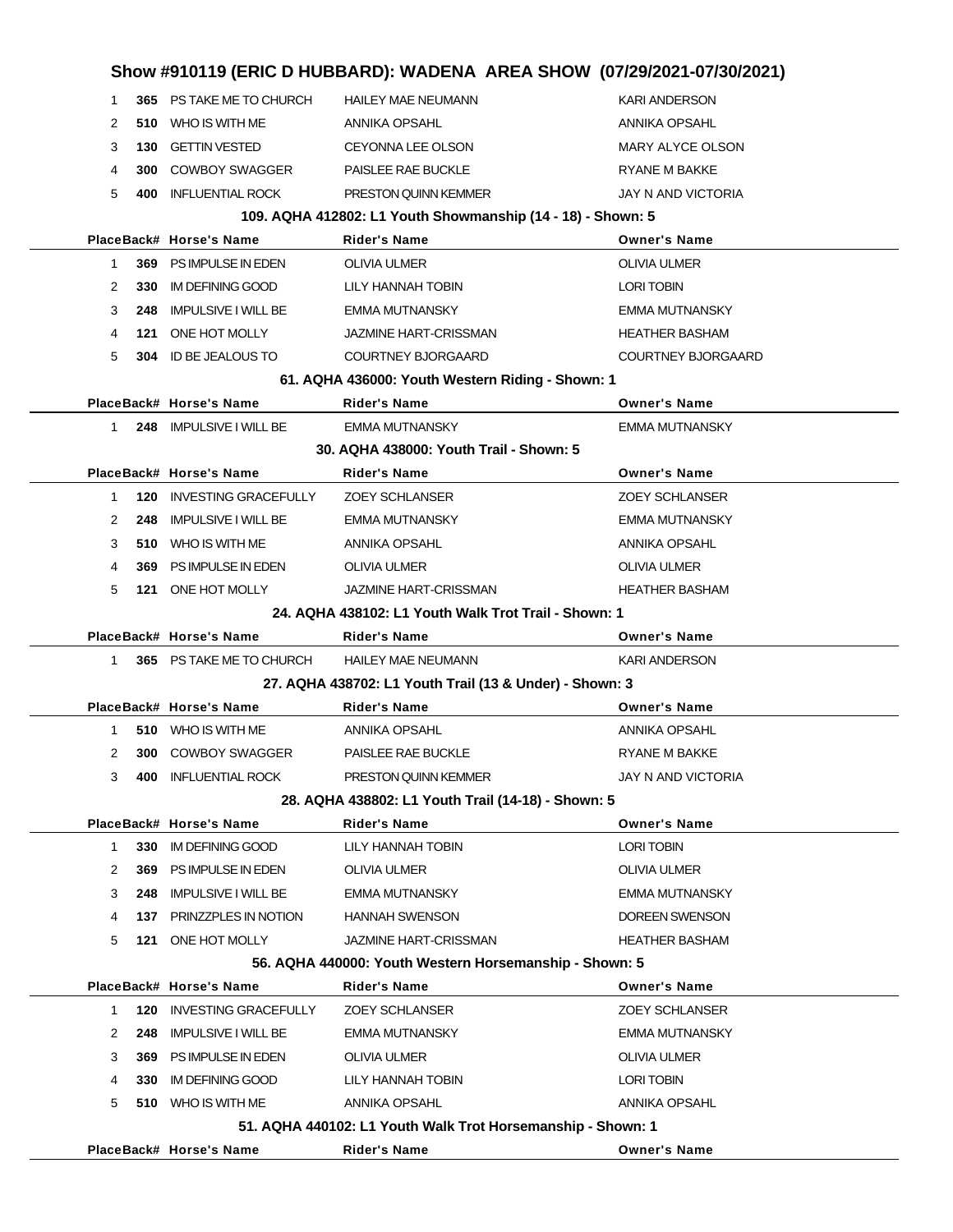| Show #910119 (ERIC D HUBBARD): WADENA AREA SHOW (07/29/2021-07/30/2021) |             |                             |                                                                      |                           |  |
|-------------------------------------------------------------------------|-------------|-----------------------------|----------------------------------------------------------------------|---------------------------|--|
|                                                                         | $\mathbf 1$ | 365 PS TAKE ME TO CHURCH    | <b>HAILEY MAE NEUMANN</b>                                            | <b>KARI ANDERSON</b>      |  |
|                                                                         |             |                             | 52. AQHA 440702: L1 Youth Western Horsemanship 13 & Under - Shown: 4 |                           |  |
|                                                                         |             | PlaceBack# Horse's Name     | <b>Rider's Name</b>                                                  | <b>Owner's Name</b>       |  |
|                                                                         | 300<br>1    | COWBOY SWAGGER              | PAISLEE RAE BUCKLE                                                   | <b>RYANE M BAKKE</b>      |  |
|                                                                         | 2<br>510    | WHO IS WITH ME              | ANNIKA OPSAHL                                                        | ANNIKA OPSAHL             |  |
|                                                                         | 3<br>130    | <b>GETTIN VESTED</b>        | <b>CEYONNA LEE OLSON</b>                                             | MARY ALYCE OLSON          |  |
|                                                                         | 400<br>4    | <b>INFLUENTIAL ROCK</b>     | <b>PRESTON QUINN KEMMER</b>                                          | JAY N AND VICTORIA        |  |
|                                                                         |             |                             | 53. AQHA 440802: L1 Youth Western Horsemanship 14 - 18 - Shown: 4    |                           |  |
|                                                                         |             | PlaceBack# Horse's Name     | <b>Rider's Name</b>                                                  | <b>Owner's Name</b>       |  |
|                                                                         | 1<br>248    | <b>IMPULSIVE I WILL BE</b>  | EMMA MUTNANSKY                                                       | EMMA MUTNANSKY            |  |
|                                                                         | 2<br>121    | ONE HOT MOLLY               | <b>JAZMINE HART-CRISSMAN</b>                                         | <b>HEATHER BASHAM</b>     |  |
|                                                                         | 3<br>369    | PS IMPULSE IN EDEN          | <b>OLIVIA ULMER</b>                                                  | OLIVIA ULMER              |  |
|                                                                         | 4<br>330    | <b>IM DEFINING GOOD</b>     | LILY HANNAH TOBIN                                                    | <b>LORI TOBIN</b>         |  |
|                                                                         |             |                             | 44. AQHA 442000: Youth Western Pleasure - Shown: 8                   |                           |  |
|                                                                         |             | PlaceBack# Horse's Name     | <b>Rider's Name</b>                                                  | <b>Owner's Name</b>       |  |
|                                                                         | 556<br>1    | <b>FROSTONMYSTOCKINGS</b>   | <b>GRACE A MINDERMANN</b>                                            | <b>GRACE A MINDERMANN</b> |  |
|                                                                         | 2<br>304    | <b>ID BE JEALOUS TO</b>     | <b>COURTNEY BJORGAARD</b>                                            | <b>COURTNEY BJORGAARD</b> |  |
|                                                                         | 3<br>120    | <b>INVESTING GRACEFULLY</b> | <b>ZOEY SCHLANSER</b>                                                | <b>ZOEY SCHLANSER</b>     |  |
|                                                                         | 4<br>248    | <b>IMPULSIVE I WILL BE</b>  | EMMA MUTNANSKY                                                       | EMMA MUTNANSKY            |  |
|                                                                         | 113<br>5    | <b>EMMY LOUS HOT</b>        | <b>ADRIAN BONTJE</b>                                                 | <b>ADRIAN BONTJE</b>      |  |
|                                                                         | 6<br>369    | PS IMPULSE IN EDEN          | <b>OLIVIA ULMER</b>                                                  | <b>OLIVIA ULMER</b>       |  |
|                                                                         | 130<br>7    | <b>GETTIN VESTED</b>        | CEYONNA LEE OLSON                                                    | <b>MARY ALYCE OLSON</b>   |  |
|                                                                         | 8           | 510 WHO IS WITH ME          | ANNIKA OPSAHL                                                        | ANNIKA OPSAHL             |  |
|                                                                         |             |                             | 37. AQHA 442001: RK Youth Western Pleasure - Shown: 2                |                           |  |
|                                                                         |             | PlaceBack# Horse's Name     | <b>Rider's Name</b>                                                  | <b>Owner's Name</b>       |  |
|                                                                         | 1           | 510 WHO IS WITH ME          | ANNIKA OPSAHL                                                        | <b>ANNIKA OPSAHL</b>      |  |
|                                                                         | 2<br>330    | <b>IM DEFINING GOOD</b>     | LILY HANNAH TOBIN                                                    | <b>LORI TOBIN</b>         |  |
|                                                                         |             |                             | 36. AQHA 442102: L1 Youth Walk Trot Western Pleasure - Shown: 1      |                           |  |
|                                                                         |             | PlaceBack# Horse's Name     | <b>Rider's Name</b>                                                  | <b>Owner's Name</b>       |  |
|                                                                         | 1           | 365 PS TAKE ME TO CHURCH    | <b>HAILEY MAE NEUMANN</b>                                            | KARI ANDERSON             |  |
|                                                                         |             |                             | 38. AQHA 442702: L1 Youth Western Pleasure (13 & Under) - Shown: 5   |                           |  |
|                                                                         |             | PlaceBack# Horse's Name     | <b>Rider's Name</b>                                                  | <b>Owner's Name</b>       |  |
|                                                                         | 1           | 113 EMMY LOUS HOT           | <b>ADRIAN BONTJE</b>                                                 | <b>ADRIAN BONTJE</b>      |  |
|                                                                         | 2           | 510 WHO IS WITH ME          | ANNIKA OPSAHL                                                        | ANNIKA OPSAHL             |  |
|                                                                         | 3<br>300    | <b>COWBOY SWAGGER</b>       | PAISLEE RAE BUCKLE                                                   | RYANE M BAKKE             |  |
|                                                                         | 4<br>130    | <b>GETTIN VESTED</b>        | CEYONNA LEE OLSON                                                    | MARY ALYCE OLSON          |  |
|                                                                         | 5<br>400    | <b>INFLUENTIAL ROCK</b>     | PRESTON QUINN KEMMER                                                 | JAY N AND VICTORIA        |  |
|                                                                         |             |                             | 39. AQHA 442802: L1 Youth Western Pleasure (14-18) - Shown: 6        |                           |  |
|                                                                         |             | PlaceBack# Horse's Name     | Rider's Name                                                         | <b>Owner's Name</b>       |  |
|                                                                         | 1<br>556    | <b>FROSTONMYSTOCKINGS</b>   | <b>GRACE A MINDERMANN</b>                                            | <b>GRACE A MINDERMANN</b> |  |
|                                                                         | 2<br>248    | <b>IMPULSIVE I WILL BE</b>  | EMMA MUTNANSKY                                                       | <b>EMMA MUTNANSKY</b>     |  |
|                                                                         | 3           | 114 HOT UNDER THE COLLAR    | MALLORY PRESCOTT                                                     | STEPHANIE CHAPMAN         |  |
|                                                                         | 4<br>369    | PS IMPULSE IN EDEN          | OLIVIA ULMER                                                         | OLIVIA ULMER              |  |
|                                                                         | 5<br>330    | IM DEFINING GOOD            | LILY HANNAH TOBIN                                                    | LORI TOBIN                |  |
|                                                                         | 6           | 121 ONE HOT MOLLY           | JAZMINE HART-CRISSMAN                                                | <b>HEATHER BASHAM</b>     |  |
|                                                                         |             |                             | 9. AQHA 444000: Youth Hunter Under Saddle - Shown: 6                 |                           |  |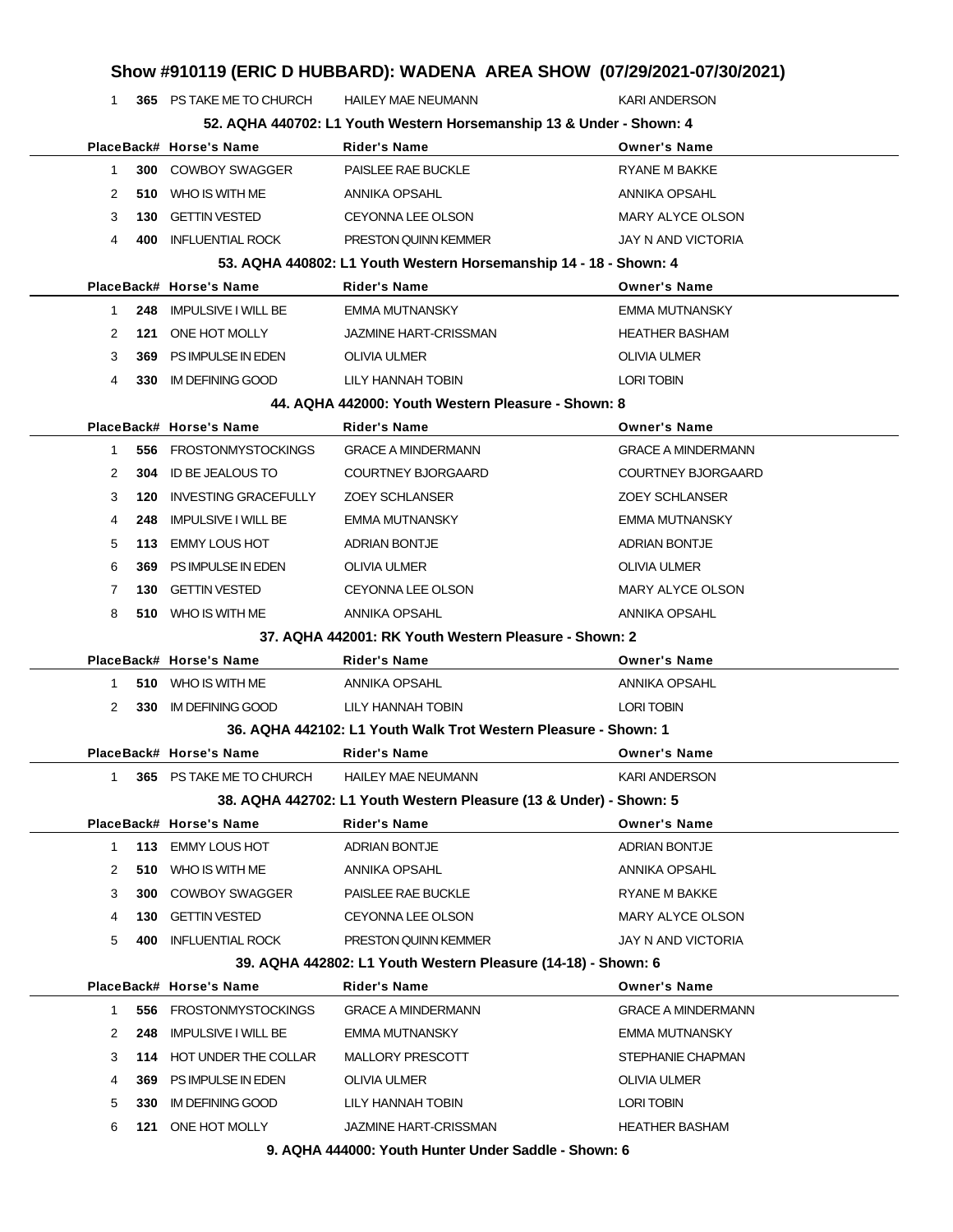|              |     | PlaceBack# Horse's Name     | <b>Rider's Name</b>                                                    | <b>Owner's Name</b>     |
|--------------|-----|-----------------------------|------------------------------------------------------------------------|-------------------------|
| 1            | 120 | <b>INVESTING GRACEFULLY</b> | <b>ZOEY SCHLANSER</b>                                                  | <b>ZOEY SCHLANSER</b>   |
| 2            | 137 | PRINZZPLES IN NOTION        | <b>HANNAH SWENSON</b>                                                  | <b>DOREEN SWENSON</b>   |
| 3            | 369 | PS IMPULSE IN EDEN          | <b>OLIVIA ULMER</b>                                                    | <b>OLIVIA ULMER</b>     |
| 4            | 130 | <b>GETTIN VESTED</b>        | <b>CEYONNA LEE OLSON</b>                                               | <b>MARY ALYCE OLSON</b> |
| 5            | 510 | WHO IS WITH ME              | ANNIKA OPSAHL                                                          | <b>ANNIKA OPSAHL</b>    |
| 6            | 365 | PS TAKE ME TO CHURCH        | <b>HAILEY MAE NEUMANN</b>                                              | <b>KARI ANDERSON</b>    |
|              |     |                             | 3. AQHA 444001: RK Youth Hunter Under Saddle - Shown: 1                |                         |
|              |     | PlaceBack# Horse's Name     | Rider's Name                                                           | <b>Owner's Name</b>     |
| $\mathbf 1$  |     | 365 PS TAKE ME TO CHURCH    | <b>HAILEY MAE NEUMANN</b>                                              | <b>KARI ANDERSON</b>    |
|              |     |                             | 4. AQHA 444702: L1 Youth Hunter Under Saddle (13 & Under) - Shown: 5   |                         |
|              |     | PlaceBack# Horse's Name     | <b>Rider's Name</b>                                                    | <b>Owner's Name</b>     |
| $\mathbf 1$  | 300 | <b>COWBOY SWAGGER</b>       | PAISLEE RAE BUCKLE                                                     | <b>RYANE M BAKKE</b>    |
| 2            | 130 | <b>GETTIN VESTED</b>        | <b>CEYONNA LEE OLSON</b>                                               | MARY ALYCE OLSON        |
| 3            | 510 | WHO IS WITH ME              | ANNIKA OPSAHL                                                          | ANNIKA OPSAHL           |
| 4            | 400 | <b>INFLUENTIAL ROCK</b>     | <b>PRESTON QUINN KEMMER</b>                                            | JAY N AND VICTORIA      |
| 5            | 365 | PS TAKE ME TO CHURCH        | <b>HAILEY MAE NEUMANN</b>                                              | <b>KARI ANDERSON</b>    |
|              |     |                             | 5. AQHA 444802: L1 Youth Hunter Under Saddle (14-18) - Shown: 1        |                         |
|              |     | PlaceBack# Horse's Name     | <b>Rider's Name</b>                                                    | <b>Owner's Name</b>     |
| 1            |     | 369 PS IMPULSE IN EDEN      | <b>OLIVIA ULMER</b>                                                    | <b>OLIVIA ULMER</b>     |
|              |     |                             | 20. AQHA 452000: Youth Hunt Seat Equitation - Shown: 4                 |                         |
|              |     | PlaceBack# Horse's Name     | Rider's Name                                                           | <b>Owner's Name</b>     |
| 1            | 120 | <b>INVESTING GRACEFULLY</b> | <b>ZOEY SCHLANSER</b>                                                  | <b>ZOEY SCHLANSER</b>   |
| 2            | 137 | PRINZZPLES IN NOTION        | <b>HANNAH SWENSON</b>                                                  | <b>DOREEN SWENSON</b>   |
| 3            | 369 | PS IMPULSE IN EDEN          | <b>OLIVIA ULMER</b>                                                    | <b>OLIVIA ULMER</b>     |
| 4            |     | 510 WHO IS WITH ME          | ANNIKA OPSAHL                                                          | ANNIKA OPSAHL           |
|              |     |                             | 15. AQHA 452102: L1 Youth Walk Trot Hunt Seat Equitation - Shown: 1    |                         |
|              |     | PlaceBack# Horse's Name     | Rider's Name                                                           | <b>Owner's Name</b>     |
| $\mathbf 1$  |     | 365 PS TAKE ME TO CHURCH    | <b>HAILEY MAE NEUMANN</b>                                              | <b>KARI ANDERSON</b>    |
|              |     |                             | 16. AQHA 452702: L1 Youth Hunt Seat Equitation (13 & Under) - Shown: 3 |                         |
|              |     | PlaceBack# Horse's Name     | Rider's Name                                                           | <b>Owner's Name</b>     |
| 1            | 130 | <b>GETTIN VESTED</b>        | <b>CEYONNA LEE OLSON</b>                                               | <b>MARY ALYCE OLSON</b> |
| 2            | 300 | <b>COWBOY SWAGGER</b>       | PAISLEE RAE BUCKLE                                                     | <b>RYANE M BAKKE</b>    |
| 3            |     | 510 WHO IS WITH ME          | ANNIKA OPSAHL                                                          | ANNIKA OPSAHL           |
|              |     |                             | 17. AQHA 452802: L1 Youth Hunt Seat Equitation (14-18) - Shown: 2      |                         |
|              |     | PlaceBack# Horse's Name     | Rider's Name                                                           | <b>Owner's Name</b>     |
| 1            | 369 | PS IMPULSE IN EDEN          | OLIVIA ULMER                                                           | OLIVIA ULMER            |
| 2            |     | 137 PRINZZPLES IN NOTION    | <b>HANNAH SWENSON</b>                                                  | DOREEN SWENSON          |
|              |     |                             | 101. AQHA 477000: Youth Performance Halter Geldings - Shown: 4         |                         |
|              |     | PlaceBack# Horse's Name     | Rider's Name                                                           | <b>Owner's Name</b>     |
| $\mathbf{1}$ | 806 | THE STORY OF GOODBAR        | <b>JOCHIM RYDER</b>                                                    | <b>JESSE ARMSTRONG</b>  |
| 2            | 188 | MAKIN IT LOOK GOOD          | OWEN ROBERT HENNEN                                                     | MICHELLE JOHNSON        |
| 3            | 137 | PRINZZPLES IN NOTION        | <b>HANNAH SWENSON</b>                                                  | DOREEN SWENSON          |
| 4            |     | 510 WHO IS WITH ME          | ANNIKA OPSAHL                                                          | ANNIKA OPSAHL           |
|              |     |                             | 48. MQHA 6000: LEAD LINE - Shown: 6                                    |                         |
|              |     | PlaceBack# Horse's Name     | Rider's Name                                                           | <b>Owner's Name</b>     |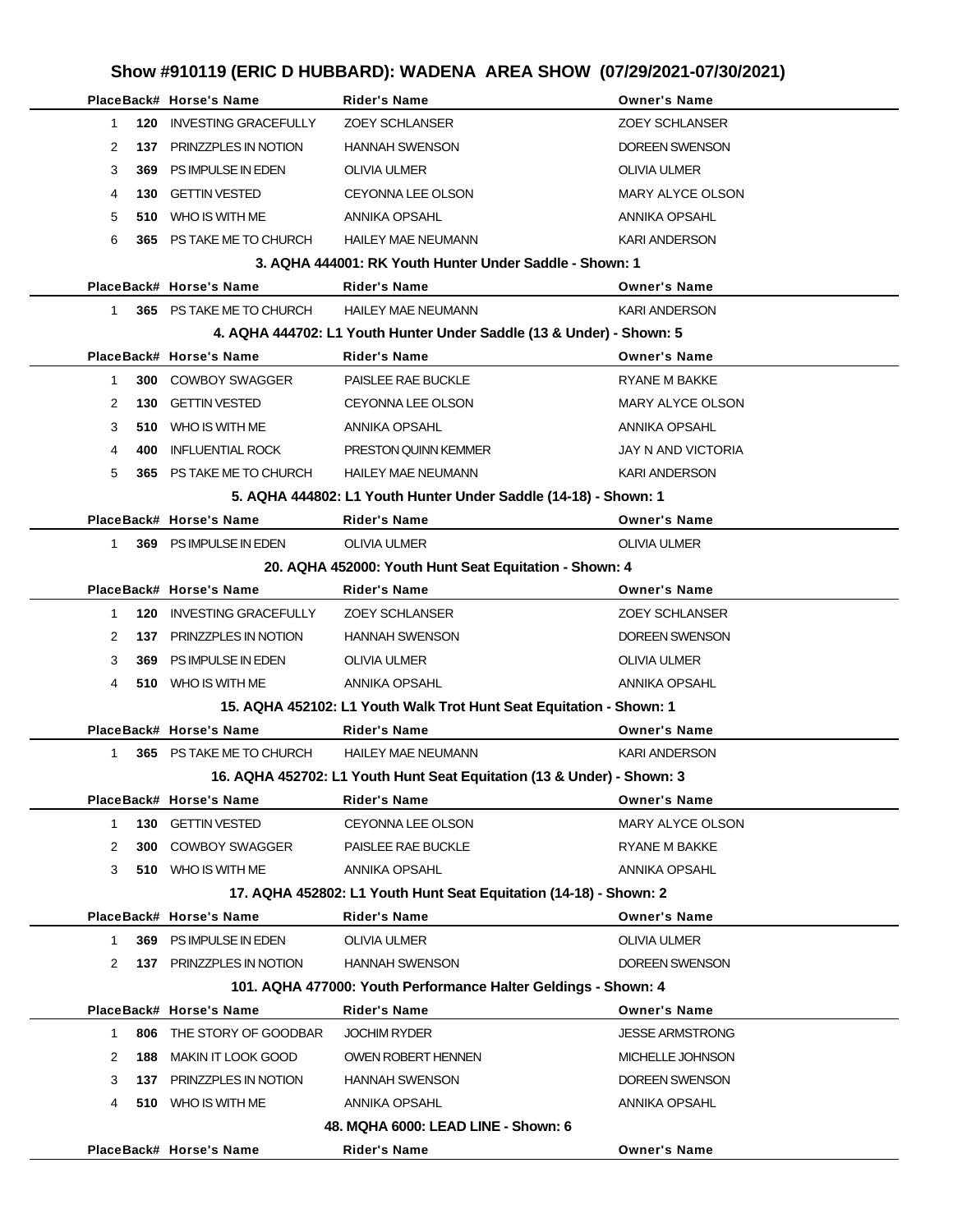|               |     | PlaceBack# Horse's Name                              | Rider's Name                                                            | <b>Owner's Name</b>                     |
|---------------|-----|------------------------------------------------------|-------------------------------------------------------------------------|-----------------------------------------|
|               |     |                                                      | 611. NSBA 207300: NSBA Youth Showmanship At Halter - All Age - Shown: 1 |                                         |
| 1.            |     | 365 PS TAKE ME TO CHURCH                             | <b>HAILEY MAE NEUMANN</b>                                               | <b>KARI ANDERSON</b>                    |
|               |     | PlaceBack# Horse's Name                              | Rider's Name                                                            | <b>Owner's Name</b>                     |
|               |     |                                                      | 608. NSBA 207102: NSBA Level 1 Yth SMS At Halter 13 & U - Shown: 1      |                                         |
| 3             |     | <b>701 MECHANICALLY INCLINED</b>                     | <b>KAREN JORGENSON</b>                                                  | <b>KAREN JORGENSON</b>                  |
| 2             | 100 | <b>BMQ ONE SLOW RIDE</b>                             | KIMBERLY A KRIESEL                                                      | KIMBERLY A KRIESEL                      |
| 1             |     | 611 MY DETAILS R BLAZING                             | ANDREA BUTLER                                                           | ANDREA BUTLER                           |
|               |     | PlaceBack# Horse's Name                              | Rider's Name                                                            | <b>Owner's Name</b>                     |
|               |     |                                                      | 612. NSBA 206606: NSBA Select Amateur Showmanship At Halter - Shown: 4  |                                         |
| 2             |     | <b>560 VS HOT RED LINCOLN</b>                        | <b>WENDY LEA DINESEN</b>                                                | <b>WENDY LEA DINESEN</b>                |
| 1             | 100 | <b>BMQ ONE SLOW RIDE</b>                             | KIMBERLY A KRIESEL                                                      | KIMBERLY A KRIESEL                      |
|               |     | PlaceBack# Horse's Name                              | Rider's Name                                                            | <b>Owner's Name</b>                     |
|               |     |                                                      | 610. NSBA 205400: NSBA Level 1 Amateur Showmanship At Halter - Shown: 2 |                                         |
| 2             |     | 611 MY DETAILS R BLAZING                             | ANDREA BUTLER                                                           | ANDREA BUTLER                           |
| 1             |     | 432 INVITE ME FOR KOKO                               | <b>SHARON WHITMER</b>                                                   | <b>SHARON WHITMER</b>                   |
|               |     | PlaceBack# Horse's Name                              | <b>Rider's Name</b>                                                     | <b>Owner's Name</b>                     |
|               |     |                                                      | 590. NSBA 200684: NSBA Amateur Performance Halter Mares - Shown: 2      |                                         |
| 1             |     | 100 BMQ ONE SLOW RIDE                                | KIMBERLY A KRIESEL                                                      | KIMBERLY A KRIESEL                      |
|               |     | PlaceBack# Horse's Name                              | Rider's Name                                                            | <b>Owner's Name</b>                     |
|               |     |                                                      | 584. NSBA 200385: NSBA Performance Halter Geldings - Shown: 1           |                                         |
| 2             |     | 432 INVITE ME FOR KOKO                               | <b>SHARON WHITMER</b>                                                   | <b>SHARON WHITMER</b>                   |
| 1             |     | 611 MY DETAILS R BLAZING                             | ANDREA BUTLER                                                           | ANDREA BUTLER                           |
|               |     | PlaceBack# Horse's Name                              | <b>Rider's Name</b>                                                     | <b>Owner's Name</b>                     |
|               |     |                                                      | 596, NSBA 200384: NSBA Performance Halter Mares - Shown: 2              |                                         |
| $\mathbf{1}$  |     | <b>193</b> WHISKEY WILD WILMA                        | <b>BAILLEY MARIE DEJONG</b>                                             | MARK OR DARBY KAKELA                    |
|               |     | PlaceBack# Horse's Name                              | Rider's Name                                                            | <b>Owner's Name</b>                     |
|               |     |                                                      | 114. MQHA 6010: YEARLING LONGE LINE - Shown: 1                          |                                         |
|               |     | 3 5864 VERY SUPERSTICIOUS                            | <b>CONNER SAMMON</b>                                                    | <b>MOLLY SAMMON</b>                     |
| 2             |     | 116 GOODBYE EARL                                     | <b>CHARLEE PUNT</b>                                                     | <b>CHARLEE PUNT</b>                     |
| 1             |     | 806 THE STORY OF GOODBAR                             | <b>JOCHIM RYDER</b>                                                     | <b>JESSE ARMSTRONG</b>                  |
|               |     | PlaceBack# Horse's Name                              | <b>Rider's Name</b>                                                     | <b>Owner's Name</b>                     |
|               |     |                                                      | 49. MQHA 6007: SMALL FRY W/T PLEASURE - Shown: 3                        |                                         |
| 1             |     | 806 THE STORY OF GOODBAR                             | <b>JOCHIM RYDER</b>                                                     | <b>JESSE ARMSTRONG</b>                  |
|               |     | PlaceBack# Horse's Name                              | Rider's Name                                                            | <b>Owner's Name</b>                     |
|               |     |                                                      | 50. MQHA 6006: SMALL FRY W/T HORSEMANSHIP - Shown: 1                    |                                         |
|               |     | 2 5864 VERY SUPERSTICIOUS                            | <b>CONNER SAMMON</b>                                                    | <b>MOLLY SAMMON</b>                     |
| 1             | 806 | THE STORY OF GOODBAR                                 | <b>JOCHIM RYDER</b>                                                     | <b>JESSE ARMSTRONG</b>                  |
|               |     | PlaceBack# Horse's Name                              | Rider's Name                                                            | <b>Owner's Name</b>                     |
|               |     |                                                      | 107. MQHA 6004: SMALL FRY SHOWMANSHIP - Shown: 2                        |                                         |
| $\Omega$      |     | 556 FROSTONMYSTOCKINGS                               | ANORA KNUTSON                                                           | <b>GRACE A MINDERMANN</b>               |
| $\Omega$      | 293 | WSR ONLY THE LONELY                                  | MAKAYLA ANN NYRE                                                        | MAKAYLA ANN NYRE                        |
| 0<br>$\Omega$ | 188 | <b>5864</b> VERY SUPERSTICIOUS<br>MAKIN IT LOOK GOOD | <b>RYLEE SAMMON</b><br>KINSLEY ANDERSON                                 | <b>MOLLY SAMMON</b><br>MICHELLE JOHNSON |
| 0             |     | 112 JUST TOUCH ME                                    | <b>JASE CHAPMAN</b>                                                     | <b>JEANETTE GROVE</b>                   |
| 0             |     | 114 HOT UNDER THE COLLAR                             | <b>HARPER CHAPMAN</b>                                                   | STEPHANIE CHAPMAN                       |
|               |     |                                                      |                                                                         |                                         |
|               |     |                                                      | Show #910119 (ERIC D HUBBARD): WADENA AREA SHOW (07/29/2021-07/30/2021) |                                         |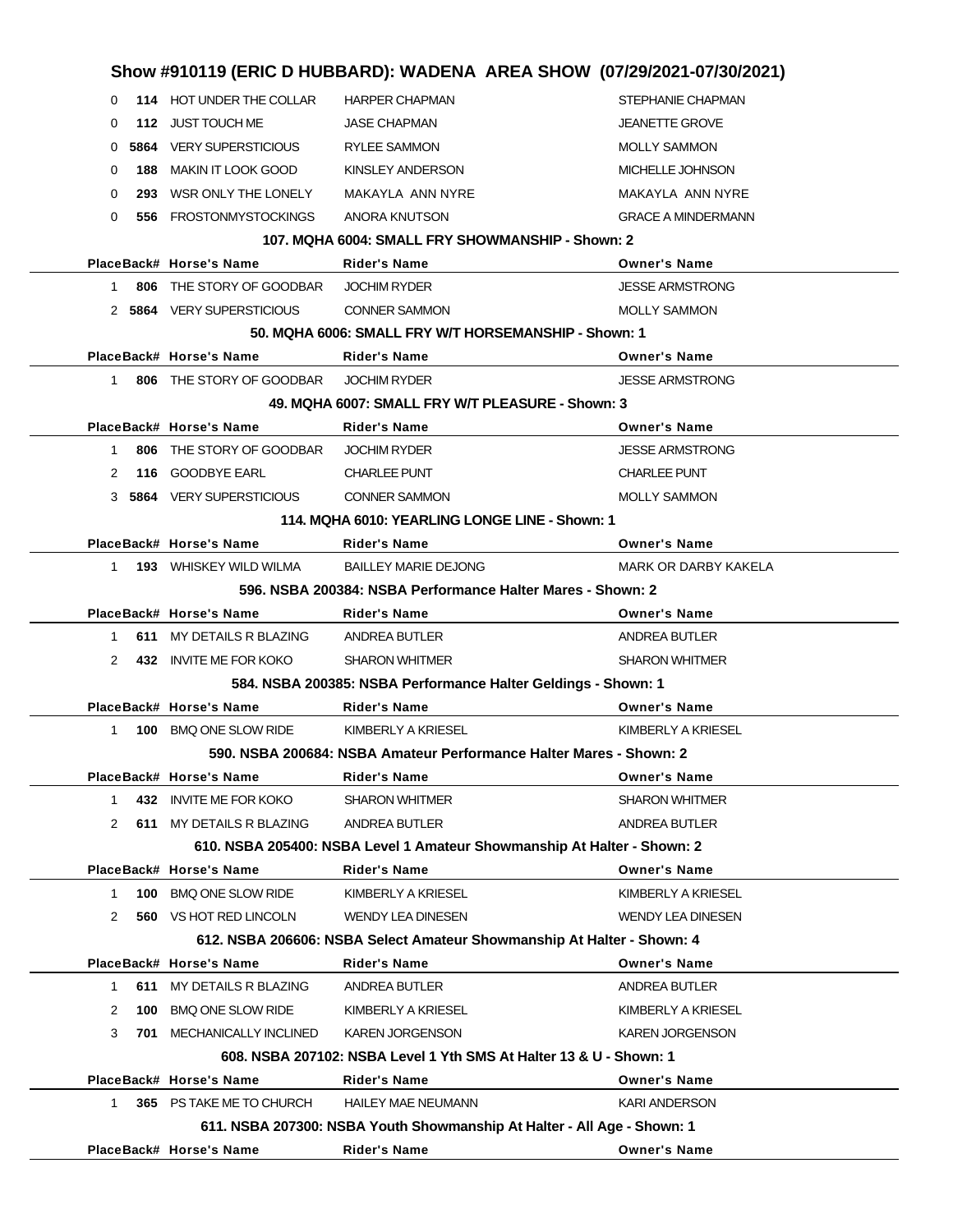1 **365** PS TAKE ME TO CHURCH HAILEY MAE NEUMANN KARI ANDERSON **535. NSBA 210100: NSBA Level 1 Western Pleasure - Shown: 1**

|                                                           |     | PlaceBack# Horse's Name               | <b>Rider's Name</b>                                                            | <b>Owner's Name</b>        |  |
|-----------------------------------------------------------|-----|---------------------------------------|--------------------------------------------------------------------------------|----------------------------|--|
| $\mathbf{1}$                                              |     | 321 KM WHATABOUTTHEBEST ABRA SUNDSBAK |                                                                                | <b>CEDAR CREEK QUARTER</b> |  |
| 547. NSBA 210302: NSBA Senior Western Pleasure - Shown: 2 |     |                                       |                                                                                |                            |  |
|                                                           |     | PlaceBack# Horse's Name               | <b>Rider's Name</b>                                                            | <b>Owner's Name</b>        |  |
| $\mathbf{1}$                                              |     | 128 THE RANGE LADY                    | <b>MALLORY STORM</b>                                                           | ELIZABETH NORDQUIST        |  |
| 2                                                         |     | 321 KM WHATABOUTTHEBEST ABRA SUNDSBAK |                                                                                | <b>CEDAR CREEK QUARTER</b> |  |
|                                                           |     |                                       | 542. NSBA 215408: NSBA Level 1 Amateur Western Pleasure - Shown: 1             |                            |  |
|                                                           |     | PlaceBack# Horse's Name               | <b>Rider's Name</b>                                                            | <b>Owner's Name</b>        |  |
| $1 \quad$                                                 |     | 128 THE RANGE LADY                    | ELIZABETH NORDOUIST                                                            | ELIZABETH NORDQUIST        |  |
|                                                           |     |                                       | 540. NSBA 215460: NSBA Level 1 Amateur Walk Trot Western Pleasure - Shown: 1   |                            |  |
|                                                           |     | PlaceBack# Horse's Name               | <b>Rider's Name</b>                                                            | <b>Owner's Name</b>        |  |
| $\mathbf{1}$                                              |     | 432 INVITE ME FOR KOKO                | <b>SHARON WHITMER</b>                                                          | <b>SHARON WHITMER</b>      |  |
|                                                           |     |                                       | 546. NSBA 215600: NSBA Amateur Western Pleasure - Shown: 5                     |                            |  |
|                                                           |     | PlaceBack# Horse's Name               | <b>Rider's Name</b>                                                            | <b>Owner's Name</b>        |  |
| $\mathbf{1}$                                              |     | 454 MY VITALS ROCK                    | <b>KRISTINE REUVERS</b>                                                        | <b>KRISTINE REUVERS</b>    |  |
| 2                                                         |     | <b>128 THE RANGE LADY</b>             | <b>ELIZABETH NORDQUIST</b>                                                     | ELIZABETH NORDQUIST        |  |
| 3                                                         | 321 | KM WHATABOUTTHEBEST                   | ABRA SUNDSBAK                                                                  | <b>CEDAR CREEK QUARTER</b> |  |
| 4                                                         |     | 223 SHELOVESARAINYNIGHT               | ALYSSA L TJOSAAS                                                               | ALYSSA L TJOSAAS           |  |
| 5                                                         |     | 114 HOT UNDER THE COLLAR              | <b>TAYLOR PUNT</b>                                                             | <b>STEPHANIE CHAPMAN</b>   |  |
|                                                           |     |                                       | 536. NSBA 217160: NSBA Level 1 Yth W/T WP - All Age - Shown: 1                 |                            |  |
|                                                           |     | PlaceBack# Horse's Name               | <b>Rider's Name</b>                                                            | <b>Owner's Name</b>        |  |
| $\mathbf{1}$                                              |     | 365 PS TAKE ME TO CHURCH              | <b>HAILEY MAE NEUMANN</b>                                                      | <b>KARI ANDERSON</b>       |  |
|                                                           |     |                                       | 501. NSBA 220100: NSBA Level 1 Hunter Under Saddle - Shown: 1                  |                            |  |
|                                                           |     | PlaceBack# Horse's Name               | <b>Rider's Name</b>                                                            | <b>Owner's Name</b>        |  |
| $1 \quad$                                                 |     | 175 MINUTES COUNT                     | <b>BETH C CROOK</b>                                                            | <b>JERRIE ANDERSON</b>     |  |
|                                                           |     |                                       | 512. NSBA 220300: NSBA Open Hunter Under Saddle - Shown: 6                     |                            |  |
|                                                           |     | PlaceBack# Horse's Name               | <b>Rider's Name</b>                                                            | <b>Owner's Name</b>        |  |
| 1                                                         |     | 272 THE IRONS HOT                     | ANDREA M PASSE                                                                 | ANDREA M PASSE             |  |
| 2                                                         |     | <b>560 VS HOT RED LINCOLN</b>         | <b>WENDY LEA DINESEN</b>                                                       | <b>WENDY LEA DINESEN</b>   |  |
| 3                                                         |     | 175 MINUTES COUNT                     | <b>BETH C CROOK</b>                                                            | <b>JERRIE ANDERSON</b>     |  |
| 4                                                         | 199 | N YOUR DREAMZ                         | LIA PLOOG                                                                      | NANCY A RANDALL            |  |
| 5                                                         |     | <b>145 LADYS LAST KRUZER</b>          | AMY M DARNELL-FOBBE                                                            | <b>ANITA DARNELL</b>       |  |
|                                                           |     |                                       | 508. NSBA 225400: NSBA Level 1 Amateur Hunter Under Saddle - Shown: 3          |                            |  |
|                                                           |     | PlaceBack# Horse's Name               | <b>Rider's Name</b>                                                            | <b>Owner's Name</b>        |  |
| 1                                                         |     | <b>560 VS HOT RED LINCOLN</b>         | <b>WENDY LEA DINESEN</b>                                                       | <b>WENDY LEA DINESEN</b>   |  |
| 2                                                         | 199 | N YOUR DREAMZ                         | NANCY A RANDALL                                                                | NANCY A RANDALL            |  |
| 3                                                         |     | 100 BMQ ONE SLOW RIDE                 | KIMBERLY A KRIESEL                                                             | KIMBERLY A KRIESEL         |  |
|                                                           |     |                                       | 510. NSBA 226600: NSBA Select Amateur Hunter Under Saddle - Shown: 2           |                            |  |
|                                                           |     | PlaceBack# Horse's Name               | <b>Rider's Name</b>                                                            | <b>Owner's Name</b>        |  |
| 1                                                         | 611 | MY DETAILS R BLAZING                  | ANDREA BUTLER                                                                  | ANDREA BUTLER              |  |
| 2                                                         | 100 | <b>BMQ ONE SLOW RIDE</b>              | KIMBERLY A KRIESEL                                                             | KIMBERLY A KRIESEL         |  |
|                                                           |     |                                       | 504. NSBA 227102: NSBA Level 1 Youth Hunter Under Saddle 13 & Under - Shown: 1 |                            |  |
|                                                           |     | PlaceBack# Horse's Name               | <b>Rider's Name</b>                                                            | <b>Owner's Name</b>        |  |
| 1                                                         |     | 365 PS TAKE ME TO CHURCH              | <b>HAILEY MAE NEUMANN</b>                                                      | <b>KARI ANDERSON</b>       |  |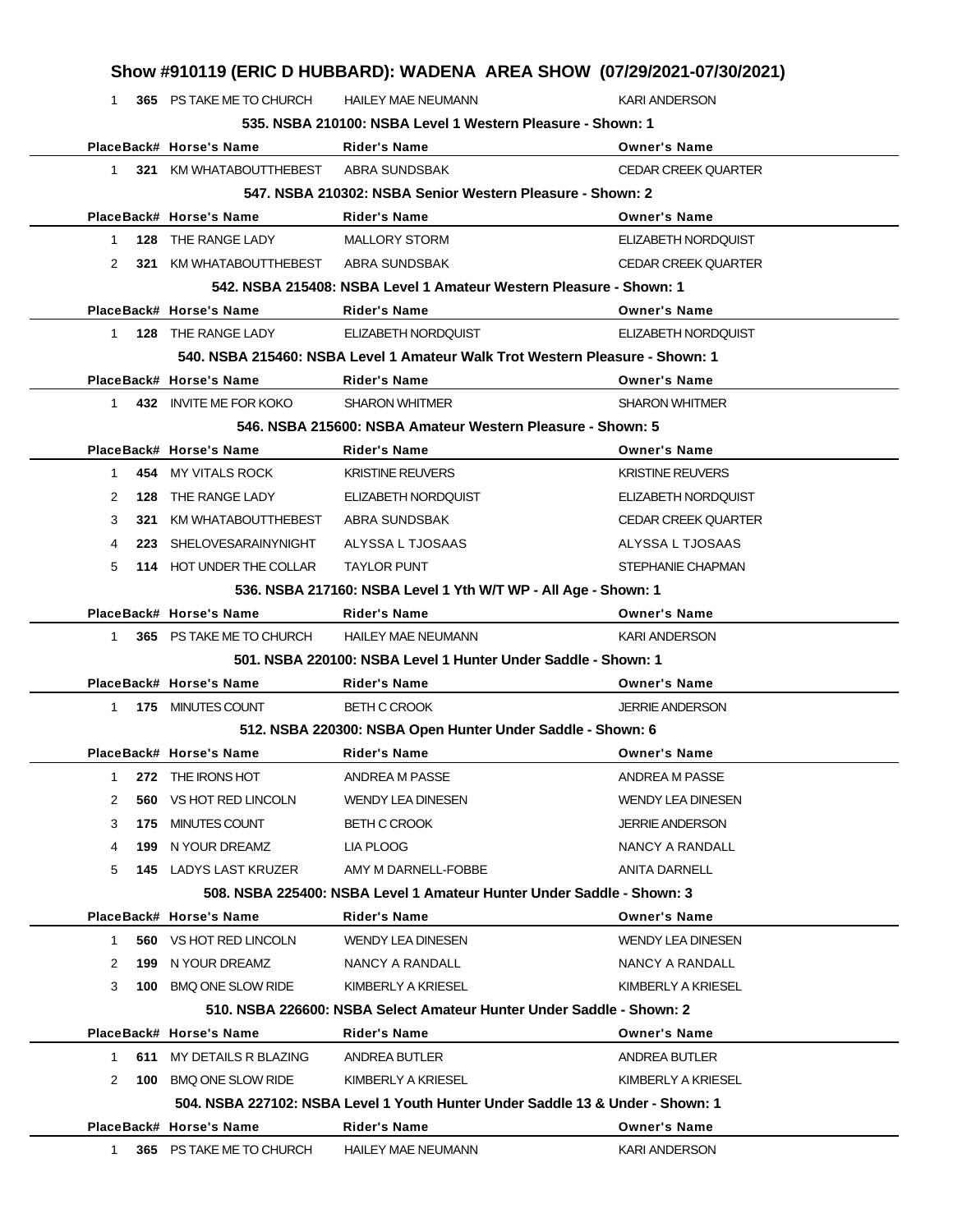**509. NSBA 227300: NSBA Youth Hunter Under Saddle - All Age - Shown: 1**

|             | PlaceBack# Horse's Name                                                | <b>Rider's Name</b>                                                            | <b>Owner's Name</b>      |  |  |  |
|-------------|------------------------------------------------------------------------|--------------------------------------------------------------------------------|--------------------------|--|--|--|
| $1 \quad$   | 365 PS TAKE ME TO CHURCH                                               | <b>HAILEY MAE NEUMANN</b>                                                      | <b>KARI ANDERSON</b>     |  |  |  |
|             |                                                                        | 533. NSBA 230300: NSBA Open Trail - Shown:                                     |                          |  |  |  |
|             | PlaceBack# Horse's Name                                                | <b>Rider's Name</b>                                                            | <b>Owner's Name</b>      |  |  |  |
|             | 0 611 MY DETAILS R BLAZING                                             | ANDREA BUTLER                                                                  | ANDREA BUTLER            |  |  |  |
|             |                                                                        | 525. NSBA 235460: NSBA Level 1 Amateur Walk Trot Trail - Shown: 1              |                          |  |  |  |
|             | PlaceBack# Horse's Name                                                | Rider's Name                                                                   | <b>Owner's Name</b>      |  |  |  |
| 1           | 432 INVITE ME FOR KOKO                                                 | <b>SHARON WHITMER</b>                                                          | <b>SHARON WHITMER</b>    |  |  |  |
|             |                                                                        | 531. NSBA 236606: NSBA Select Amateur Trail - Shown: 1                         |                          |  |  |  |
|             | PlaceBack# Horse's Name                                                | Rider's Name                                                                   | <b>Owner's Name</b>      |  |  |  |
|             | 1 611 MY DETAILS R BLAZING ANDREA BUTLER                               |                                                                                | ANDREA BUTLER            |  |  |  |
|             |                                                                        | 524, NSBA 237160: NSBA Level 1 Youth Walk Trot Trail - Shown: 1                |                          |  |  |  |
|             | PlaceBack# Horse's Name                                                | <b>Rider's Name</b>                                                            | <b>Owner's Name</b>      |  |  |  |
| 1.          | 365 PS TAKE ME TO CHURCH                                               | <b>HAILEY MAE NEUMANN</b>                                                      | <b>KARI ANDERSON</b>     |  |  |  |
|             |                                                                        | 640. NSBA 249300: NSBA Open Ranch Riding - Shown: 1                            |                          |  |  |  |
|             | PlaceBack# Horse's Name                                                | <b>Rider's Name</b>                                                            | <b>Owner's Name</b>      |  |  |  |
|             | 1 611 MY DETAILS R BLAZING                                             | ANDREA BUTLER                                                                  | ANDREA BUTLER            |  |  |  |
|             |                                                                        | 639. NSBA 249600: NSBA Amateur Ranch Riding - Shown: 1                         |                          |  |  |  |
|             | PlaceBack# Horse's Name                                                | <b>Rider's Name</b>                                                            | <b>Owner's Name</b>      |  |  |  |
|             | 1 611 MY DETAILS R BLAZING                                             | ANDREA BUTLER                                                                  | ANDREA BUTLER            |  |  |  |
|             | 555. NSBA 255400: NSBA Level 1 Amateur Western Horsemanship - Shown: 2 |                                                                                |                          |  |  |  |
|             | PlaceBack# Horse's Name                                                | <b>Rider's Name</b>                                                            | <b>Owner's Name</b>      |  |  |  |
| $1 \quad$   | <b>560</b> VS HOT RED LINCOLN                                          | <b>WENDY LEA DINESEN</b>                                                       | <b>WENDY LEA DINESEN</b> |  |  |  |
|             |                                                                        | 554. NSBA 255460: NSBA Level 1 Amateur Walk Trot Horsemanship - Shown: 1       |                          |  |  |  |
|             | PlaceBack# Horse's Name                                                | <b>Rider's Name</b>                                                            | <b>Owner's Name</b>      |  |  |  |
| 1           | 432 INVITE ME FOR KOKO                                                 | <b>SHARON WHITMER</b>                                                          | <b>SHARON WHITMER</b>    |  |  |  |
|             |                                                                        | 558. NSBA 255600: NSBA Amateur Western Horsemanship - Shown: 1                 |                          |  |  |  |
|             | PlaceBack# Horse's Name                                                | <b>Rider's Name</b>                                                            | <b>Owner's Name</b>      |  |  |  |
| 1           | 560 VS HOT RED LINCOLN                                                 | <b>WENDY LEA DINESEN</b>                                                       | <b>WENDY LEA DINESEN</b> |  |  |  |
|             |                                                                        | 557. NSBA 256606: NSBA Select Amateur Western Horsemanship - Shown: 1          |                          |  |  |  |
|             | PlaceBack# Horse's Name                                                | <b>Rider's Name</b>                                                            | <b>Owner's Name</b>      |  |  |  |
| 1           | 611 MY DETAILS R BLAZING                                               | <b>ANDREA BUTLER</b>                                                           | ANDREA BUTLER            |  |  |  |
|             |                                                                        | 551. NSBA 257160: NSBA Level 1 Youth Walk Trot Western Horsemanship - Shown: 1 |                          |  |  |  |
|             | PlaceBack# Horse's Name                                                | <b>Rider's Name</b>                                                            | <b>Owner's Name</b>      |  |  |  |
| $\mathbf 1$ | 365 PS TAKE ME TO CHURCH                                               | <b>HAILEY MAE NEUMANN</b>                                                      | <b>KARI ANDERSON</b>     |  |  |  |
|             |                                                                        | 519. NSBA 265400: NSBA Level 1 Amateur Hunt Seat Equitation - Shown: 2         |                          |  |  |  |
|             | PlaceBack# Horse's Name                                                | <b>Rider's Name</b>                                                            | <b>Owner's Name</b>      |  |  |  |
| 1           | 560 VS HOT RED LINCOLN                                                 | <b>WENDY LEA DINESEN</b>                                                       | <b>WENDY LEA DINESEN</b> |  |  |  |
| 2           | 100 BMQ ONE SLOW RIDE                                                  | KIMBERLY A KRIESEL                                                             | KIMBERLY A KRIESEL       |  |  |  |
|             |                                                                        | 522. NSBA 265600: NSBA Amateur Hunt Seat Equitation - Shown: 1                 |                          |  |  |  |
|             | PlaceBack# Horse's Name                                                | <b>Rider's Name</b>                                                            | <b>Owner's Name</b>      |  |  |  |
| 1           | 560 VS HOT RED LINCOLN                                                 | <b>WENDY LEA DINESEN</b>                                                       | <b>WENDY LEA DINESEN</b> |  |  |  |
|             |                                                                        | 521. NSBA 266606: NSBA Select Amateur Hunt Seat Equitation - Shown: 2          |                          |  |  |  |
|             | PlaceBack# Horse's Name                                                | <b>Rider's Name</b>                                                            | <b>Owner's Name</b>      |  |  |  |
| 1.          | 611 MY DETAILS R BLAZING                                               | ANDREA BUTLER                                                                  | ANDREA BUTLER            |  |  |  |